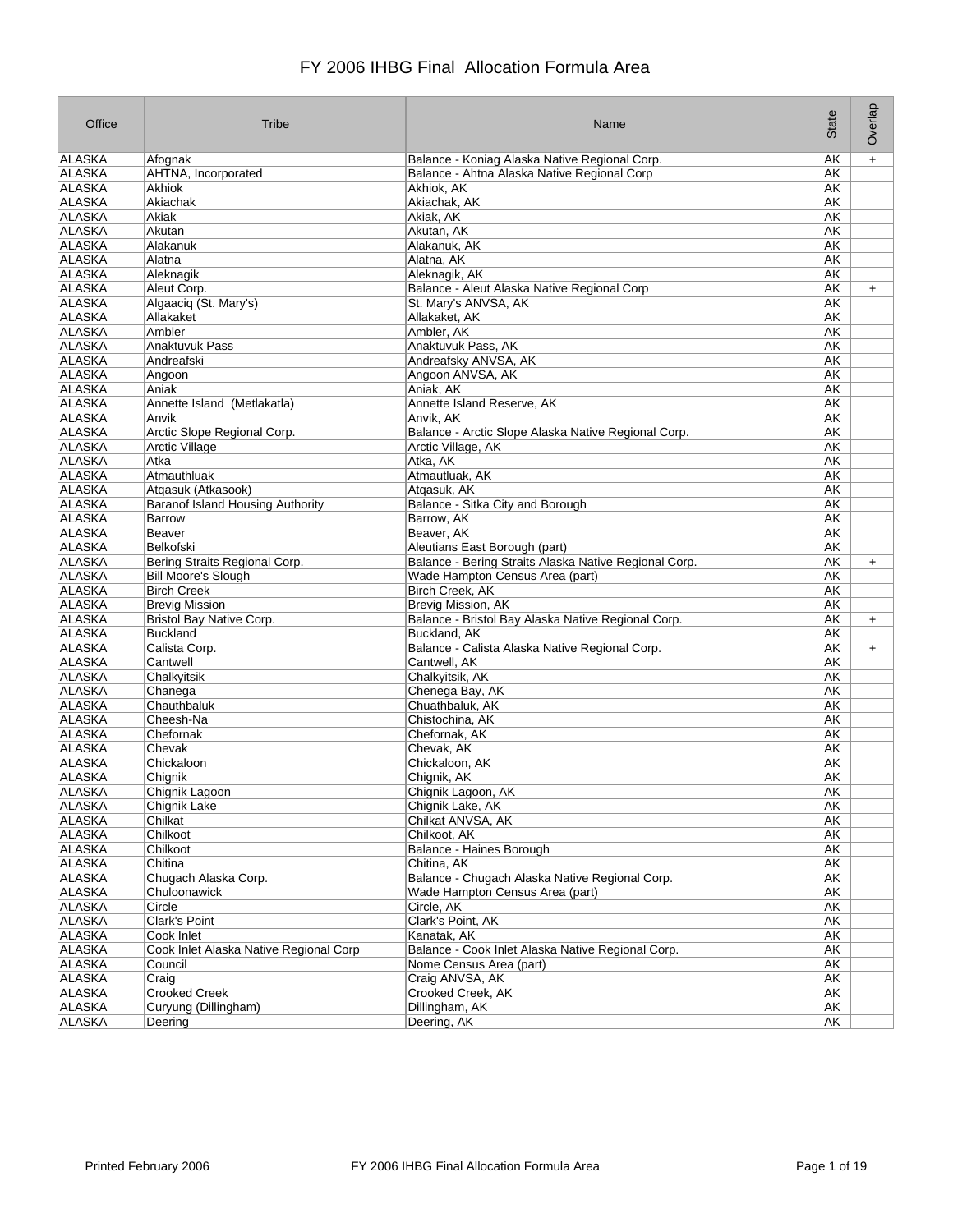| Office        | Tribe                      | Name                                               | State     | Overlap   |
|---------------|----------------------------|----------------------------------------------------|-----------|-----------|
| ALASKA        | Dot Lake                   | Dot Lake, AK                                       | AK        |           |
| <b>ALASKA</b> | Douglas                    | Douglas City                                       | AK        |           |
| <b>ALASKA</b> | Doyon, Ltd.                | Balance - Doyon Alaska Native Regional Corp        | AΚ        | $+$       |
| ALASKA        | Eagle                      | Eagle, AK                                          | AK        |           |
| ALASKA        | Eek                        | Eek, AK                                            | AK        |           |
| ALASKA        | Egegik                     | Egegik, AK                                         | AK        |           |
| <b>ALASKA</b> | Eklutna                    | Eklutna, AK                                        | AK        |           |
| <b>ALASKA</b> | Ekuk                       | Dillingham Census Area (part)                      | AK        |           |
| ALASKA        | Ekwok                      | Ekwok, AK                                          | AK        |           |
| <b>ALASKA</b> | Elim                       | <b>Balance - Nome Census Area</b>                  | AK        | $\ddot{}$ |
| ALASKA        | Emmonak                    | Emmonak, AK                                        | AK        |           |
| <b>ALASKA</b> | Evansville (Bettles Field) | Evansville, AK                                     | AK        |           |
| ALASKA        |                            |                                                    |           |           |
|               | Eyak                       | City of Cordova                                    | AK        |           |
| <b>ALASKA</b> | Eyak                       | Eyak ANVSA, AK                                     | AK        |           |
| ALASKA        | <b>False Pass</b>          | False Pass, AK                                     | AK        |           |
| ALASKA        | Fort Yukon                 | Fort Yukon, AK                                     | AΚ        |           |
| ALASKA        | Gakona                     | Gakona ANVSA, AK                                   | AK        |           |
| <b>ALASKA</b> | Galena                     | Galena, AK                                         | AK        |           |
| <b>ALASKA</b> | Gambell                    | Gambell, AK                                        | AK        |           |
| ALASKA        | Georgetown                 | Georgetown, AK                                     | AK        |           |
| <b>ALASKA</b> | Golovin (Chinik)           | Golovin, AK                                        | AK        |           |
| ALASKA        | Goodnews Bay               | Goodnews Bay, AK                                   | AK        |           |
| <b>ALASKA</b> | Grayling                   | Grayling, AK                                       | AK        |           |
| <b>ALASKA</b> | Gulkana                    | Gulkana, AK                                        | AK        |           |
| <b>ALASKA</b> | Hamilton                   | Wade Hampton Census Area (part)                    | AK        |           |
| <b>ALASKA</b> | <b>Healy Lake</b>          | Healy Lake, AK                                     | AK        |           |
| ALASKA        | <b>Holy Cross</b>          | Holy Cross, AK                                     | AK        |           |
| ALASKA        | Hoonah                     | Hoonah, AK                                         | AK        |           |
| <b>ALASKA</b> | Hooper Bay                 | Hooper Bay, AK                                     | AK        |           |
| ALASKA        | Hughes                     | Hughes, AK                                         | AK        |           |
| ALASKA        | Huslia                     | Huslia, AK                                         | AK        |           |
| <b>ALASKA</b> | Hydaburg                   | Hydaburg, AK                                       | AK        |           |
| ALASKA        |                            |                                                    | AK        |           |
| <b>ALASKA</b> | Igiugig                    | Igiugig, AK                                        |           |           |
|               | Iliamna                    | Iliamna, AK                                        | AK        |           |
| <b>ALASKA</b> | Inalik (Diomede)           | Inalik, AK                                         | AK        |           |
| <b>ALASKA</b> | <b>Ivanof Bay</b>          | Ivanof Bay, AK                                     | AK        |           |
| ALASKA        | Kaguyak                    | Balance - Koniag Alaska Native Regional Corp.      | AK        | $\ddot{}$ |
| <b>ALASKA</b> | Kake                       | Kake ANVSA, AK                                     | AΚ        |           |
| ALASKA        | Kaktovik                   | Kaktovik, AK                                       | AK        |           |
| <b>ALASKA</b> | Kalskag                    | Kalskag, AK                                        | AK        |           |
| <b>ALASKA</b> | Kaltag                     | Kaltag, AK                                         | AK        |           |
| <b>ALASKA</b> | Kanatak                    |                                                    | AK        |           |
| <b>ALASKA</b> | Karluk                     | Karluk, AK                                         | AK        |           |
| ALASKA        | Kasigluk                   | Kasigluk, AK                                       | AK        |           |
| <b>ALASKA</b> | Kassan                     | Kasaan ANVSA, AK                                   | AK        |           |
| <b>ALASKA</b> | Kenaitze                   | Kenaitze, AK                                       | AK        |           |
| ALASKA        | Ketchikan                  | Balance - Ketchikan Gateway Borough                | AK        |           |
| ALASKA        | Kiana                      | Kiana, AK                                          | AK        |           |
| <b>ALASKA</b> | King Cove Agdaagux         | King Cove, AK                                      | AK        |           |
| <b>ALASKA</b> | King Island                | Balance - Nome Census Area                         | AK        | $\ddot{}$ |
| <b>ALASKA</b> | King Salmon                | Balance - Bristol Bay Alaska Native Regional Corp. | AK        | $+$       |
| ALASKA        | Kipnuk                     | Kipnuk, AK                                         | AK        |           |
| ALASKA        | Kivalina                   | Kivalina, AK                                       | AK        |           |
| ALASKA        | Klawock                    | Klawock ANVSA, AK                                  | AK        |           |
|               | Kluti Kaah (Copper Center) | Copper Center, AK                                  |           |           |
| ALASKA        |                            |                                                    | AK        |           |
| ALASKA        | Knik                       | Knik ANVSA, AK                                     | AK        |           |
| ALASKA        | Kobuk                      | Kobuk, AK                                          | <b>AK</b> |           |
| ALASKA        | Kokhanok                   | Kokhanok, AK                                       | AK        |           |
| ALASKA        | Koliganek                  | New Koliganek, AK                                  | AK        |           |
| <b>ALASKA</b> | Kongiganak                 | Kongiganak, AK                                     | AK        |           |
| ALASKA        | Koniag, Incorporated       | Balance - Koniag Alaska Native Regional Corp.      | AK        | $\ddot{}$ |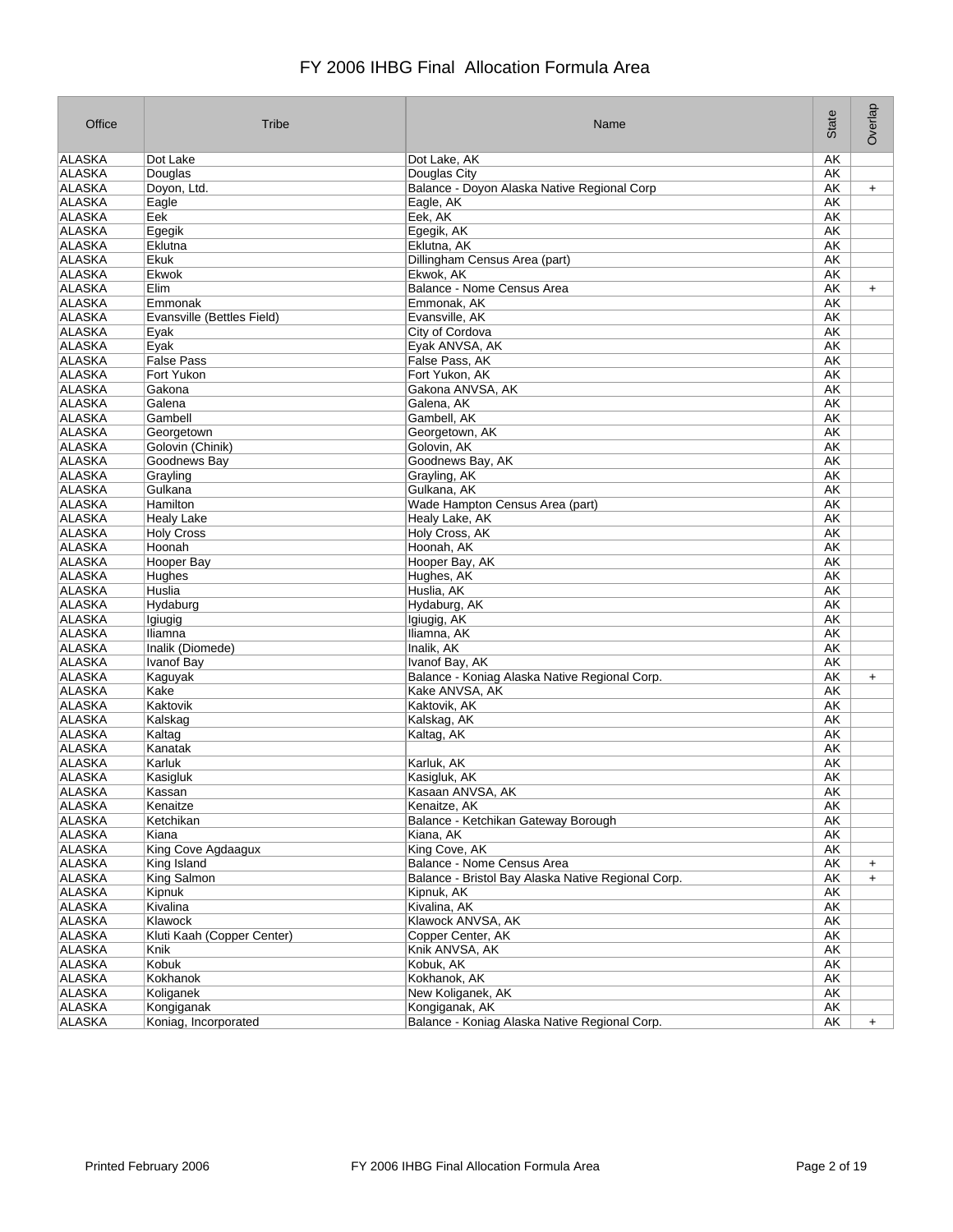| Kotlik<br>AΚ<br>Kotzebue, AK<br>ALASKA<br>Kotzebue<br>АK<br>ALASKA<br>AK<br>Koyuk, AK<br>Koyuk<br>ALASKA<br>Koyukuk<br>Koyukuk, AK<br>АK<br>ALASKA<br>Kwethluk<br>Kwethluk, AK<br>АK<br>ALASKA<br>Kwigillingok<br>Kwigillingok, AK<br>AK<br><b>ALASKA</b><br>Kwinhagak (Quinhagak)<br>Kwinhagak, AK<br>AK<br><b>ALASKA</b><br>AK<br>Larsen Bay<br>Larsen Bay, AK<br><b>ALASKA</b><br>Lesnoi (Woody Island)<br>Balance - Koniag Alaska Native Regional Corp.<br>AK<br>$+$<br><b>ALASKA</b><br>Levelock<br>Levelock, AK<br><b>AK</b><br>ALASKA<br>Bethel Census Area (part)<br>Lime Village<br>АK<br><b>ALASKA</b><br>AK<br>Lower Kalskag<br>Lower Kalskag, AK<br>ALASKA<br><b>Manley Hot Springs</b><br>Manley Hot Springs, AK<br>АK<br><b>ALASKA</b><br>Manokotak, AK<br>AK<br>Manokotak<br>ALASKA<br>AK<br>Marshall<br>Marshall, AK<br>ALASKA<br>AK<br>Mary's Igloo<br>Nome Census Area (part)<br>ALASKA<br><b>McGrath</b><br>McGrath, AK<br>AK<br>ALASKA<br>AK<br>Mekoryuk<br>Mekoryuk, AK<br>ALASKA<br>Mentasta<br>Mentasta Lake, AK<br>AK<br>ALASKA<br>AK<br>Minto<br>Minto, AK<br><b>ALASKA</b><br><b>AK</b><br>Mountain Village (Asa'Carsarmiut)<br>Mountain Village, AK<br>ALASKA<br>Naknek, AK<br>AK<br>Naknek<br><b>ALASKA</b><br>NANA Corp.<br>Balance - NANA Alaska Native Regional Corp.<br>AK<br><b>ALASKA</b><br>Nanwelek (English Bay)<br>Nanwalek, AK<br>АK<br><b>ALASKA</b><br>AK<br>Napaimute<br>Bethel Census Area (part)<br>ALASKA<br>AK<br>Napakiak<br>Napakiak, AK<br>AK<br>Napaskiak<br>Napaskiak, AK<br>ALASKA<br>AK<br>Nelson Lagoon<br>Nelson Lagoon, AK<br>AK<br>Nenana<br>Nenana, AK<br>New Stuyahok<br>New Stuyahok, AK<br>АK<br>Newhalen, AK<br>AK<br>Newhalen<br><b>Newtok</b><br>Newtok, AK<br>AK<br>ALASKA<br>AK<br>Nightmute<br>Nightmute, AK<br><b>ALASKA</b><br>Nikolai<br>Nikolai, AK<br>AK<br><b>ALASKA</b><br>Nikolski<br>Nikolski, AK<br>АK<br><b>ALASKA</b><br>Ninilchik<br>Ninilchik, AK<br>АK<br><b>ALASKA</b><br>Noatak<br>Noatak, AK<br>AK<br>ALASKA<br>Nome<br>Balance - Nome Census Area<br>АK<br>$+$<br>ALASKA<br>Nondalton<br>Nondalton, AK<br>АK<br><b>ALASKA</b><br>Noorvik, AK<br>AK<br>Noorvik<br>ALASKA<br>Northway<br>Northway, AK<br>AΚ<br>$\ddot{}$<br>ALASKA<br>Northway<br>see Balance - Doyon Alaska Native Regional Corp<br>$\ddot{}$<br><b>ALASKA</b><br>Nuigsut<br>Nuigsut, AK<br>AΚ<br>ALASKA<br>Nulato<br>Nulato, AK<br>AK<br>ALASKA<br>AK<br>Nunapitchuk<br>Nunapitchuk, AK<br><b>ALASKA</b><br>Wade Hampton Census Area (part)<br>AK<br>Ohogamiut<br>ALASKA<br>Old Harbor<br>Old Harbor, AK<br>AK<br>ALASKA<br>Bethel, AK<br>Orutsararmuit (Bethel)<br>AK<br><b>ALASKA</b><br>Oscarville<br>Oscarville, AK<br>AK<br>Ouzinkie, AK<br>ALASKA<br>Ouzinkie<br>AK<br>ALASKA<br>Wade Hampton Census Area (part)<br>AK<br>Paimiut<br>AK<br>ALASKA<br>Pauloff Harbor Village<br>Balance - Aleut Alaska Native Regional Corp.<br>$\ddot{}$<br>ALASKA<br>AK<br>Pedro Bay<br>Pedro Bay, AK<br>ALASKA<br>Perryville, AK<br>Perryville<br>AK<br>Petersburg<br>Petersburg Census Area<br>AK<br>ALASKA<br><b>Pilot Point</b><br>Pilot Point ANVSA, AK<br>AK<br><b>Pilot Station</b><br>Pilot Station, AK<br>AK<br>AK<br>Pitka's Point<br>Pitkas Point, AK<br>Platinum. AK<br>Platinum<br>AK<br>Point Hope, AK<br><b>AK</b><br>Point Hope<br>Point Lay, AK<br>AK<br>Point Lay | Office        | Tribe | Name       | State | Overlap |
|----------------------------------------------------------------------------------------------------------------------------------------------------------------------------------------------------------------------------------------------------------------------------------------------------------------------------------------------------------------------------------------------------------------------------------------------------------------------------------------------------------------------------------------------------------------------------------------------------------------------------------------------------------------------------------------------------------------------------------------------------------------------------------------------------------------------------------------------------------------------------------------------------------------------------------------------------------------------------------------------------------------------------------------------------------------------------------------------------------------------------------------------------------------------------------------------------------------------------------------------------------------------------------------------------------------------------------------------------------------------------------------------------------------------------------------------------------------------------------------------------------------------------------------------------------------------------------------------------------------------------------------------------------------------------------------------------------------------------------------------------------------------------------------------------------------------------------------------------------------------------------------------------------------------------------------------------------------------------------------------------------------------------------------------------------------------------------------------------------------------------------------------------------------------------------------------------------------------------------------------------------------------------------------------------------------------------------------------------------------------------------------------------------------------------------------------------------------------------------------------------------------------------------------------------------------------------------------------------------------------------------------------------------------------------------------------------------------------------------------------------------------------------------------------------------------------------------------------------------------------------------------------------------------------------------------------------------------------------------------------------------------------------------------------------------------------------------------------------------------------------------------------------------------------------------------------------------------------------------------------------------------------------------------------------------------------------------|---------------|-------|------------|-------|---------|
|                                                                                                                                                                                                                                                                                                                                                                                                                                                                                                                                                                                                                                                                                                                                                                                                                                                                                                                                                                                                                                                                                                                                                                                                                                                                                                                                                                                                                                                                                                                                                                                                                                                                                                                                                                                                                                                                                                                                                                                                                                                                                                                                                                                                                                                                                                                                                                                                                                                                                                                                                                                                                                                                                                                                                                                                                                                                                                                                                                                                                                                                                                                                                                                                                                                                                                                                  | ALASKA        |       | Kotlik, AK |       |         |
|                                                                                                                                                                                                                                                                                                                                                                                                                                                                                                                                                                                                                                                                                                                                                                                                                                                                                                                                                                                                                                                                                                                                                                                                                                                                                                                                                                                                                                                                                                                                                                                                                                                                                                                                                                                                                                                                                                                                                                                                                                                                                                                                                                                                                                                                                                                                                                                                                                                                                                                                                                                                                                                                                                                                                                                                                                                                                                                                                                                                                                                                                                                                                                                                                                                                                                                                  |               |       |            |       |         |
|                                                                                                                                                                                                                                                                                                                                                                                                                                                                                                                                                                                                                                                                                                                                                                                                                                                                                                                                                                                                                                                                                                                                                                                                                                                                                                                                                                                                                                                                                                                                                                                                                                                                                                                                                                                                                                                                                                                                                                                                                                                                                                                                                                                                                                                                                                                                                                                                                                                                                                                                                                                                                                                                                                                                                                                                                                                                                                                                                                                                                                                                                                                                                                                                                                                                                                                                  |               |       |            |       |         |
|                                                                                                                                                                                                                                                                                                                                                                                                                                                                                                                                                                                                                                                                                                                                                                                                                                                                                                                                                                                                                                                                                                                                                                                                                                                                                                                                                                                                                                                                                                                                                                                                                                                                                                                                                                                                                                                                                                                                                                                                                                                                                                                                                                                                                                                                                                                                                                                                                                                                                                                                                                                                                                                                                                                                                                                                                                                                                                                                                                                                                                                                                                                                                                                                                                                                                                                                  |               |       |            |       |         |
|                                                                                                                                                                                                                                                                                                                                                                                                                                                                                                                                                                                                                                                                                                                                                                                                                                                                                                                                                                                                                                                                                                                                                                                                                                                                                                                                                                                                                                                                                                                                                                                                                                                                                                                                                                                                                                                                                                                                                                                                                                                                                                                                                                                                                                                                                                                                                                                                                                                                                                                                                                                                                                                                                                                                                                                                                                                                                                                                                                                                                                                                                                                                                                                                                                                                                                                                  |               |       |            |       |         |
|                                                                                                                                                                                                                                                                                                                                                                                                                                                                                                                                                                                                                                                                                                                                                                                                                                                                                                                                                                                                                                                                                                                                                                                                                                                                                                                                                                                                                                                                                                                                                                                                                                                                                                                                                                                                                                                                                                                                                                                                                                                                                                                                                                                                                                                                                                                                                                                                                                                                                                                                                                                                                                                                                                                                                                                                                                                                                                                                                                                                                                                                                                                                                                                                                                                                                                                                  |               |       |            |       |         |
|                                                                                                                                                                                                                                                                                                                                                                                                                                                                                                                                                                                                                                                                                                                                                                                                                                                                                                                                                                                                                                                                                                                                                                                                                                                                                                                                                                                                                                                                                                                                                                                                                                                                                                                                                                                                                                                                                                                                                                                                                                                                                                                                                                                                                                                                                                                                                                                                                                                                                                                                                                                                                                                                                                                                                                                                                                                                                                                                                                                                                                                                                                                                                                                                                                                                                                                                  |               |       |            |       |         |
|                                                                                                                                                                                                                                                                                                                                                                                                                                                                                                                                                                                                                                                                                                                                                                                                                                                                                                                                                                                                                                                                                                                                                                                                                                                                                                                                                                                                                                                                                                                                                                                                                                                                                                                                                                                                                                                                                                                                                                                                                                                                                                                                                                                                                                                                                                                                                                                                                                                                                                                                                                                                                                                                                                                                                                                                                                                                                                                                                                                                                                                                                                                                                                                                                                                                                                                                  |               |       |            |       |         |
|                                                                                                                                                                                                                                                                                                                                                                                                                                                                                                                                                                                                                                                                                                                                                                                                                                                                                                                                                                                                                                                                                                                                                                                                                                                                                                                                                                                                                                                                                                                                                                                                                                                                                                                                                                                                                                                                                                                                                                                                                                                                                                                                                                                                                                                                                                                                                                                                                                                                                                                                                                                                                                                                                                                                                                                                                                                                                                                                                                                                                                                                                                                                                                                                                                                                                                                                  |               |       |            |       |         |
|                                                                                                                                                                                                                                                                                                                                                                                                                                                                                                                                                                                                                                                                                                                                                                                                                                                                                                                                                                                                                                                                                                                                                                                                                                                                                                                                                                                                                                                                                                                                                                                                                                                                                                                                                                                                                                                                                                                                                                                                                                                                                                                                                                                                                                                                                                                                                                                                                                                                                                                                                                                                                                                                                                                                                                                                                                                                                                                                                                                                                                                                                                                                                                                                                                                                                                                                  |               |       |            |       |         |
|                                                                                                                                                                                                                                                                                                                                                                                                                                                                                                                                                                                                                                                                                                                                                                                                                                                                                                                                                                                                                                                                                                                                                                                                                                                                                                                                                                                                                                                                                                                                                                                                                                                                                                                                                                                                                                                                                                                                                                                                                                                                                                                                                                                                                                                                                                                                                                                                                                                                                                                                                                                                                                                                                                                                                                                                                                                                                                                                                                                                                                                                                                                                                                                                                                                                                                                                  |               |       |            |       |         |
|                                                                                                                                                                                                                                                                                                                                                                                                                                                                                                                                                                                                                                                                                                                                                                                                                                                                                                                                                                                                                                                                                                                                                                                                                                                                                                                                                                                                                                                                                                                                                                                                                                                                                                                                                                                                                                                                                                                                                                                                                                                                                                                                                                                                                                                                                                                                                                                                                                                                                                                                                                                                                                                                                                                                                                                                                                                                                                                                                                                                                                                                                                                                                                                                                                                                                                                                  |               |       |            |       |         |
|                                                                                                                                                                                                                                                                                                                                                                                                                                                                                                                                                                                                                                                                                                                                                                                                                                                                                                                                                                                                                                                                                                                                                                                                                                                                                                                                                                                                                                                                                                                                                                                                                                                                                                                                                                                                                                                                                                                                                                                                                                                                                                                                                                                                                                                                                                                                                                                                                                                                                                                                                                                                                                                                                                                                                                                                                                                                                                                                                                                                                                                                                                                                                                                                                                                                                                                                  |               |       |            |       |         |
|                                                                                                                                                                                                                                                                                                                                                                                                                                                                                                                                                                                                                                                                                                                                                                                                                                                                                                                                                                                                                                                                                                                                                                                                                                                                                                                                                                                                                                                                                                                                                                                                                                                                                                                                                                                                                                                                                                                                                                                                                                                                                                                                                                                                                                                                                                                                                                                                                                                                                                                                                                                                                                                                                                                                                                                                                                                                                                                                                                                                                                                                                                                                                                                                                                                                                                                                  |               |       |            |       |         |
|                                                                                                                                                                                                                                                                                                                                                                                                                                                                                                                                                                                                                                                                                                                                                                                                                                                                                                                                                                                                                                                                                                                                                                                                                                                                                                                                                                                                                                                                                                                                                                                                                                                                                                                                                                                                                                                                                                                                                                                                                                                                                                                                                                                                                                                                                                                                                                                                                                                                                                                                                                                                                                                                                                                                                                                                                                                                                                                                                                                                                                                                                                                                                                                                                                                                                                                                  |               |       |            |       |         |
|                                                                                                                                                                                                                                                                                                                                                                                                                                                                                                                                                                                                                                                                                                                                                                                                                                                                                                                                                                                                                                                                                                                                                                                                                                                                                                                                                                                                                                                                                                                                                                                                                                                                                                                                                                                                                                                                                                                                                                                                                                                                                                                                                                                                                                                                                                                                                                                                                                                                                                                                                                                                                                                                                                                                                                                                                                                                                                                                                                                                                                                                                                                                                                                                                                                                                                                                  |               |       |            |       |         |
|                                                                                                                                                                                                                                                                                                                                                                                                                                                                                                                                                                                                                                                                                                                                                                                                                                                                                                                                                                                                                                                                                                                                                                                                                                                                                                                                                                                                                                                                                                                                                                                                                                                                                                                                                                                                                                                                                                                                                                                                                                                                                                                                                                                                                                                                                                                                                                                                                                                                                                                                                                                                                                                                                                                                                                                                                                                                                                                                                                                                                                                                                                                                                                                                                                                                                                                                  |               |       |            |       |         |
|                                                                                                                                                                                                                                                                                                                                                                                                                                                                                                                                                                                                                                                                                                                                                                                                                                                                                                                                                                                                                                                                                                                                                                                                                                                                                                                                                                                                                                                                                                                                                                                                                                                                                                                                                                                                                                                                                                                                                                                                                                                                                                                                                                                                                                                                                                                                                                                                                                                                                                                                                                                                                                                                                                                                                                                                                                                                                                                                                                                                                                                                                                                                                                                                                                                                                                                                  |               |       |            |       |         |
|                                                                                                                                                                                                                                                                                                                                                                                                                                                                                                                                                                                                                                                                                                                                                                                                                                                                                                                                                                                                                                                                                                                                                                                                                                                                                                                                                                                                                                                                                                                                                                                                                                                                                                                                                                                                                                                                                                                                                                                                                                                                                                                                                                                                                                                                                                                                                                                                                                                                                                                                                                                                                                                                                                                                                                                                                                                                                                                                                                                                                                                                                                                                                                                                                                                                                                                                  |               |       |            |       |         |
|                                                                                                                                                                                                                                                                                                                                                                                                                                                                                                                                                                                                                                                                                                                                                                                                                                                                                                                                                                                                                                                                                                                                                                                                                                                                                                                                                                                                                                                                                                                                                                                                                                                                                                                                                                                                                                                                                                                                                                                                                                                                                                                                                                                                                                                                                                                                                                                                                                                                                                                                                                                                                                                                                                                                                                                                                                                                                                                                                                                                                                                                                                                                                                                                                                                                                                                                  |               |       |            |       |         |
|                                                                                                                                                                                                                                                                                                                                                                                                                                                                                                                                                                                                                                                                                                                                                                                                                                                                                                                                                                                                                                                                                                                                                                                                                                                                                                                                                                                                                                                                                                                                                                                                                                                                                                                                                                                                                                                                                                                                                                                                                                                                                                                                                                                                                                                                                                                                                                                                                                                                                                                                                                                                                                                                                                                                                                                                                                                                                                                                                                                                                                                                                                                                                                                                                                                                                                                                  |               |       |            |       |         |
|                                                                                                                                                                                                                                                                                                                                                                                                                                                                                                                                                                                                                                                                                                                                                                                                                                                                                                                                                                                                                                                                                                                                                                                                                                                                                                                                                                                                                                                                                                                                                                                                                                                                                                                                                                                                                                                                                                                                                                                                                                                                                                                                                                                                                                                                                                                                                                                                                                                                                                                                                                                                                                                                                                                                                                                                                                                                                                                                                                                                                                                                                                                                                                                                                                                                                                                                  |               |       |            |       |         |
|                                                                                                                                                                                                                                                                                                                                                                                                                                                                                                                                                                                                                                                                                                                                                                                                                                                                                                                                                                                                                                                                                                                                                                                                                                                                                                                                                                                                                                                                                                                                                                                                                                                                                                                                                                                                                                                                                                                                                                                                                                                                                                                                                                                                                                                                                                                                                                                                                                                                                                                                                                                                                                                                                                                                                                                                                                                                                                                                                                                                                                                                                                                                                                                                                                                                                                                                  |               |       |            |       |         |
|                                                                                                                                                                                                                                                                                                                                                                                                                                                                                                                                                                                                                                                                                                                                                                                                                                                                                                                                                                                                                                                                                                                                                                                                                                                                                                                                                                                                                                                                                                                                                                                                                                                                                                                                                                                                                                                                                                                                                                                                                                                                                                                                                                                                                                                                                                                                                                                                                                                                                                                                                                                                                                                                                                                                                                                                                                                                                                                                                                                                                                                                                                                                                                                                                                                                                                                                  |               |       |            |       |         |
|                                                                                                                                                                                                                                                                                                                                                                                                                                                                                                                                                                                                                                                                                                                                                                                                                                                                                                                                                                                                                                                                                                                                                                                                                                                                                                                                                                                                                                                                                                                                                                                                                                                                                                                                                                                                                                                                                                                                                                                                                                                                                                                                                                                                                                                                                                                                                                                                                                                                                                                                                                                                                                                                                                                                                                                                                                                                                                                                                                                                                                                                                                                                                                                                                                                                                                                                  |               |       |            |       |         |
|                                                                                                                                                                                                                                                                                                                                                                                                                                                                                                                                                                                                                                                                                                                                                                                                                                                                                                                                                                                                                                                                                                                                                                                                                                                                                                                                                                                                                                                                                                                                                                                                                                                                                                                                                                                                                                                                                                                                                                                                                                                                                                                                                                                                                                                                                                                                                                                                                                                                                                                                                                                                                                                                                                                                                                                                                                                                                                                                                                                                                                                                                                                                                                                                                                                                                                                                  | ALASKA        |       |            |       |         |
|                                                                                                                                                                                                                                                                                                                                                                                                                                                                                                                                                                                                                                                                                                                                                                                                                                                                                                                                                                                                                                                                                                                                                                                                                                                                                                                                                                                                                                                                                                                                                                                                                                                                                                                                                                                                                                                                                                                                                                                                                                                                                                                                                                                                                                                                                                                                                                                                                                                                                                                                                                                                                                                                                                                                                                                                                                                                                                                                                                                                                                                                                                                                                                                                                                                                                                                                  |               |       |            |       |         |
|                                                                                                                                                                                                                                                                                                                                                                                                                                                                                                                                                                                                                                                                                                                                                                                                                                                                                                                                                                                                                                                                                                                                                                                                                                                                                                                                                                                                                                                                                                                                                                                                                                                                                                                                                                                                                                                                                                                                                                                                                                                                                                                                                                                                                                                                                                                                                                                                                                                                                                                                                                                                                                                                                                                                                                                                                                                                                                                                                                                                                                                                                                                                                                                                                                                                                                                                  | ALASKA        |       |            |       |         |
|                                                                                                                                                                                                                                                                                                                                                                                                                                                                                                                                                                                                                                                                                                                                                                                                                                                                                                                                                                                                                                                                                                                                                                                                                                                                                                                                                                                                                                                                                                                                                                                                                                                                                                                                                                                                                                                                                                                                                                                                                                                                                                                                                                                                                                                                                                                                                                                                                                                                                                                                                                                                                                                                                                                                                                                                                                                                                                                                                                                                                                                                                                                                                                                                                                                                                                                                  | ALASKA        |       |            |       |         |
|                                                                                                                                                                                                                                                                                                                                                                                                                                                                                                                                                                                                                                                                                                                                                                                                                                                                                                                                                                                                                                                                                                                                                                                                                                                                                                                                                                                                                                                                                                                                                                                                                                                                                                                                                                                                                                                                                                                                                                                                                                                                                                                                                                                                                                                                                                                                                                                                                                                                                                                                                                                                                                                                                                                                                                                                                                                                                                                                                                                                                                                                                                                                                                                                                                                                                                                                  | ALASKA        |       |            |       |         |
|                                                                                                                                                                                                                                                                                                                                                                                                                                                                                                                                                                                                                                                                                                                                                                                                                                                                                                                                                                                                                                                                                                                                                                                                                                                                                                                                                                                                                                                                                                                                                                                                                                                                                                                                                                                                                                                                                                                                                                                                                                                                                                                                                                                                                                                                                                                                                                                                                                                                                                                                                                                                                                                                                                                                                                                                                                                                                                                                                                                                                                                                                                                                                                                                                                                                                                                                  | <b>ALASKA</b> |       |            |       |         |
|                                                                                                                                                                                                                                                                                                                                                                                                                                                                                                                                                                                                                                                                                                                                                                                                                                                                                                                                                                                                                                                                                                                                                                                                                                                                                                                                                                                                                                                                                                                                                                                                                                                                                                                                                                                                                                                                                                                                                                                                                                                                                                                                                                                                                                                                                                                                                                                                                                                                                                                                                                                                                                                                                                                                                                                                                                                                                                                                                                                                                                                                                                                                                                                                                                                                                                                                  |               |       |            |       |         |
|                                                                                                                                                                                                                                                                                                                                                                                                                                                                                                                                                                                                                                                                                                                                                                                                                                                                                                                                                                                                                                                                                                                                                                                                                                                                                                                                                                                                                                                                                                                                                                                                                                                                                                                                                                                                                                                                                                                                                                                                                                                                                                                                                                                                                                                                                                                                                                                                                                                                                                                                                                                                                                                                                                                                                                                                                                                                                                                                                                                                                                                                                                                                                                                                                                                                                                                                  |               |       |            |       |         |
|                                                                                                                                                                                                                                                                                                                                                                                                                                                                                                                                                                                                                                                                                                                                                                                                                                                                                                                                                                                                                                                                                                                                                                                                                                                                                                                                                                                                                                                                                                                                                                                                                                                                                                                                                                                                                                                                                                                                                                                                                                                                                                                                                                                                                                                                                                                                                                                                                                                                                                                                                                                                                                                                                                                                                                                                                                                                                                                                                                                                                                                                                                                                                                                                                                                                                                                                  |               |       |            |       |         |
|                                                                                                                                                                                                                                                                                                                                                                                                                                                                                                                                                                                                                                                                                                                                                                                                                                                                                                                                                                                                                                                                                                                                                                                                                                                                                                                                                                                                                                                                                                                                                                                                                                                                                                                                                                                                                                                                                                                                                                                                                                                                                                                                                                                                                                                                                                                                                                                                                                                                                                                                                                                                                                                                                                                                                                                                                                                                                                                                                                                                                                                                                                                                                                                                                                                                                                                                  |               |       |            |       |         |
|                                                                                                                                                                                                                                                                                                                                                                                                                                                                                                                                                                                                                                                                                                                                                                                                                                                                                                                                                                                                                                                                                                                                                                                                                                                                                                                                                                                                                                                                                                                                                                                                                                                                                                                                                                                                                                                                                                                                                                                                                                                                                                                                                                                                                                                                                                                                                                                                                                                                                                                                                                                                                                                                                                                                                                                                                                                                                                                                                                                                                                                                                                                                                                                                                                                                                                                                  |               |       |            |       |         |
|                                                                                                                                                                                                                                                                                                                                                                                                                                                                                                                                                                                                                                                                                                                                                                                                                                                                                                                                                                                                                                                                                                                                                                                                                                                                                                                                                                                                                                                                                                                                                                                                                                                                                                                                                                                                                                                                                                                                                                                                                                                                                                                                                                                                                                                                                                                                                                                                                                                                                                                                                                                                                                                                                                                                                                                                                                                                                                                                                                                                                                                                                                                                                                                                                                                                                                                                  |               |       |            |       |         |
|                                                                                                                                                                                                                                                                                                                                                                                                                                                                                                                                                                                                                                                                                                                                                                                                                                                                                                                                                                                                                                                                                                                                                                                                                                                                                                                                                                                                                                                                                                                                                                                                                                                                                                                                                                                                                                                                                                                                                                                                                                                                                                                                                                                                                                                                                                                                                                                                                                                                                                                                                                                                                                                                                                                                                                                                                                                                                                                                                                                                                                                                                                                                                                                                                                                                                                                                  |               |       |            |       |         |
|                                                                                                                                                                                                                                                                                                                                                                                                                                                                                                                                                                                                                                                                                                                                                                                                                                                                                                                                                                                                                                                                                                                                                                                                                                                                                                                                                                                                                                                                                                                                                                                                                                                                                                                                                                                                                                                                                                                                                                                                                                                                                                                                                                                                                                                                                                                                                                                                                                                                                                                                                                                                                                                                                                                                                                                                                                                                                                                                                                                                                                                                                                                                                                                                                                                                                                                                  |               |       |            |       |         |
|                                                                                                                                                                                                                                                                                                                                                                                                                                                                                                                                                                                                                                                                                                                                                                                                                                                                                                                                                                                                                                                                                                                                                                                                                                                                                                                                                                                                                                                                                                                                                                                                                                                                                                                                                                                                                                                                                                                                                                                                                                                                                                                                                                                                                                                                                                                                                                                                                                                                                                                                                                                                                                                                                                                                                                                                                                                                                                                                                                                                                                                                                                                                                                                                                                                                                                                                  |               |       |            |       |         |
|                                                                                                                                                                                                                                                                                                                                                                                                                                                                                                                                                                                                                                                                                                                                                                                                                                                                                                                                                                                                                                                                                                                                                                                                                                                                                                                                                                                                                                                                                                                                                                                                                                                                                                                                                                                                                                                                                                                                                                                                                                                                                                                                                                                                                                                                                                                                                                                                                                                                                                                                                                                                                                                                                                                                                                                                                                                                                                                                                                                                                                                                                                                                                                                                                                                                                                                                  |               |       |            |       |         |
|                                                                                                                                                                                                                                                                                                                                                                                                                                                                                                                                                                                                                                                                                                                                                                                                                                                                                                                                                                                                                                                                                                                                                                                                                                                                                                                                                                                                                                                                                                                                                                                                                                                                                                                                                                                                                                                                                                                                                                                                                                                                                                                                                                                                                                                                                                                                                                                                                                                                                                                                                                                                                                                                                                                                                                                                                                                                                                                                                                                                                                                                                                                                                                                                                                                                                                                                  |               |       |            |       |         |
|                                                                                                                                                                                                                                                                                                                                                                                                                                                                                                                                                                                                                                                                                                                                                                                                                                                                                                                                                                                                                                                                                                                                                                                                                                                                                                                                                                                                                                                                                                                                                                                                                                                                                                                                                                                                                                                                                                                                                                                                                                                                                                                                                                                                                                                                                                                                                                                                                                                                                                                                                                                                                                                                                                                                                                                                                                                                                                                                                                                                                                                                                                                                                                                                                                                                                                                                  |               |       |            |       |         |
|                                                                                                                                                                                                                                                                                                                                                                                                                                                                                                                                                                                                                                                                                                                                                                                                                                                                                                                                                                                                                                                                                                                                                                                                                                                                                                                                                                                                                                                                                                                                                                                                                                                                                                                                                                                                                                                                                                                                                                                                                                                                                                                                                                                                                                                                                                                                                                                                                                                                                                                                                                                                                                                                                                                                                                                                                                                                                                                                                                                                                                                                                                                                                                                                                                                                                                                                  |               |       |            |       |         |
|                                                                                                                                                                                                                                                                                                                                                                                                                                                                                                                                                                                                                                                                                                                                                                                                                                                                                                                                                                                                                                                                                                                                                                                                                                                                                                                                                                                                                                                                                                                                                                                                                                                                                                                                                                                                                                                                                                                                                                                                                                                                                                                                                                                                                                                                                                                                                                                                                                                                                                                                                                                                                                                                                                                                                                                                                                                                                                                                                                                                                                                                                                                                                                                                                                                                                                                                  |               |       |            |       |         |
|                                                                                                                                                                                                                                                                                                                                                                                                                                                                                                                                                                                                                                                                                                                                                                                                                                                                                                                                                                                                                                                                                                                                                                                                                                                                                                                                                                                                                                                                                                                                                                                                                                                                                                                                                                                                                                                                                                                                                                                                                                                                                                                                                                                                                                                                                                                                                                                                                                                                                                                                                                                                                                                                                                                                                                                                                                                                                                                                                                                                                                                                                                                                                                                                                                                                                                                                  |               |       |            |       |         |
|                                                                                                                                                                                                                                                                                                                                                                                                                                                                                                                                                                                                                                                                                                                                                                                                                                                                                                                                                                                                                                                                                                                                                                                                                                                                                                                                                                                                                                                                                                                                                                                                                                                                                                                                                                                                                                                                                                                                                                                                                                                                                                                                                                                                                                                                                                                                                                                                                                                                                                                                                                                                                                                                                                                                                                                                                                                                                                                                                                                                                                                                                                                                                                                                                                                                                                                                  |               |       |            |       |         |
|                                                                                                                                                                                                                                                                                                                                                                                                                                                                                                                                                                                                                                                                                                                                                                                                                                                                                                                                                                                                                                                                                                                                                                                                                                                                                                                                                                                                                                                                                                                                                                                                                                                                                                                                                                                                                                                                                                                                                                                                                                                                                                                                                                                                                                                                                                                                                                                                                                                                                                                                                                                                                                                                                                                                                                                                                                                                                                                                                                                                                                                                                                                                                                                                                                                                                                                                  |               |       |            |       |         |
|                                                                                                                                                                                                                                                                                                                                                                                                                                                                                                                                                                                                                                                                                                                                                                                                                                                                                                                                                                                                                                                                                                                                                                                                                                                                                                                                                                                                                                                                                                                                                                                                                                                                                                                                                                                                                                                                                                                                                                                                                                                                                                                                                                                                                                                                                                                                                                                                                                                                                                                                                                                                                                                                                                                                                                                                                                                                                                                                                                                                                                                                                                                                                                                                                                                                                                                                  |               |       |            |       |         |
|                                                                                                                                                                                                                                                                                                                                                                                                                                                                                                                                                                                                                                                                                                                                                                                                                                                                                                                                                                                                                                                                                                                                                                                                                                                                                                                                                                                                                                                                                                                                                                                                                                                                                                                                                                                                                                                                                                                                                                                                                                                                                                                                                                                                                                                                                                                                                                                                                                                                                                                                                                                                                                                                                                                                                                                                                                                                                                                                                                                                                                                                                                                                                                                                                                                                                                                                  |               |       |            |       |         |
|                                                                                                                                                                                                                                                                                                                                                                                                                                                                                                                                                                                                                                                                                                                                                                                                                                                                                                                                                                                                                                                                                                                                                                                                                                                                                                                                                                                                                                                                                                                                                                                                                                                                                                                                                                                                                                                                                                                                                                                                                                                                                                                                                                                                                                                                                                                                                                                                                                                                                                                                                                                                                                                                                                                                                                                                                                                                                                                                                                                                                                                                                                                                                                                                                                                                                                                                  |               |       |            |       |         |
|                                                                                                                                                                                                                                                                                                                                                                                                                                                                                                                                                                                                                                                                                                                                                                                                                                                                                                                                                                                                                                                                                                                                                                                                                                                                                                                                                                                                                                                                                                                                                                                                                                                                                                                                                                                                                                                                                                                                                                                                                                                                                                                                                                                                                                                                                                                                                                                                                                                                                                                                                                                                                                                                                                                                                                                                                                                                                                                                                                                                                                                                                                                                                                                                                                                                                                                                  |               |       |            |       |         |
|                                                                                                                                                                                                                                                                                                                                                                                                                                                                                                                                                                                                                                                                                                                                                                                                                                                                                                                                                                                                                                                                                                                                                                                                                                                                                                                                                                                                                                                                                                                                                                                                                                                                                                                                                                                                                                                                                                                                                                                                                                                                                                                                                                                                                                                                                                                                                                                                                                                                                                                                                                                                                                                                                                                                                                                                                                                                                                                                                                                                                                                                                                                                                                                                                                                                                                                                  | ALASKA        |       |            |       |         |
|                                                                                                                                                                                                                                                                                                                                                                                                                                                                                                                                                                                                                                                                                                                                                                                                                                                                                                                                                                                                                                                                                                                                                                                                                                                                                                                                                                                                                                                                                                                                                                                                                                                                                                                                                                                                                                                                                                                                                                                                                                                                                                                                                                                                                                                                                                                                                                                                                                                                                                                                                                                                                                                                                                                                                                                                                                                                                                                                                                                                                                                                                                                                                                                                                                                                                                                                  |               |       |            |       |         |
|                                                                                                                                                                                                                                                                                                                                                                                                                                                                                                                                                                                                                                                                                                                                                                                                                                                                                                                                                                                                                                                                                                                                                                                                                                                                                                                                                                                                                                                                                                                                                                                                                                                                                                                                                                                                                                                                                                                                                                                                                                                                                                                                                                                                                                                                                                                                                                                                                                                                                                                                                                                                                                                                                                                                                                                                                                                                                                                                                                                                                                                                                                                                                                                                                                                                                                                                  | <b>ALASKA</b> |       |            |       |         |
|                                                                                                                                                                                                                                                                                                                                                                                                                                                                                                                                                                                                                                                                                                                                                                                                                                                                                                                                                                                                                                                                                                                                                                                                                                                                                                                                                                                                                                                                                                                                                                                                                                                                                                                                                                                                                                                                                                                                                                                                                                                                                                                                                                                                                                                                                                                                                                                                                                                                                                                                                                                                                                                                                                                                                                                                                                                                                                                                                                                                                                                                                                                                                                                                                                                                                                                                  | ALASKA        |       |            |       |         |
|                                                                                                                                                                                                                                                                                                                                                                                                                                                                                                                                                                                                                                                                                                                                                                                                                                                                                                                                                                                                                                                                                                                                                                                                                                                                                                                                                                                                                                                                                                                                                                                                                                                                                                                                                                                                                                                                                                                                                                                                                                                                                                                                                                                                                                                                                                                                                                                                                                                                                                                                                                                                                                                                                                                                                                                                                                                                                                                                                                                                                                                                                                                                                                                                                                                                                                                                  | ALASKA        |       |            |       |         |
|                                                                                                                                                                                                                                                                                                                                                                                                                                                                                                                                                                                                                                                                                                                                                                                                                                                                                                                                                                                                                                                                                                                                                                                                                                                                                                                                                                                                                                                                                                                                                                                                                                                                                                                                                                                                                                                                                                                                                                                                                                                                                                                                                                                                                                                                                                                                                                                                                                                                                                                                                                                                                                                                                                                                                                                                                                                                                                                                                                                                                                                                                                                                                                                                                                                                                                                                  | <b>ALASKA</b> |       |            |       |         |
|                                                                                                                                                                                                                                                                                                                                                                                                                                                                                                                                                                                                                                                                                                                                                                                                                                                                                                                                                                                                                                                                                                                                                                                                                                                                                                                                                                                                                                                                                                                                                                                                                                                                                                                                                                                                                                                                                                                                                                                                                                                                                                                                                                                                                                                                                                                                                                                                                                                                                                                                                                                                                                                                                                                                                                                                                                                                                                                                                                                                                                                                                                                                                                                                                                                                                                                                  | ALASKA        |       |            |       |         |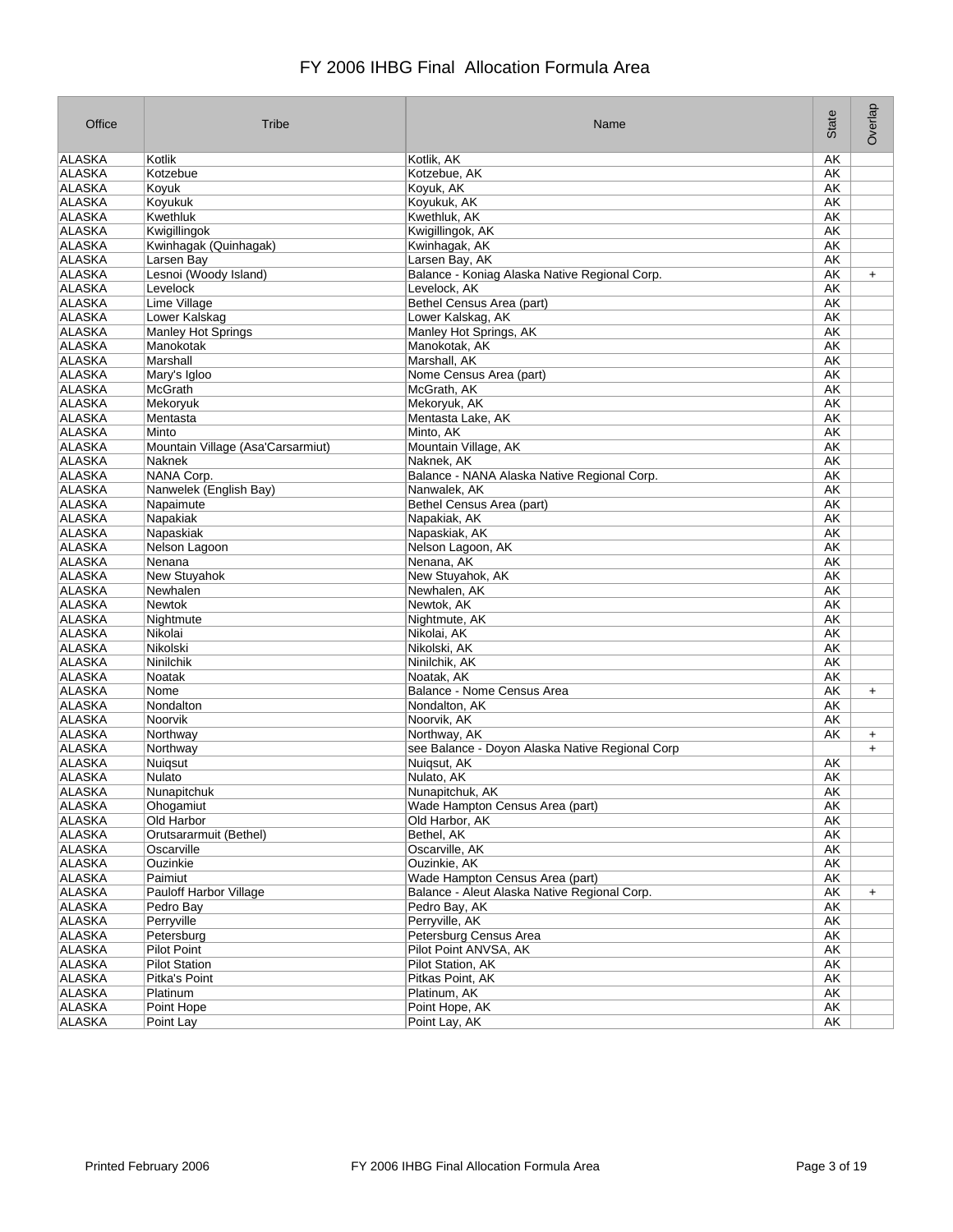| Office        | Tribe                            | Name                                            | State     | Overlap   |
|---------------|----------------------------------|-------------------------------------------------|-----------|-----------|
| ALASKA        | Port Graham                      | Port Graham, AK                                 | AΚ        |           |
| ALASKA        | Port Heiden                      | Port Heiden, AK                                 | АK        |           |
| <b>ALASKA</b> | Port Lions                       | Port Lions, AK                                  | АK        |           |
| ALASKA        | Portage Creek                    | Portage Creek, AK                               | АK        |           |
| ALASKA        | Qagan Tayagungin (Sand Point)    | Sand Point, AK                                  | АK        |           |
| ALASKA        | Qawalangin (Unalaska)            | Unalaska, AK                                    | AK        |           |
| <b>ALASKA</b> | Rampart                          | Rampart, AK                                     | AK        |           |
| <b>ALASKA</b> | <b>Red Devil</b>                 | Red Devil, AK                                   | AK        |           |
| <b>ALASKA</b> | Ruby                             | Ruby, AK                                        | AK        |           |
| <b>ALASKA</b> | <b>Russian Mission</b>           | Russian Mission, AK                             | <b>AK</b> |           |
| ALASKA        | Saint George                     | St. George, AK                                  | AK        |           |
| <b>ALASKA</b> | Saint Michael                    | St. Michael, AK                                 | AK        |           |
| ALASKA        | Saint Paul                       | St. Paul ANVSA, AK                              | AK        |           |
| <b>ALASKA</b> | Salamatoff                       | Salamatof, AK                                   | AK        |           |
| ALASKA        | Savoonga                         | Savoonga, AK                                    | AK        |           |
| ALASKA        | Saxman                           | Saxman, AK                                      | AK        |           |
| ALASKA        | Scammon Bay                      | Scammon Bay, AK                                 | АK        |           |
| ALASKA        | Selawik                          | Selawik, AK                                     | AK        |           |
| ALASKA        | Seldovia                         | Seldovia, AK                                    | AK        |           |
| ALASKA        | Shageluk                         | Shaqeluk, AK                                    | AK        |           |
| <b>ALASKA</b> | Shaktoolik                       | Shaktoolik, AK                                  | <b>AK</b> |           |
| <b>ALASKA</b> | Sheldon's Point                  | Nunam Iqua, AK                                  | АK        |           |
| <b>ALASKA</b> | Shishmaref                       | Shishmaref, AK                                  | AK        |           |
| <b>ALASKA</b> | Shungnak                         | Shungnak, AK                                    | АK        |           |
| <b>ALASKA</b> | Skagway                          | Balance - Skagway-Hoonah-Angoon Census Area     | AK        |           |
| ALASKA        | Sleetmute                        | Sleetmute, AK                                   | AK        |           |
| <b>ALASKA</b> | Solomon                          | Solomon, AK                                     | AK        |           |
| ALASKA        | South Naknek                     | South Naknek, AK                                | AK        |           |
| ALASKA        | <b>Stebbins</b>                  | Stebbins, AK                                    | АK        |           |
| ALASKA        | <b>Stevens Village</b>           | Stevens Village, AK                             | АK        |           |
| ALASKA        | <b>Stony River</b>               | Stony River, AK                                 | AK        |           |
| <b>ALASKA</b> | Sun'aq Tribe of Kodiak           | Balance - Koniag Alaska Native Regional Corp.   | AK        | $\ddot{}$ |
| ALASKA        | Takotna                          | Takotna, AK                                     | AK        |           |
| <b>ALASKA</b> | <b>Tanacross</b>                 | Tanacross, AK                                   | AK        |           |
| <b>ALASKA</b> | Tanana                           | Tanana, AK                                      | АK        |           |
| <b>ALASKA</b> | <b>Tatitlek</b>                  | Tatitlek, AK                                    | AK        |           |
| ALASKA        | Tazlina                          | Tazlina, AK                                     | АK        |           |
| ALASKA        | Telida                           | Telida, AK                                      | AΚ        |           |
| ALASKA        | Teller                           | Teller, AK                                      | AΚ        |           |
| <b>ALASKA</b> | Tetlin                           | Tetlin, AK                                      | AK        |           |
| ALASKA        | Tlingit-Haida Central Council    | Balance - Sealaska Alaska Native Regional Corp. | АK        |           |
| <b>ALASKA</b> | Togiak                           | Togiak, AK                                      | АK        |           |
| ALASKA        | Toksook Bay Nunakauyarmuit Tribe | Toksook Bay, AK                                 | AΚ        |           |
| ALASKA        | Tuluksak                         | Tuluksak, AK                                    | AΚ        |           |
| ALASKA        | Tuntutuliak                      | Tuntutuliak, AK                                 | AK        |           |
| <b>ALASKA</b> | Tununak                          | Tununak, AK                                     | AK        |           |
| <b>ALASKA</b> | Twin Hills                       | Twin Hills, AK                                  | AK        |           |
| ALASKA        | Tyonek                           | Tyonek, AK                                      | AK        |           |
| <b>ALASKA</b> | Ugashik                          | Ugashik, AK                                     | AK        |           |
| <b>ALASKA</b> | Umkumiute                        | Balance - Calista Alaska Native Regional Corp.  | AK        | $+$       |
| ALASKA        | Unalakleet                       | Unalakleet, AK                                  | AK        |           |
| ALASKA        | Unga                             | Balance - Aleut Alaska Native Regional Corp.    | AK        | $\ddot{}$ |
| ALASKA        | Venetie                          | Balance Doyon Alaska Native Regional Corp.      | AK        | $\ddot{}$ |
| ALASKA        | Wainwright                       | Wainwright, AK                                  | AK        |           |
| ALASKA        | Wales                            | Wales, AK                                       | АK        |           |
| ALASKA        | White Mountain                   | White Mountain, AK                              | AK        |           |
| <b>ALASKA</b> | Wrangell                         | Wrangell Census Area                            | AK        |           |
| ALASKA        | Yakutat                          | Yakutat ANVSA, AK                               | AK        |           |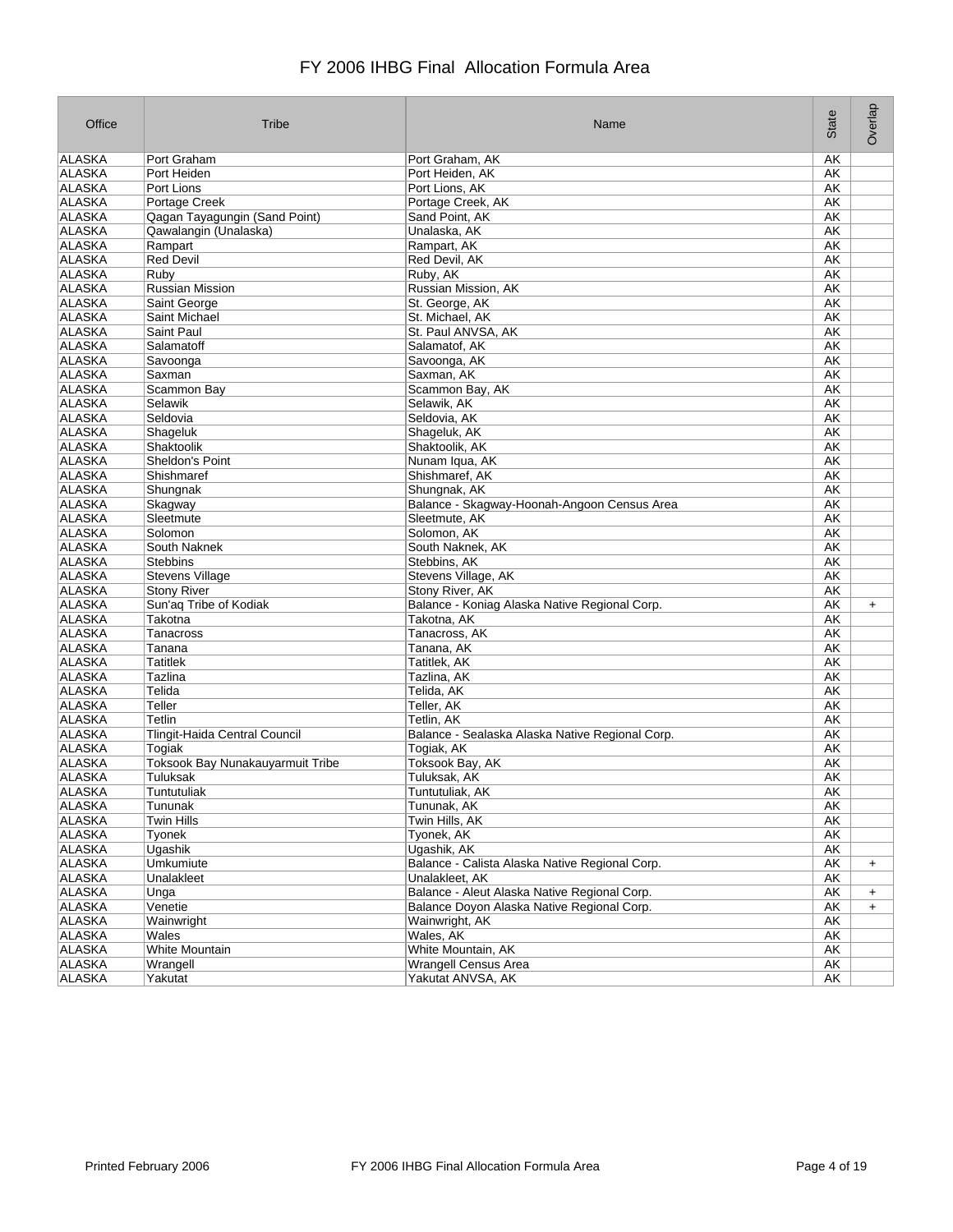| Office         | Tribe                              | Name                                                     | State           | Overlap   |
|----------------|------------------------------------|----------------------------------------------------------|-----------------|-----------|
| CHICAGO        | Aroostook Band of Micmac           | Aroostook Band of Micmac, ME                             | ME              | $\ddot{}$ |
| CHICAGO        | Aroostook Band of Micmac           | <b>Balance - Aroostook County</b>                        | MЕ              | $\ddot{}$ |
| <b>CHICAGO</b> | <b>Bad River Band</b>              | Bad River Res., WI                                       | WI              |           |
| <b>CHICAGO</b> | <b>Bad River Band</b>              | <b>Balance - Ashland County</b>                          | WI              |           |
| <b>CHICAGO</b> | <b>Bad River Band</b>              | <b>Balance - Iron County</b>                             | WI              |           |
| <b>CHICAGO</b> | <b>Bay Mills Indian Community</b>  | Bay Mills Res. and Off-Res. Trust Land, MI               | MI              | $\ddot{}$ |
| <b>CHICAGO</b> | Bay Mills Indian Community         | Balance - Chippewa County                                | MI              | $\ddot{}$ |
| <b>CHICAGO</b> | Boise Forte Band of Minn. Chippewa | Bois Forte Res., MN                                      | MN              |           |
| <b>CHICAGO</b> | Catawba Indian Tribe               | Catawba Res., SC                                         | <b>SC</b>       |           |
| <b>CHICAGO</b> | Catawba Indian Tribe               | <b>Balance - Abbeville County</b>                        | $\overline{SC}$ |           |
| <b>CHICAGO</b> | Catawba Indian Tribe               | Balance - Aiken County                                   | SC              |           |
| CHICAGO        | Catawba Indian Tribe               | Balance - Allendale County                               | $\overline{SC}$ |           |
| <b>CHICAGO</b> | Catawba Indian Tribe               | Balance - Anderson County                                | <b>SC</b>       |           |
| <b>CHICAGO</b> | Catawba Indian Tribe               | <b>Balance - Bamberg County</b>                          | SC              |           |
| <b>CHICAGO</b> | Catawba Indian Tribe               | <b>Balance - Barnwell County</b>                         | <b>SC</b>       |           |
| <b>CHICAGO</b> | Catawba Indian Tribe               | <b>Balance - Beaufort County</b>                         | <b>SC</b>       |           |
| <b>CHICAGO</b> | Catawba Indian Tribe               | <b>Balance - Berkeley County</b>                         | SC              |           |
| <b>CHICAGO</b> | Catawba Indian Tribe               | <b>Balance - Cabarrus County</b>                         | <b>NC</b>       |           |
| <b>CHICAGO</b> | Catawba Indian Tribe               | Balance - Calhoun County                                 | <b>SC</b>       |           |
| <b>CHICAGO</b> | Catawba Indian Tribe               | <b>Balance - Charleston County</b>                       | <b>SC</b>       |           |
| <b>CHICAGO</b> | Catawba Indian Tribe               | <b>Balance - Cherokee County</b>                         | $\overline{SC}$ |           |
| <b>CHICAGO</b> | Catawba Indian Tribe               | <b>Balance - Chester County</b>                          | <b>SC</b>       |           |
| <b>CHICAGO</b> | Catawba Indian Tribe               | <b>Balance - Chesterfield County</b>                     | SC              |           |
| <b>CHICAGO</b> | Catawba Indian Tribe               | <b>Balance - Clarendon County</b>                        | SC              |           |
| CHICAGO        | Catawba Indian Tribe               | <b>Balance - Cleveland County</b>                        | <b>NC</b>       |           |
| <b>CHICAGO</b> | Catawba Indian Tribe               | <b>Balance - Colleton County</b>                         | <b>SC</b>       |           |
| <b>CHICAGO</b> | Catawba Indian Tribe               | <b>Balance - Darlington County</b>                       | SC              |           |
| <b>CHICAGO</b> | Catawba Indian Tribe               | <b>Balance - Dillon County</b>                           | <b>SC</b>       |           |
| <b>CHICAGO</b> | Catawba Indian Tribe               | <b>Balance - Dorchester County</b>                       | $\overline{SC}$ |           |
| <b>CHICAGO</b> | Catawba Indian Tribe               | Balance - Edgefield County                               | SC              |           |
| <b>CHICAGO</b> | Catawba Indian Tribe               | <b>Balance - Fairfield County</b>                        | $\overline{SC}$ |           |
| <b>CHICAGO</b> | Catawba Indian Tribe               | <b>Balance - Florence County</b>                         | $\overline{SC}$ |           |
| <b>CHICAGO</b> | Catawba Indian Tribe               | <b>Balance - Gaston County</b>                           | NC              |           |
| <b>CHICAGO</b> | Catawba Indian Tribe               | Balance - Georgetown County                              | <b>SC</b>       |           |
| <b>CHICAGO</b> | Catawba Indian Tribe               | <b>Balance - Greenville County</b>                       | $\overline{SC}$ |           |
| <b>CHICAGO</b> | Catawba Indian Tribe               | <b>Balance - Greenwood County</b>                        | SC              |           |
| <b>CHICAGO</b> |                                    |                                                          | <b>SC</b>       |           |
| <b>CHICAGO</b> | Catawba Indian Tribe               | <b>Balance - Hampton County</b>                          | SC              |           |
|                | Catawba Indian Tribe               | Balance - Horry County<br><b>Balance - Jasper County</b> | <b>SC</b>       |           |
| <b>CHICAGO</b> | Catawba Indian Tribe               |                                                          |                 |           |
| <b>CHICAGO</b> | Catawba Indian Tribe               | <b>Balance - Kershaw County</b>                          | $\overline{SC}$ |           |
| <b>CHICAGO</b> | Catawba Indian Tribe               | <b>Balance - Lancaster County</b>                        | SC              |           |
| <b>CHICAGO</b> | Catawba Indian Tribe               | <b>Balance - Laurens County</b>                          | SC              |           |
| <b>CHICAGO</b> | Catawba Indian Tribe               | <b>Balance - Lee County</b>                              | <b>SC</b>       |           |
| <b>CHICAGO</b> | Catawba Indian Tribe               | Balance - Lexington County                               | SC              |           |
| <b>CHICAGO</b> | Catawba Indian Tribe               | <b>Balance - Marion County</b>                           | SC              |           |
| <b>CHICAGO</b> | Catawba Indian Tribe               | Balance - Marlboro County                                | SC              |           |
| CHICAGO        | Catawba Indian Tribe               | <b>Balance - McCormick County</b>                        | <b>SC</b>       |           |
| <b>CHICAGO</b> | Catawba Indian Tribe               | Balance - Mecklenburg County                             | NC              |           |
| <b>CHICAGO</b> | Catawba Indian Tribe               | <b>Balance - Newberry County</b>                         | $\overline{SC}$ |           |
| <b>CHICAGO</b> | Catawba Indian Tribe               | <b>Balance - Oconee County</b>                           | SC              |           |
| <b>CHICAGO</b> | Catawba Indian Tribe               | Balance - Orangeburg County                              | $\overline{SC}$ |           |
| <b>CHICAGO</b> | Catawba Indian Tribe               | Balance - Pickens County                                 | SC              |           |
| <b>CHICAGO</b> | Catawba Indian Tribe               | <b>Balance - Richland County</b>                         | SC              |           |
| <b>CHICAGO</b> | Catawba Indian Tribe               | <b>Balance - Rutherford County</b>                       | <b>NC</b>       |           |
| <b>CHICAGO</b> | Catawba Indian Tribe               | Balance - Saluda County                                  | <b>SC</b>       |           |
| <b>CHICAGO</b> | Catawba Indian Tribe               | <b>Balance - Spartanburg County</b>                      | SC              |           |
| <b>CHICAGO</b> | Catawba Indian Tribe               | <b>Balance - Sumter County</b>                           | SC              |           |
| <b>CHICAGO</b> | Catawba Indian Tribe               | <b>Balance - Union County</b>                            | NC              |           |
| <b>CHICAGO</b> | Catawba Indian Tribe               | <b>Balance - Union County</b>                            | <b>SC</b>       |           |
| <b>CHICAGO</b> | Catawba Indian Tribe               | Balance - Williamsburg County                            | SC              |           |
| <b>CHICAGO</b> | Catawba Indian Tribe               | <b>Balance - York County</b>                             | <b>SC</b>       |           |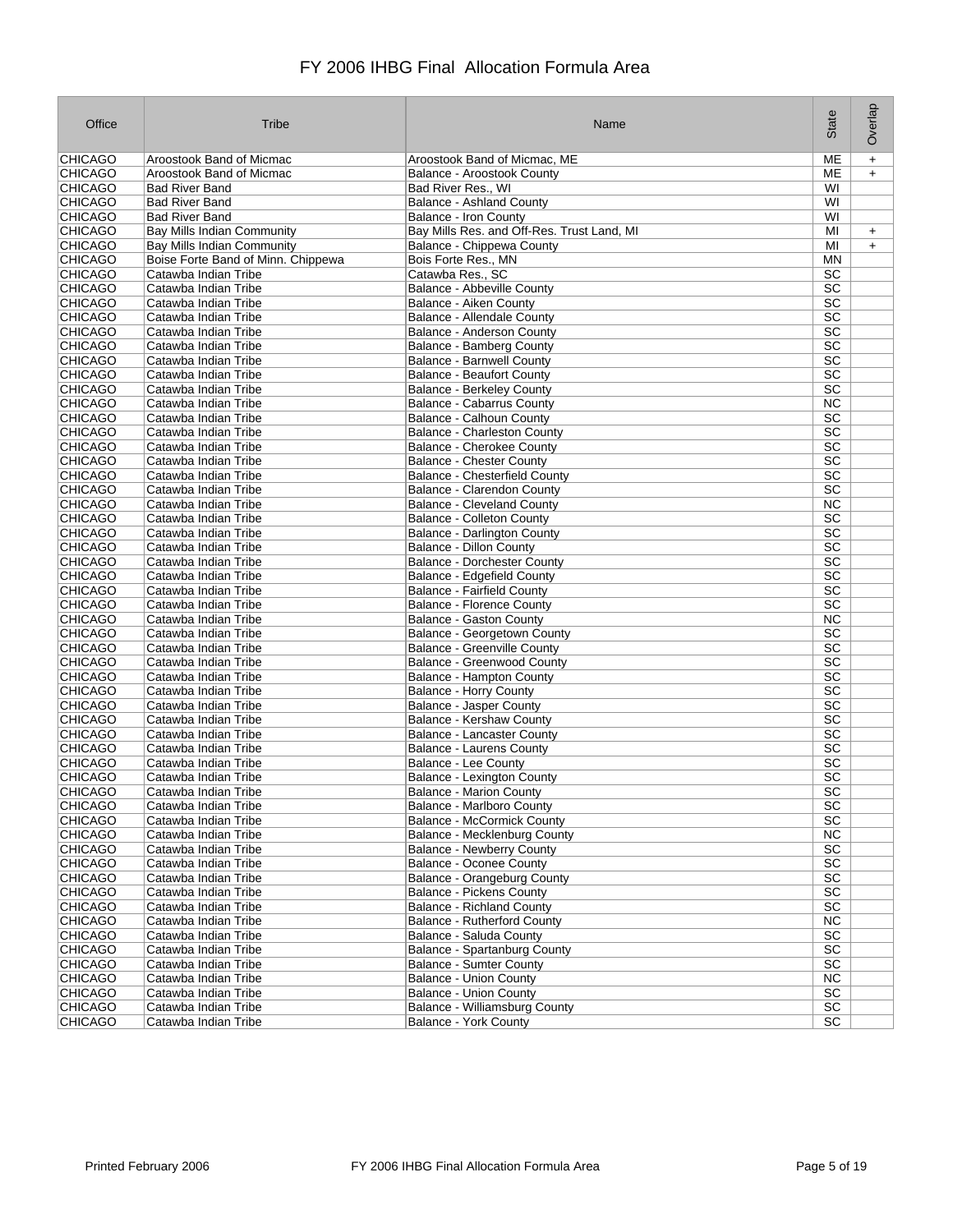| Office                           | Tribe                                                          | Name                                                                     | State           | Overlap   |
|----------------------------------|----------------------------------------------------------------|--------------------------------------------------------------------------|-----------------|-----------|
| CHICAGO                          | Cayuga Nation                                                  | Cayuga Nation, NY                                                        | NY              |           |
| <b>CHICAGO</b>                   | Cayuga Nation                                                  | <b>Balance - Erie County</b>                                             | <b>NY</b>       |           |
| <b>CHICAGO</b>                   | Coconut Creek Res.                                             | <b>Broward County (part)</b>                                             | <b>FL</b>       |           |
| <b>CHICAGO</b>                   | <b>Coharie State Tribe</b>                                     | Coharie, NC                                                              | NC.             |           |
| <b>CHICAGO</b>                   | Eastern Cherokee                                               | Eastern Cherokee Res., NC                                                | NC              |           |
| <b>CHICAGO</b>                   | Fond Du Lac Band of Minn. Chippewa                             | Fond du Lac Res. and Off-Res. Trust Land, MN-WI                          | MN              |           |
| <b>CHICAGO</b>                   | Fond Du Lac Band of Minn. Chippewa                             | Fond du Lac Res. and Off-Res. Trust Land, MN-WI                          | WI              |           |
| <b>CHICAGO</b>                   | Fond Du Lac Band of Minn. Chippewa                             | <b>Balance - Carlton County</b>                                          | <b>MN</b>       |           |
| <b>CHICAGO</b>                   | Fond Du Lac Band of Minn. Chippewa<br>Forest County Potawatomi | Balance - St. Louis County                                               | ΜN<br>WI        |           |
| <b>CHICAGO</b><br><b>CHICAGO</b> |                                                                | Forest County Potawatomi Com. & Off-Res. Trust Land, WI                  |                 | $\ddot{}$ |
| <b>CHICAGO</b>                   | Forest County Potawatomi<br>Golden Hill Paugusset              | <b>Balance - Forest County</b><br>Fairfield County (part)                | WI<br><b>CT</b> | $+$       |
| <b>CHICAGO</b>                   | Golden Hill Paugusset                                          | New London County (part)                                                 | <b>CT</b>       |           |
| <b>CHICAGO</b>                   | Grand Portage Band of Minn. Chippewa                           | Grand Portage Res. and Off-Res. Trust Land, MT                           | <b>MN</b>       |           |
| <b>CHICAGO</b>                   | Grand Portage Band of Minn. Chippewa                           | <b>Balance - Cook County</b>                                             | MN              |           |
| <b>CHICAGO</b>                   | <b>Grand Traverse Band</b>                                     | Grand Traverse Res. and Off-Res. Trust Land, MI                          | MI              | $\ddot{}$ |
| <b>CHICAGO</b>                   | <b>Grand Traverse Band</b>                                     | Balance - Antrim County                                                  | MI              | $+$       |
| <b>CHICAGO</b>                   | <b>Grand Traverse Band</b>                                     | <b>Balance - Benzie County</b>                                           | MI              | $\ddot{}$ |
| <b>CHICAGO</b>                   | <b>Grand Traverse Band</b>                                     | <b>Balance - Grand Traverse County</b>                                   | MI              | $\ddot{}$ |
| <b>CHICAGO</b>                   | <b>Grand Traverse Band</b>                                     | Balance - Leelanau County                                                | MI              | $\ddot{}$ |
| <b>CHICAGO</b>                   | <b>Grand Traverse Band</b>                                     | <b>Balance - Manistee County</b>                                         | MI              | $\ddot{}$ |
| <b>CHICAGO</b>                   | <b>Grand Traverse Band</b>                                     | <b>Balance - Charlevoix County</b>                                       | MI              | $\ddot{}$ |
| <b>CHICAGO</b>                   | Haliwa-Saponi State Tribe                                      | Haliwa-Saponi, NC                                                        | <b>NC</b>       |           |
| <b>CHICAGO</b>                   | <b>Hannahville Community</b>                                   | Hannahville Community and Off-Res. Trust Land, MI                        | MI              |           |
| <b>CHICAGO</b>                   | <b>Ho-Chunk Nation</b>                                         | Ho-Chunk Res. and Off-Res. Trust Land, MN-WI                             | WI              |           |
| <b>CHICAGO</b>                   | <b>Ho-Chunk Nation</b>                                         | <b>Houston County Trust Lands</b>                                        | <b>MN</b>       |           |
| <b>CHICAGO</b>                   | <b>Ho-Chunk Nation</b>                                         | <b>Balance - Adams County</b>                                            | WI              |           |
| <b>CHICAGO</b>                   | <b>Ho-Chunk Nation</b>                                         | <b>Balance - Clark County</b>                                            | WI              |           |
| <b>CHICAGO</b>                   | <b>Ho-Chunk Nation</b>                                         | Balance - Columbia County                                                | WI              |           |
| <b>CHICAGO</b>                   | <b>Ho-Chunk Nation</b>                                         | <b>Balance - Crawford County</b>                                         | WI              |           |
| <b>CHICAGO</b>                   | <b>Ho-Chunk Nation</b>                                         | <b>Balance - Dane County</b>                                             | WI              |           |
| <b>CHICAGO</b>                   | <b>Ho-Chunk Nation</b>                                         | Balance - Eau Claire County                                              | WI              |           |
| <b>CHICAGO</b>                   | <b>Ho-Chunk Nation</b>                                         | Balance - Jackson County                                                 | WI              |           |
| <b>CHICAGO</b><br><b>CHICAGO</b> | <b>Ho-Chunk Nation</b><br><b>Ho-Chunk Nation</b>               | Balance - Juneau County<br>Balance - La Crosse County                    | WI<br>WI        |           |
| <b>CHICAGO</b>                   | <b>Ho-Chunk Nation</b>                                         | <b>Balance - Monroe County</b>                                           | WI              |           |
| <b>CHICAGO</b>                   | <b>Ho-Chunk Nation</b>                                         | <b>Balance - Sauk County</b>                                             | WI              |           |
| <b>CHICAGO</b>                   | <b>Ho-Chunk Nation</b>                                         | Balance - Shawano County                                                 | WI              |           |
| <b>CHICAGO</b>                   | <b>Ho-Chunk Nation</b>                                         | Balance - Trempealeau County                                             | WI              |           |
| <b>CHICAGO</b>                   | <b>Ho-Chunk Nation</b>                                         | Balance - Vernon County                                                  | WI              |           |
| <b>CHICAGO</b>                   | <b>Ho-Chunk Nation</b>                                         | Balance - Wood County                                                    | WI              |           |
| <b>CHICAGO</b>                   | <b>Houlton Band of Maliseets</b>                               | Houlton Maliseets Trust Land, ME                                         | ME              | $\ddot{}$ |
| <b>CHICAGO</b>                   | <b>Houlton Band of Maliseets</b>                               | Balance - Aroostook County                                               | ME              | $\ddot{}$ |
| <b>CHICAGO</b>                   | Huron Band of Potawatomi                                       | Huron Potawatomi Res., MI                                                | MI              |           |
| <b>CHICAGO</b>                   | Huron Band of Potawatomi                                       | Balance - Calhoun County                                                 | MI              |           |
| <b>CHICAGO</b>                   | Keweenaw Bay Indian Community                                  | L'Anse Res. and Off-Res. Trust Land, MI                                  | MI              | $\ddot{}$ |
| <b>CHICAGO</b>                   | Keweenaw Bay Indian Community                                  | Ontonagon County (part)                                                  | MI              | $+$       |
| <b>CHICAGO</b>                   | Keweenaw Bay Indian Community                                  | Balance - Baraga County                                                  | MI              | $\ddot{}$ |
| <b>CHICAGO</b>                   | Keweenaw Bay Indian Community                                  | <b>Balance - Marquette County</b>                                        | MI              | $+$       |
| <b>CHICAGO</b>                   | Lac Courte Oreilles                                            | Lac Courte Oreilles Res. and Off-Res. Trust Land, WI                     | WI              |           |
| <b>CHICAGO</b>                   | Lac Courte Oreilles                                            | <b>Balance - Sawyer County</b>                                           | WI              |           |
| <b>CHICAGO</b>                   | Lac Du Flambeau Band                                           | Lac du Flambeau Res., WI                                                 | WI              |           |
| <b>CHICAGO</b>                   | Lac Du Flambeau Band                                           | Balance -- Vilas County                                                  | WI              |           |
| <b>CHICAGO</b>                   | Lac Vieux Desert Band<br>Leech Lake Band of Minn. Chippewa     | Lac Vieux Desert Res., MI                                                | MI              |           |
| <b>CHICAGO</b><br><b>CHICAGO</b> | Leech Lake Band of Minn. Chippewa                              | Balance - Beltrami County<br>Leech Lake Res. and Off-Res. Trust Land. MN | ΜN<br>ΜN        |           |
| <b>CHICAGO</b>                   | Little River Band of Ottawa                                    | Manistee County (part)                                                   | MI              |           |
| <b>CHICAGO</b>                   | Little River Band of Ottawa                                    | <b>Balance - Lake County</b>                                             | MI              |           |
| <b>CHICAGO</b>                   | Little River Band of Ottawa                                    | Balance - Mason County                                                   | MI              |           |
| <b>CHICAGO</b>                   | Little River Band of Ottawa                                    | <b>Balance - Wexford County</b>                                          | MI              |           |
| <b>CHICAGO</b>                   | Little Traverse Bay Band                                       | <b>Emmet County</b>                                                      | MI              | $\ddot{}$ |
| <b>CHICAGO</b>                   | Little Traverse Bay Band                                       | <b>Balance - Charlevoix County</b>                                       | MI              | $\ddot{}$ |
| <b>CHICAGO</b>                   | Little Traverse Bay Band                                       | Balance - Cheboygan County                                               | ΜI              | $\ddot{}$ |
| <b>CHICAGO</b>                   | Little Traverse Bay Band                                       | <b>Balance - Emmet County</b>                                            | MI              | $+$       |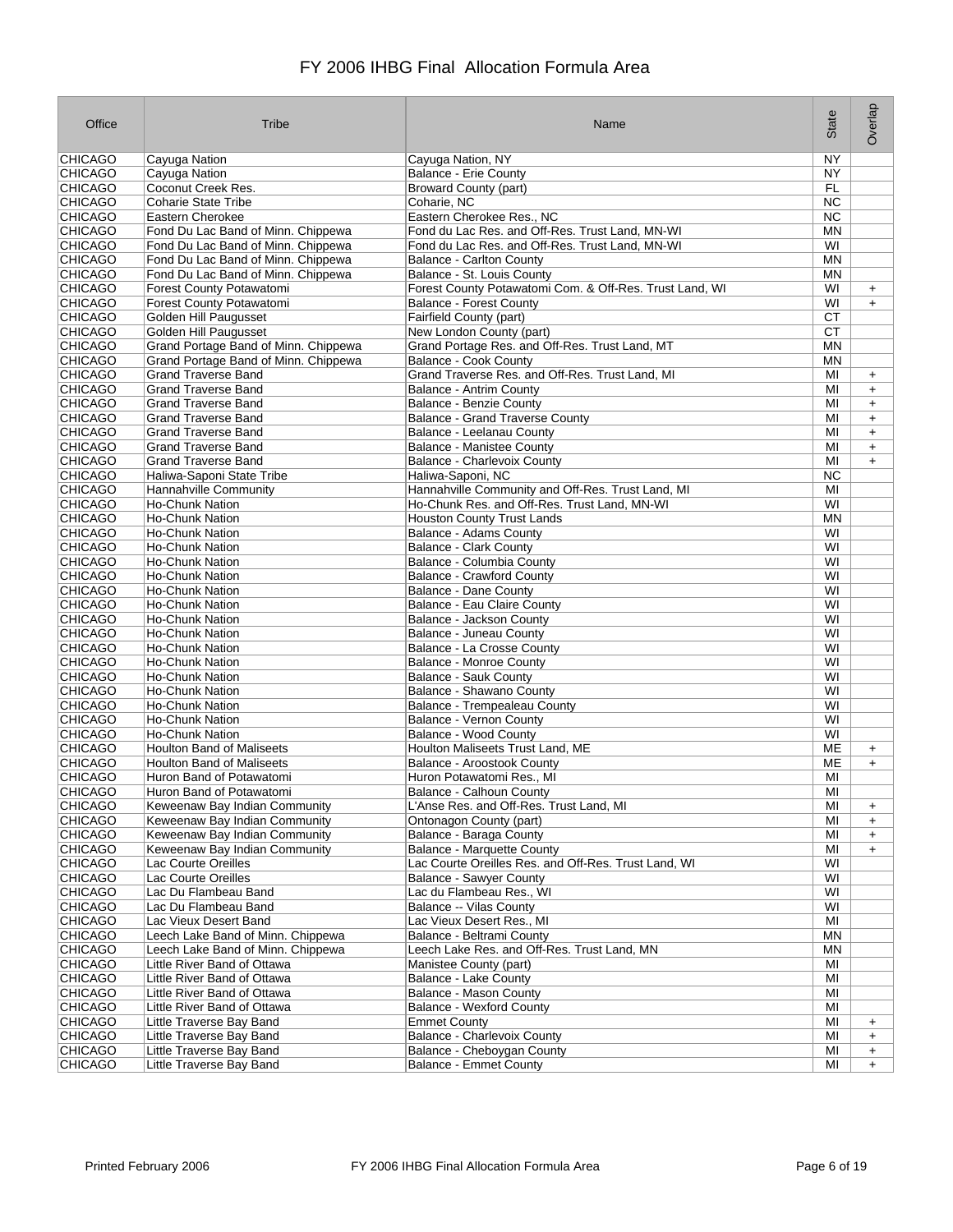| <b>CHICAGO</b><br><b>Lower Sioux</b><br>Lower Sioux Res., MN<br>ΜN<br>CHICAGO<br>Lumbee State Tribe<br>Lumbee, NC<br>NC.<br><b>CHICAGO</b><br>Lumbee State Tribe<br><b>Balance - Cumberland County</b><br><b>NC</b><br><b>CHICAGO</b><br><b>Balance - Barry County</b><br>MI<br>Match-e-be-nash-she-wish Band of Potta<br>$+$<br><b>CHICAGO</b><br>Match-e-be-nash-she-wish Band of Potta<br>Balance - Kalamazoo County<br>MI<br>$\ddot{}$<br><b>CHICAGO</b><br>Match-e-be-nash-she-wish Band of Potta<br>Balance - Kent County<br>MI<br>$\ddot{}$<br><b>CHICAGO</b><br>Match-e-be-nash-she-wish Band of Potta<br>Balance - Ottawa County<br>MI<br>$\ddot{}$<br><b>CHICAGO</b><br>Match-e-be-nash-she-wish Band of Potta<br>Balance - Allegan County<br>MI<br>$+$<br><b>CHICAGO</b><br>Mattaponi<br>Mattaponi, VA<br><b>VA</b><br><b>CHICAGO</b><br><b>NC</b><br><b>Meherrin State Tribe</b><br>Meherrin, NC<br><b>CHICAGO</b><br><b>NC</b><br><b>Meherrin State Tribe</b><br>Meherrin TDSA, NC (state)<br><b>CHICAGO</b><br>WI<br>Menominee Indian Tribe<br>Menominee Res. and Off-Res. Trust Land, WI<br><b>CHICAGO</b><br>Miccosukee Tribe<br><b>Broward County (part)</b><br>FL<br><b>CHICAGO</b><br><b>FL</b><br>Miccosukee Tribe<br>Miami-Dade County (part)<br><b>CHICAGO</b><br>Mille Lacs Band of Minn. Chippewa<br>Mille Lacs Res. and Off-Res. Trust Land, MN<br>MN<br><b>CHICAGO</b><br><b>Balance - Crow Wing County</b><br>MN<br>Mille Lacs Band of Minn. Chippewa<br><b>CHICAGO</b><br>Mille Lacs Band of Minn. Chippewa<br>Balance - Mille Lacs County<br>ΜN<br><b>CHICAGO</b><br>Mille Lacs Band of Minn. Chippewa<br><b>Balance - Pine County</b><br>ΜN<br><b>CHICAGO</b><br><b>MS</b><br>Mississippi Choctaw Tribe<br>Mississippi Choctaw Res. & Off-Res. Trust Land, MS<br><b>CHICAGO</b><br>Mississippi Choctaw Tribe<br><b>MS</b><br>Balance - Jackson County<br><b>CHICAGO</b><br>Mississippi Choctaw Tribe<br><b>Balance - Jasper County</b><br>МS<br><b>CHICAGO</b><br><b>MS</b><br>Mississippi Choctaw Tribe<br><b>Balance - Jones County</b><br>CHICAGO<br><b>MS</b><br>Mississippi Choctaw Tribe<br><b>Balance - Kemper County</b><br><b>CHICAGO</b><br>Mississippi Choctaw Tribe<br>Balance - Lauderdale County<br>TN<br><b>CHICAGO</b><br><b>MS</b><br>Mississippi Choctaw Tribe<br><b>Balance - Leake County</b><br><b>CHICAGO</b><br>Mississippi Choctaw Tribe<br>Balance - Neshoba County<br>МS<br><b>MS</b><br><b>CHICAGO</b><br>Mississippi Choctaw Tribe<br><b>Balance - Newton County</b><br><b>CHICAGO</b><br><b>MS</b><br>Mississippi Choctaw Tribe<br><b>Balance - Scott County</b><br><b>CHICAGO</b><br><b>MS</b><br>Mississippi Choctaw Tribe<br><b>Balance - Winston County</b><br><b>CHICAGO</b><br>Mohegan Tribe of Connecticut<br>New London County (part)<br>СT<br><b>CHICAGO</b><br><b>MOWA Band of Choctaw Indians</b><br>MOWA Choctaw, AL<br>AL<br><b>CHICAGO</b><br><b>MOWA Band of Choctaw Indians</b><br>Balance - Washington County<br>AL<br><b>CHICAGO</b><br>R <sub>l</sub><br>Narragansett Tribe<br>Narragansett Res., RI<br><b>CHICAGO</b><br>R <sub>1</sub><br>Narragansett Tribe<br>Balance - Washington County<br>Oneida Nation of New York<br><b>CHICAGO</b><br>Oneida (NY) Res., NY<br>ΝY<br>CHICAGO<br><b>NY</b><br>Oneida Nation of New York<br>Balance - Chenango County<br><b>CHICAGO</b><br>Oneida Nation of New York<br><b>Balance - Cortland County</b><br>NY.<br><b>CHICAGO</b><br><b>Balance - Herkimer County</b><br>ΝY<br>Oneida Nation of New York<br><b>CHICAGO</b><br>Oneida Nation of New York<br><b>Balance - Madison County</b><br>NY.<br><b>CHICAGO</b><br>Oneida Nation of New York<br>Balance - Oneida County<br>NY<br><b>CHICAGO</b><br>Oneida Nation of New York<br>Balance - Onondaga County<br>NY.<br><b>CHICAGO</b><br>WI<br>Oneida Tribe<br>Oneida (WI) Res. and Off-Res. Trust Land, WI<br><b>CHICAGO</b><br>WI<br>Oneida Tribe<br><b>Balance - Brown County</b><br><b>CHICAGO</b><br>WI<br>Oneida Tribe<br>Balance - Outagamie County<br><b>CHICAGO</b><br><b>NY</b><br>Onondaga Nation<br>Onondaga Res., NY<br><b>VA</b><br><b>CHICAGO</b><br>Pamunkey, VA<br>Pamunkey<br><b>CHICAGO</b><br>ME<br>Passamaquoddy Indian Tribe<br>Indian Township Res., ME<br><b>CHICAGO</b><br><b>CT</b><br>Paucatuck Eastern Pequot Tribe<br>Paucatuck Eastern Pequot, CT<br><b>CHICAGO</b><br><b>ME</b><br>Penobscot Res. and Off-Res. Trust Land, ME<br>Penobscot Tribe<br><b>CHICAGO</b><br>Penobscot Tribe<br><b>Balance - Penobscot County</b><br>ME<br><b>CHICAGO</b><br>ME<br><b>Pleasant Point</b><br>Franklin County (part)<br>ME<br><b>CHICAGO</b><br><b>Pleasant Point</b><br>Hancock County (part)<br>ME<br><b>CHICAGO</b><br><b>Pleasant Point</b><br>Penobscot County (part)<br><b>CHICAGO</b><br>ME<br><b>Pleasant Point</b><br>Pleasant Point Res., ME<br>CHICAGO<br><b>Pleasant Point</b><br>Somerset County (part)<br>ME<br><b>CHICAGO</b><br>ME<br><b>Pleasant Point</b><br>Washington County (part)<br><b>CHICAGO</b><br><b>Pleasant Point</b><br>Balance - Washington County<br>ME<br><b>CHICAGO</b><br>Poarch Band of Creek Indians<br>Poarch Creek Res. and Off-Res. Trust Land. AL<br>AL | Office | Tribe | Name | State | Overlap |
|----------------------------------------------------------------------------------------------------------------------------------------------------------------------------------------------------------------------------------------------------------------------------------------------------------------------------------------------------------------------------------------------------------------------------------------------------------------------------------------------------------------------------------------------------------------------------------------------------------------------------------------------------------------------------------------------------------------------------------------------------------------------------------------------------------------------------------------------------------------------------------------------------------------------------------------------------------------------------------------------------------------------------------------------------------------------------------------------------------------------------------------------------------------------------------------------------------------------------------------------------------------------------------------------------------------------------------------------------------------------------------------------------------------------------------------------------------------------------------------------------------------------------------------------------------------------------------------------------------------------------------------------------------------------------------------------------------------------------------------------------------------------------------------------------------------------------------------------------------------------------------------------------------------------------------------------------------------------------------------------------------------------------------------------------------------------------------------------------------------------------------------------------------------------------------------------------------------------------------------------------------------------------------------------------------------------------------------------------------------------------------------------------------------------------------------------------------------------------------------------------------------------------------------------------------------------------------------------------------------------------------------------------------------------------------------------------------------------------------------------------------------------------------------------------------------------------------------------------------------------------------------------------------------------------------------------------------------------------------------------------------------------------------------------------------------------------------------------------------------------------------------------------------------------------------------------------------------------------------------------------------------------------------------------------------------------------------------------------------------------------------------------------------------------------------------------------------------------------------------------------------------------------------------------------------------------------------------------------------------------------------------------------------------------------------------------------------------------------------------------------------------------------------------------------------------------------------------------------------------------------------------------------------------------------------------------------------------------------------------------------------------------------------------------------------------------------------------------------------------------------------------------------------------------------------------------------------------------------------------------------------------------------------------------------------------------------------------------------------------------------------------------------------------------------------------------------------------------------------------------------------------------------------------------------------------------------------------------------------------------------------------------------------------------------------------------------------------------------------------------------------------------------------------------------------------------------------------------------------------------------------------------------------------------------------------------------------------------------------------------------------------------------------------------------------------------------------------------------------------------------------------------------------------------------------------------|--------|-------|------|-------|---------|
|                                                                                                                                                                                                                                                                                                                                                                                                                                                                                                                                                                                                                                                                                                                                                                                                                                                                                                                                                                                                                                                                                                                                                                                                                                                                                                                                                                                                                                                                                                                                                                                                                                                                                                                                                                                                                                                                                                                                                                                                                                                                                                                                                                                                                                                                                                                                                                                                                                                                                                                                                                                                                                                                                                                                                                                                                                                                                                                                                                                                                                                                                                                                                                                                                                                                                                                                                                                                                                                                                                                                                                                                                                                                                                                                                                                                                                                                                                                                                                                                                                                                                                                                                                                                                                                                                                                                                                                                                                                                                                                                                                                                                                                                                                                                                                                                                                                                                                                                                                                                                                                                                                                                                                                              |        |       |      |       |         |
|                                                                                                                                                                                                                                                                                                                                                                                                                                                                                                                                                                                                                                                                                                                                                                                                                                                                                                                                                                                                                                                                                                                                                                                                                                                                                                                                                                                                                                                                                                                                                                                                                                                                                                                                                                                                                                                                                                                                                                                                                                                                                                                                                                                                                                                                                                                                                                                                                                                                                                                                                                                                                                                                                                                                                                                                                                                                                                                                                                                                                                                                                                                                                                                                                                                                                                                                                                                                                                                                                                                                                                                                                                                                                                                                                                                                                                                                                                                                                                                                                                                                                                                                                                                                                                                                                                                                                                                                                                                                                                                                                                                                                                                                                                                                                                                                                                                                                                                                                                                                                                                                                                                                                                                              |        |       |      |       |         |
|                                                                                                                                                                                                                                                                                                                                                                                                                                                                                                                                                                                                                                                                                                                                                                                                                                                                                                                                                                                                                                                                                                                                                                                                                                                                                                                                                                                                                                                                                                                                                                                                                                                                                                                                                                                                                                                                                                                                                                                                                                                                                                                                                                                                                                                                                                                                                                                                                                                                                                                                                                                                                                                                                                                                                                                                                                                                                                                                                                                                                                                                                                                                                                                                                                                                                                                                                                                                                                                                                                                                                                                                                                                                                                                                                                                                                                                                                                                                                                                                                                                                                                                                                                                                                                                                                                                                                                                                                                                                                                                                                                                                                                                                                                                                                                                                                                                                                                                                                                                                                                                                                                                                                                                              |        |       |      |       |         |
|                                                                                                                                                                                                                                                                                                                                                                                                                                                                                                                                                                                                                                                                                                                                                                                                                                                                                                                                                                                                                                                                                                                                                                                                                                                                                                                                                                                                                                                                                                                                                                                                                                                                                                                                                                                                                                                                                                                                                                                                                                                                                                                                                                                                                                                                                                                                                                                                                                                                                                                                                                                                                                                                                                                                                                                                                                                                                                                                                                                                                                                                                                                                                                                                                                                                                                                                                                                                                                                                                                                                                                                                                                                                                                                                                                                                                                                                                                                                                                                                                                                                                                                                                                                                                                                                                                                                                                                                                                                                                                                                                                                                                                                                                                                                                                                                                                                                                                                                                                                                                                                                                                                                                                                              |        |       |      |       |         |
|                                                                                                                                                                                                                                                                                                                                                                                                                                                                                                                                                                                                                                                                                                                                                                                                                                                                                                                                                                                                                                                                                                                                                                                                                                                                                                                                                                                                                                                                                                                                                                                                                                                                                                                                                                                                                                                                                                                                                                                                                                                                                                                                                                                                                                                                                                                                                                                                                                                                                                                                                                                                                                                                                                                                                                                                                                                                                                                                                                                                                                                                                                                                                                                                                                                                                                                                                                                                                                                                                                                                                                                                                                                                                                                                                                                                                                                                                                                                                                                                                                                                                                                                                                                                                                                                                                                                                                                                                                                                                                                                                                                                                                                                                                                                                                                                                                                                                                                                                                                                                                                                                                                                                                                              |        |       |      |       |         |
|                                                                                                                                                                                                                                                                                                                                                                                                                                                                                                                                                                                                                                                                                                                                                                                                                                                                                                                                                                                                                                                                                                                                                                                                                                                                                                                                                                                                                                                                                                                                                                                                                                                                                                                                                                                                                                                                                                                                                                                                                                                                                                                                                                                                                                                                                                                                                                                                                                                                                                                                                                                                                                                                                                                                                                                                                                                                                                                                                                                                                                                                                                                                                                                                                                                                                                                                                                                                                                                                                                                                                                                                                                                                                                                                                                                                                                                                                                                                                                                                                                                                                                                                                                                                                                                                                                                                                                                                                                                                                                                                                                                                                                                                                                                                                                                                                                                                                                                                                                                                                                                                                                                                                                                              |        |       |      |       |         |
|                                                                                                                                                                                                                                                                                                                                                                                                                                                                                                                                                                                                                                                                                                                                                                                                                                                                                                                                                                                                                                                                                                                                                                                                                                                                                                                                                                                                                                                                                                                                                                                                                                                                                                                                                                                                                                                                                                                                                                                                                                                                                                                                                                                                                                                                                                                                                                                                                                                                                                                                                                                                                                                                                                                                                                                                                                                                                                                                                                                                                                                                                                                                                                                                                                                                                                                                                                                                                                                                                                                                                                                                                                                                                                                                                                                                                                                                                                                                                                                                                                                                                                                                                                                                                                                                                                                                                                                                                                                                                                                                                                                                                                                                                                                                                                                                                                                                                                                                                                                                                                                                                                                                                                                              |        |       |      |       |         |
|                                                                                                                                                                                                                                                                                                                                                                                                                                                                                                                                                                                                                                                                                                                                                                                                                                                                                                                                                                                                                                                                                                                                                                                                                                                                                                                                                                                                                                                                                                                                                                                                                                                                                                                                                                                                                                                                                                                                                                                                                                                                                                                                                                                                                                                                                                                                                                                                                                                                                                                                                                                                                                                                                                                                                                                                                                                                                                                                                                                                                                                                                                                                                                                                                                                                                                                                                                                                                                                                                                                                                                                                                                                                                                                                                                                                                                                                                                                                                                                                                                                                                                                                                                                                                                                                                                                                                                                                                                                                                                                                                                                                                                                                                                                                                                                                                                                                                                                                                                                                                                                                                                                                                                                              |        |       |      |       |         |
|                                                                                                                                                                                                                                                                                                                                                                                                                                                                                                                                                                                                                                                                                                                                                                                                                                                                                                                                                                                                                                                                                                                                                                                                                                                                                                                                                                                                                                                                                                                                                                                                                                                                                                                                                                                                                                                                                                                                                                                                                                                                                                                                                                                                                                                                                                                                                                                                                                                                                                                                                                                                                                                                                                                                                                                                                                                                                                                                                                                                                                                                                                                                                                                                                                                                                                                                                                                                                                                                                                                                                                                                                                                                                                                                                                                                                                                                                                                                                                                                                                                                                                                                                                                                                                                                                                                                                                                                                                                                                                                                                                                                                                                                                                                                                                                                                                                                                                                                                                                                                                                                                                                                                                                              |        |       |      |       |         |
|                                                                                                                                                                                                                                                                                                                                                                                                                                                                                                                                                                                                                                                                                                                                                                                                                                                                                                                                                                                                                                                                                                                                                                                                                                                                                                                                                                                                                                                                                                                                                                                                                                                                                                                                                                                                                                                                                                                                                                                                                                                                                                                                                                                                                                                                                                                                                                                                                                                                                                                                                                                                                                                                                                                                                                                                                                                                                                                                                                                                                                                                                                                                                                                                                                                                                                                                                                                                                                                                                                                                                                                                                                                                                                                                                                                                                                                                                                                                                                                                                                                                                                                                                                                                                                                                                                                                                                                                                                                                                                                                                                                                                                                                                                                                                                                                                                                                                                                                                                                                                                                                                                                                                                                              |        |       |      |       |         |
|                                                                                                                                                                                                                                                                                                                                                                                                                                                                                                                                                                                                                                                                                                                                                                                                                                                                                                                                                                                                                                                                                                                                                                                                                                                                                                                                                                                                                                                                                                                                                                                                                                                                                                                                                                                                                                                                                                                                                                                                                                                                                                                                                                                                                                                                                                                                                                                                                                                                                                                                                                                                                                                                                                                                                                                                                                                                                                                                                                                                                                                                                                                                                                                                                                                                                                                                                                                                                                                                                                                                                                                                                                                                                                                                                                                                                                                                                                                                                                                                                                                                                                                                                                                                                                                                                                                                                                                                                                                                                                                                                                                                                                                                                                                                                                                                                                                                                                                                                                                                                                                                                                                                                                                              |        |       |      |       |         |
|                                                                                                                                                                                                                                                                                                                                                                                                                                                                                                                                                                                                                                                                                                                                                                                                                                                                                                                                                                                                                                                                                                                                                                                                                                                                                                                                                                                                                                                                                                                                                                                                                                                                                                                                                                                                                                                                                                                                                                                                                                                                                                                                                                                                                                                                                                                                                                                                                                                                                                                                                                                                                                                                                                                                                                                                                                                                                                                                                                                                                                                                                                                                                                                                                                                                                                                                                                                                                                                                                                                                                                                                                                                                                                                                                                                                                                                                                                                                                                                                                                                                                                                                                                                                                                                                                                                                                                                                                                                                                                                                                                                                                                                                                                                                                                                                                                                                                                                                                                                                                                                                                                                                                                                              |        |       |      |       |         |
|                                                                                                                                                                                                                                                                                                                                                                                                                                                                                                                                                                                                                                                                                                                                                                                                                                                                                                                                                                                                                                                                                                                                                                                                                                                                                                                                                                                                                                                                                                                                                                                                                                                                                                                                                                                                                                                                                                                                                                                                                                                                                                                                                                                                                                                                                                                                                                                                                                                                                                                                                                                                                                                                                                                                                                                                                                                                                                                                                                                                                                                                                                                                                                                                                                                                                                                                                                                                                                                                                                                                                                                                                                                                                                                                                                                                                                                                                                                                                                                                                                                                                                                                                                                                                                                                                                                                                                                                                                                                                                                                                                                                                                                                                                                                                                                                                                                                                                                                                                                                                                                                                                                                                                                              |        |       |      |       |         |
|                                                                                                                                                                                                                                                                                                                                                                                                                                                                                                                                                                                                                                                                                                                                                                                                                                                                                                                                                                                                                                                                                                                                                                                                                                                                                                                                                                                                                                                                                                                                                                                                                                                                                                                                                                                                                                                                                                                                                                                                                                                                                                                                                                                                                                                                                                                                                                                                                                                                                                                                                                                                                                                                                                                                                                                                                                                                                                                                                                                                                                                                                                                                                                                                                                                                                                                                                                                                                                                                                                                                                                                                                                                                                                                                                                                                                                                                                                                                                                                                                                                                                                                                                                                                                                                                                                                                                                                                                                                                                                                                                                                                                                                                                                                                                                                                                                                                                                                                                                                                                                                                                                                                                                                              |        |       |      |       |         |
|                                                                                                                                                                                                                                                                                                                                                                                                                                                                                                                                                                                                                                                                                                                                                                                                                                                                                                                                                                                                                                                                                                                                                                                                                                                                                                                                                                                                                                                                                                                                                                                                                                                                                                                                                                                                                                                                                                                                                                                                                                                                                                                                                                                                                                                                                                                                                                                                                                                                                                                                                                                                                                                                                                                                                                                                                                                                                                                                                                                                                                                                                                                                                                                                                                                                                                                                                                                                                                                                                                                                                                                                                                                                                                                                                                                                                                                                                                                                                                                                                                                                                                                                                                                                                                                                                                                                                                                                                                                                                                                                                                                                                                                                                                                                                                                                                                                                                                                                                                                                                                                                                                                                                                                              |        |       |      |       |         |
|                                                                                                                                                                                                                                                                                                                                                                                                                                                                                                                                                                                                                                                                                                                                                                                                                                                                                                                                                                                                                                                                                                                                                                                                                                                                                                                                                                                                                                                                                                                                                                                                                                                                                                                                                                                                                                                                                                                                                                                                                                                                                                                                                                                                                                                                                                                                                                                                                                                                                                                                                                                                                                                                                                                                                                                                                                                                                                                                                                                                                                                                                                                                                                                                                                                                                                                                                                                                                                                                                                                                                                                                                                                                                                                                                                                                                                                                                                                                                                                                                                                                                                                                                                                                                                                                                                                                                                                                                                                                                                                                                                                                                                                                                                                                                                                                                                                                                                                                                                                                                                                                                                                                                                                              |        |       |      |       |         |
|                                                                                                                                                                                                                                                                                                                                                                                                                                                                                                                                                                                                                                                                                                                                                                                                                                                                                                                                                                                                                                                                                                                                                                                                                                                                                                                                                                                                                                                                                                                                                                                                                                                                                                                                                                                                                                                                                                                                                                                                                                                                                                                                                                                                                                                                                                                                                                                                                                                                                                                                                                                                                                                                                                                                                                                                                                                                                                                                                                                                                                                                                                                                                                                                                                                                                                                                                                                                                                                                                                                                                                                                                                                                                                                                                                                                                                                                                                                                                                                                                                                                                                                                                                                                                                                                                                                                                                                                                                                                                                                                                                                                                                                                                                                                                                                                                                                                                                                                                                                                                                                                                                                                                                                              |        |       |      |       |         |
|                                                                                                                                                                                                                                                                                                                                                                                                                                                                                                                                                                                                                                                                                                                                                                                                                                                                                                                                                                                                                                                                                                                                                                                                                                                                                                                                                                                                                                                                                                                                                                                                                                                                                                                                                                                                                                                                                                                                                                                                                                                                                                                                                                                                                                                                                                                                                                                                                                                                                                                                                                                                                                                                                                                                                                                                                                                                                                                                                                                                                                                                                                                                                                                                                                                                                                                                                                                                                                                                                                                                                                                                                                                                                                                                                                                                                                                                                                                                                                                                                                                                                                                                                                                                                                                                                                                                                                                                                                                                                                                                                                                                                                                                                                                                                                                                                                                                                                                                                                                                                                                                                                                                                                                              |        |       |      |       |         |
|                                                                                                                                                                                                                                                                                                                                                                                                                                                                                                                                                                                                                                                                                                                                                                                                                                                                                                                                                                                                                                                                                                                                                                                                                                                                                                                                                                                                                                                                                                                                                                                                                                                                                                                                                                                                                                                                                                                                                                                                                                                                                                                                                                                                                                                                                                                                                                                                                                                                                                                                                                                                                                                                                                                                                                                                                                                                                                                                                                                                                                                                                                                                                                                                                                                                                                                                                                                                                                                                                                                                                                                                                                                                                                                                                                                                                                                                                                                                                                                                                                                                                                                                                                                                                                                                                                                                                                                                                                                                                                                                                                                                                                                                                                                                                                                                                                                                                                                                                                                                                                                                                                                                                                                              |        |       |      |       |         |
|                                                                                                                                                                                                                                                                                                                                                                                                                                                                                                                                                                                                                                                                                                                                                                                                                                                                                                                                                                                                                                                                                                                                                                                                                                                                                                                                                                                                                                                                                                                                                                                                                                                                                                                                                                                                                                                                                                                                                                                                                                                                                                                                                                                                                                                                                                                                                                                                                                                                                                                                                                                                                                                                                                                                                                                                                                                                                                                                                                                                                                                                                                                                                                                                                                                                                                                                                                                                                                                                                                                                                                                                                                                                                                                                                                                                                                                                                                                                                                                                                                                                                                                                                                                                                                                                                                                                                                                                                                                                                                                                                                                                                                                                                                                                                                                                                                                                                                                                                                                                                                                                                                                                                                                              |        |       |      |       |         |
|                                                                                                                                                                                                                                                                                                                                                                                                                                                                                                                                                                                                                                                                                                                                                                                                                                                                                                                                                                                                                                                                                                                                                                                                                                                                                                                                                                                                                                                                                                                                                                                                                                                                                                                                                                                                                                                                                                                                                                                                                                                                                                                                                                                                                                                                                                                                                                                                                                                                                                                                                                                                                                                                                                                                                                                                                                                                                                                                                                                                                                                                                                                                                                                                                                                                                                                                                                                                                                                                                                                                                                                                                                                                                                                                                                                                                                                                                                                                                                                                                                                                                                                                                                                                                                                                                                                                                                                                                                                                                                                                                                                                                                                                                                                                                                                                                                                                                                                                                                                                                                                                                                                                                                                              |        |       |      |       |         |
|                                                                                                                                                                                                                                                                                                                                                                                                                                                                                                                                                                                                                                                                                                                                                                                                                                                                                                                                                                                                                                                                                                                                                                                                                                                                                                                                                                                                                                                                                                                                                                                                                                                                                                                                                                                                                                                                                                                                                                                                                                                                                                                                                                                                                                                                                                                                                                                                                                                                                                                                                                                                                                                                                                                                                                                                                                                                                                                                                                                                                                                                                                                                                                                                                                                                                                                                                                                                                                                                                                                                                                                                                                                                                                                                                                                                                                                                                                                                                                                                                                                                                                                                                                                                                                                                                                                                                                                                                                                                                                                                                                                                                                                                                                                                                                                                                                                                                                                                                                                                                                                                                                                                                                                              |        |       |      |       |         |
|                                                                                                                                                                                                                                                                                                                                                                                                                                                                                                                                                                                                                                                                                                                                                                                                                                                                                                                                                                                                                                                                                                                                                                                                                                                                                                                                                                                                                                                                                                                                                                                                                                                                                                                                                                                                                                                                                                                                                                                                                                                                                                                                                                                                                                                                                                                                                                                                                                                                                                                                                                                                                                                                                                                                                                                                                                                                                                                                                                                                                                                                                                                                                                                                                                                                                                                                                                                                                                                                                                                                                                                                                                                                                                                                                                                                                                                                                                                                                                                                                                                                                                                                                                                                                                                                                                                                                                                                                                                                                                                                                                                                                                                                                                                                                                                                                                                                                                                                                                                                                                                                                                                                                                                              |        |       |      |       |         |
|                                                                                                                                                                                                                                                                                                                                                                                                                                                                                                                                                                                                                                                                                                                                                                                                                                                                                                                                                                                                                                                                                                                                                                                                                                                                                                                                                                                                                                                                                                                                                                                                                                                                                                                                                                                                                                                                                                                                                                                                                                                                                                                                                                                                                                                                                                                                                                                                                                                                                                                                                                                                                                                                                                                                                                                                                                                                                                                                                                                                                                                                                                                                                                                                                                                                                                                                                                                                                                                                                                                                                                                                                                                                                                                                                                                                                                                                                                                                                                                                                                                                                                                                                                                                                                                                                                                                                                                                                                                                                                                                                                                                                                                                                                                                                                                                                                                                                                                                                                                                                                                                                                                                                                                              |        |       |      |       |         |
|                                                                                                                                                                                                                                                                                                                                                                                                                                                                                                                                                                                                                                                                                                                                                                                                                                                                                                                                                                                                                                                                                                                                                                                                                                                                                                                                                                                                                                                                                                                                                                                                                                                                                                                                                                                                                                                                                                                                                                                                                                                                                                                                                                                                                                                                                                                                                                                                                                                                                                                                                                                                                                                                                                                                                                                                                                                                                                                                                                                                                                                                                                                                                                                                                                                                                                                                                                                                                                                                                                                                                                                                                                                                                                                                                                                                                                                                                                                                                                                                                                                                                                                                                                                                                                                                                                                                                                                                                                                                                                                                                                                                                                                                                                                                                                                                                                                                                                                                                                                                                                                                                                                                                                                              |        |       |      |       |         |
|                                                                                                                                                                                                                                                                                                                                                                                                                                                                                                                                                                                                                                                                                                                                                                                                                                                                                                                                                                                                                                                                                                                                                                                                                                                                                                                                                                                                                                                                                                                                                                                                                                                                                                                                                                                                                                                                                                                                                                                                                                                                                                                                                                                                                                                                                                                                                                                                                                                                                                                                                                                                                                                                                                                                                                                                                                                                                                                                                                                                                                                                                                                                                                                                                                                                                                                                                                                                                                                                                                                                                                                                                                                                                                                                                                                                                                                                                                                                                                                                                                                                                                                                                                                                                                                                                                                                                                                                                                                                                                                                                                                                                                                                                                                                                                                                                                                                                                                                                                                                                                                                                                                                                                                              |        |       |      |       |         |
|                                                                                                                                                                                                                                                                                                                                                                                                                                                                                                                                                                                                                                                                                                                                                                                                                                                                                                                                                                                                                                                                                                                                                                                                                                                                                                                                                                                                                                                                                                                                                                                                                                                                                                                                                                                                                                                                                                                                                                                                                                                                                                                                                                                                                                                                                                                                                                                                                                                                                                                                                                                                                                                                                                                                                                                                                                                                                                                                                                                                                                                                                                                                                                                                                                                                                                                                                                                                                                                                                                                                                                                                                                                                                                                                                                                                                                                                                                                                                                                                                                                                                                                                                                                                                                                                                                                                                                                                                                                                                                                                                                                                                                                                                                                                                                                                                                                                                                                                                                                                                                                                                                                                                                                              |        |       |      |       |         |
|                                                                                                                                                                                                                                                                                                                                                                                                                                                                                                                                                                                                                                                                                                                                                                                                                                                                                                                                                                                                                                                                                                                                                                                                                                                                                                                                                                                                                                                                                                                                                                                                                                                                                                                                                                                                                                                                                                                                                                                                                                                                                                                                                                                                                                                                                                                                                                                                                                                                                                                                                                                                                                                                                                                                                                                                                                                                                                                                                                                                                                                                                                                                                                                                                                                                                                                                                                                                                                                                                                                                                                                                                                                                                                                                                                                                                                                                                                                                                                                                                                                                                                                                                                                                                                                                                                                                                                                                                                                                                                                                                                                                                                                                                                                                                                                                                                                                                                                                                                                                                                                                                                                                                                                              |        |       |      |       |         |
|                                                                                                                                                                                                                                                                                                                                                                                                                                                                                                                                                                                                                                                                                                                                                                                                                                                                                                                                                                                                                                                                                                                                                                                                                                                                                                                                                                                                                                                                                                                                                                                                                                                                                                                                                                                                                                                                                                                                                                                                                                                                                                                                                                                                                                                                                                                                                                                                                                                                                                                                                                                                                                                                                                                                                                                                                                                                                                                                                                                                                                                                                                                                                                                                                                                                                                                                                                                                                                                                                                                                                                                                                                                                                                                                                                                                                                                                                                                                                                                                                                                                                                                                                                                                                                                                                                                                                                                                                                                                                                                                                                                                                                                                                                                                                                                                                                                                                                                                                                                                                                                                                                                                                                                              |        |       |      |       |         |
|                                                                                                                                                                                                                                                                                                                                                                                                                                                                                                                                                                                                                                                                                                                                                                                                                                                                                                                                                                                                                                                                                                                                                                                                                                                                                                                                                                                                                                                                                                                                                                                                                                                                                                                                                                                                                                                                                                                                                                                                                                                                                                                                                                                                                                                                                                                                                                                                                                                                                                                                                                                                                                                                                                                                                                                                                                                                                                                                                                                                                                                                                                                                                                                                                                                                                                                                                                                                                                                                                                                                                                                                                                                                                                                                                                                                                                                                                                                                                                                                                                                                                                                                                                                                                                                                                                                                                                                                                                                                                                                                                                                                                                                                                                                                                                                                                                                                                                                                                                                                                                                                                                                                                                                              |        |       |      |       |         |
|                                                                                                                                                                                                                                                                                                                                                                                                                                                                                                                                                                                                                                                                                                                                                                                                                                                                                                                                                                                                                                                                                                                                                                                                                                                                                                                                                                                                                                                                                                                                                                                                                                                                                                                                                                                                                                                                                                                                                                                                                                                                                                                                                                                                                                                                                                                                                                                                                                                                                                                                                                                                                                                                                                                                                                                                                                                                                                                                                                                                                                                                                                                                                                                                                                                                                                                                                                                                                                                                                                                                                                                                                                                                                                                                                                                                                                                                                                                                                                                                                                                                                                                                                                                                                                                                                                                                                                                                                                                                                                                                                                                                                                                                                                                                                                                                                                                                                                                                                                                                                                                                                                                                                                                              |        |       |      |       |         |
|                                                                                                                                                                                                                                                                                                                                                                                                                                                                                                                                                                                                                                                                                                                                                                                                                                                                                                                                                                                                                                                                                                                                                                                                                                                                                                                                                                                                                                                                                                                                                                                                                                                                                                                                                                                                                                                                                                                                                                                                                                                                                                                                                                                                                                                                                                                                                                                                                                                                                                                                                                                                                                                                                                                                                                                                                                                                                                                                                                                                                                                                                                                                                                                                                                                                                                                                                                                                                                                                                                                                                                                                                                                                                                                                                                                                                                                                                                                                                                                                                                                                                                                                                                                                                                                                                                                                                                                                                                                                                                                                                                                                                                                                                                                                                                                                                                                                                                                                                                                                                                                                                                                                                                                              |        |       |      |       |         |
|                                                                                                                                                                                                                                                                                                                                                                                                                                                                                                                                                                                                                                                                                                                                                                                                                                                                                                                                                                                                                                                                                                                                                                                                                                                                                                                                                                                                                                                                                                                                                                                                                                                                                                                                                                                                                                                                                                                                                                                                                                                                                                                                                                                                                                                                                                                                                                                                                                                                                                                                                                                                                                                                                                                                                                                                                                                                                                                                                                                                                                                                                                                                                                                                                                                                                                                                                                                                                                                                                                                                                                                                                                                                                                                                                                                                                                                                                                                                                                                                                                                                                                                                                                                                                                                                                                                                                                                                                                                                                                                                                                                                                                                                                                                                                                                                                                                                                                                                                                                                                                                                                                                                                                                              |        |       |      |       |         |
|                                                                                                                                                                                                                                                                                                                                                                                                                                                                                                                                                                                                                                                                                                                                                                                                                                                                                                                                                                                                                                                                                                                                                                                                                                                                                                                                                                                                                                                                                                                                                                                                                                                                                                                                                                                                                                                                                                                                                                                                                                                                                                                                                                                                                                                                                                                                                                                                                                                                                                                                                                                                                                                                                                                                                                                                                                                                                                                                                                                                                                                                                                                                                                                                                                                                                                                                                                                                                                                                                                                                                                                                                                                                                                                                                                                                                                                                                                                                                                                                                                                                                                                                                                                                                                                                                                                                                                                                                                                                                                                                                                                                                                                                                                                                                                                                                                                                                                                                                                                                                                                                                                                                                                                              |        |       |      |       |         |
|                                                                                                                                                                                                                                                                                                                                                                                                                                                                                                                                                                                                                                                                                                                                                                                                                                                                                                                                                                                                                                                                                                                                                                                                                                                                                                                                                                                                                                                                                                                                                                                                                                                                                                                                                                                                                                                                                                                                                                                                                                                                                                                                                                                                                                                                                                                                                                                                                                                                                                                                                                                                                                                                                                                                                                                                                                                                                                                                                                                                                                                                                                                                                                                                                                                                                                                                                                                                                                                                                                                                                                                                                                                                                                                                                                                                                                                                                                                                                                                                                                                                                                                                                                                                                                                                                                                                                                                                                                                                                                                                                                                                                                                                                                                                                                                                                                                                                                                                                                                                                                                                                                                                                                                              |        |       |      |       |         |
|                                                                                                                                                                                                                                                                                                                                                                                                                                                                                                                                                                                                                                                                                                                                                                                                                                                                                                                                                                                                                                                                                                                                                                                                                                                                                                                                                                                                                                                                                                                                                                                                                                                                                                                                                                                                                                                                                                                                                                                                                                                                                                                                                                                                                                                                                                                                                                                                                                                                                                                                                                                                                                                                                                                                                                                                                                                                                                                                                                                                                                                                                                                                                                                                                                                                                                                                                                                                                                                                                                                                                                                                                                                                                                                                                                                                                                                                                                                                                                                                                                                                                                                                                                                                                                                                                                                                                                                                                                                                                                                                                                                                                                                                                                                                                                                                                                                                                                                                                                                                                                                                                                                                                                                              |        |       |      |       |         |
|                                                                                                                                                                                                                                                                                                                                                                                                                                                                                                                                                                                                                                                                                                                                                                                                                                                                                                                                                                                                                                                                                                                                                                                                                                                                                                                                                                                                                                                                                                                                                                                                                                                                                                                                                                                                                                                                                                                                                                                                                                                                                                                                                                                                                                                                                                                                                                                                                                                                                                                                                                                                                                                                                                                                                                                                                                                                                                                                                                                                                                                                                                                                                                                                                                                                                                                                                                                                                                                                                                                                                                                                                                                                                                                                                                                                                                                                                                                                                                                                                                                                                                                                                                                                                                                                                                                                                                                                                                                                                                                                                                                                                                                                                                                                                                                                                                                                                                                                                                                                                                                                                                                                                                                              |        |       |      |       |         |
|                                                                                                                                                                                                                                                                                                                                                                                                                                                                                                                                                                                                                                                                                                                                                                                                                                                                                                                                                                                                                                                                                                                                                                                                                                                                                                                                                                                                                                                                                                                                                                                                                                                                                                                                                                                                                                                                                                                                                                                                                                                                                                                                                                                                                                                                                                                                                                                                                                                                                                                                                                                                                                                                                                                                                                                                                                                                                                                                                                                                                                                                                                                                                                                                                                                                                                                                                                                                                                                                                                                                                                                                                                                                                                                                                                                                                                                                                                                                                                                                                                                                                                                                                                                                                                                                                                                                                                                                                                                                                                                                                                                                                                                                                                                                                                                                                                                                                                                                                                                                                                                                                                                                                                                              |        |       |      |       |         |
|                                                                                                                                                                                                                                                                                                                                                                                                                                                                                                                                                                                                                                                                                                                                                                                                                                                                                                                                                                                                                                                                                                                                                                                                                                                                                                                                                                                                                                                                                                                                                                                                                                                                                                                                                                                                                                                                                                                                                                                                                                                                                                                                                                                                                                                                                                                                                                                                                                                                                                                                                                                                                                                                                                                                                                                                                                                                                                                                                                                                                                                                                                                                                                                                                                                                                                                                                                                                                                                                                                                                                                                                                                                                                                                                                                                                                                                                                                                                                                                                                                                                                                                                                                                                                                                                                                                                                                                                                                                                                                                                                                                                                                                                                                                                                                                                                                                                                                                                                                                                                                                                                                                                                                                              |        |       |      |       |         |
|                                                                                                                                                                                                                                                                                                                                                                                                                                                                                                                                                                                                                                                                                                                                                                                                                                                                                                                                                                                                                                                                                                                                                                                                                                                                                                                                                                                                                                                                                                                                                                                                                                                                                                                                                                                                                                                                                                                                                                                                                                                                                                                                                                                                                                                                                                                                                                                                                                                                                                                                                                                                                                                                                                                                                                                                                                                                                                                                                                                                                                                                                                                                                                                                                                                                                                                                                                                                                                                                                                                                                                                                                                                                                                                                                                                                                                                                                                                                                                                                                                                                                                                                                                                                                                                                                                                                                                                                                                                                                                                                                                                                                                                                                                                                                                                                                                                                                                                                                                                                                                                                                                                                                                                              |        |       |      |       |         |
|                                                                                                                                                                                                                                                                                                                                                                                                                                                                                                                                                                                                                                                                                                                                                                                                                                                                                                                                                                                                                                                                                                                                                                                                                                                                                                                                                                                                                                                                                                                                                                                                                                                                                                                                                                                                                                                                                                                                                                                                                                                                                                                                                                                                                                                                                                                                                                                                                                                                                                                                                                                                                                                                                                                                                                                                                                                                                                                                                                                                                                                                                                                                                                                                                                                                                                                                                                                                                                                                                                                                                                                                                                                                                                                                                                                                                                                                                                                                                                                                                                                                                                                                                                                                                                                                                                                                                                                                                                                                                                                                                                                                                                                                                                                                                                                                                                                                                                                                                                                                                                                                                                                                                                                              |        |       |      |       |         |
|                                                                                                                                                                                                                                                                                                                                                                                                                                                                                                                                                                                                                                                                                                                                                                                                                                                                                                                                                                                                                                                                                                                                                                                                                                                                                                                                                                                                                                                                                                                                                                                                                                                                                                                                                                                                                                                                                                                                                                                                                                                                                                                                                                                                                                                                                                                                                                                                                                                                                                                                                                                                                                                                                                                                                                                                                                                                                                                                                                                                                                                                                                                                                                                                                                                                                                                                                                                                                                                                                                                                                                                                                                                                                                                                                                                                                                                                                                                                                                                                                                                                                                                                                                                                                                                                                                                                                                                                                                                                                                                                                                                                                                                                                                                                                                                                                                                                                                                                                                                                                                                                                                                                                                                              |        |       |      |       |         |
|                                                                                                                                                                                                                                                                                                                                                                                                                                                                                                                                                                                                                                                                                                                                                                                                                                                                                                                                                                                                                                                                                                                                                                                                                                                                                                                                                                                                                                                                                                                                                                                                                                                                                                                                                                                                                                                                                                                                                                                                                                                                                                                                                                                                                                                                                                                                                                                                                                                                                                                                                                                                                                                                                                                                                                                                                                                                                                                                                                                                                                                                                                                                                                                                                                                                                                                                                                                                                                                                                                                                                                                                                                                                                                                                                                                                                                                                                                                                                                                                                                                                                                                                                                                                                                                                                                                                                                                                                                                                                                                                                                                                                                                                                                                                                                                                                                                                                                                                                                                                                                                                                                                                                                                              |        |       |      |       |         |
|                                                                                                                                                                                                                                                                                                                                                                                                                                                                                                                                                                                                                                                                                                                                                                                                                                                                                                                                                                                                                                                                                                                                                                                                                                                                                                                                                                                                                                                                                                                                                                                                                                                                                                                                                                                                                                                                                                                                                                                                                                                                                                                                                                                                                                                                                                                                                                                                                                                                                                                                                                                                                                                                                                                                                                                                                                                                                                                                                                                                                                                                                                                                                                                                                                                                                                                                                                                                                                                                                                                                                                                                                                                                                                                                                                                                                                                                                                                                                                                                                                                                                                                                                                                                                                                                                                                                                                                                                                                                                                                                                                                                                                                                                                                                                                                                                                                                                                                                                                                                                                                                                                                                                                                              |        |       |      |       |         |
|                                                                                                                                                                                                                                                                                                                                                                                                                                                                                                                                                                                                                                                                                                                                                                                                                                                                                                                                                                                                                                                                                                                                                                                                                                                                                                                                                                                                                                                                                                                                                                                                                                                                                                                                                                                                                                                                                                                                                                                                                                                                                                                                                                                                                                                                                                                                                                                                                                                                                                                                                                                                                                                                                                                                                                                                                                                                                                                                                                                                                                                                                                                                                                                                                                                                                                                                                                                                                                                                                                                                                                                                                                                                                                                                                                                                                                                                                                                                                                                                                                                                                                                                                                                                                                                                                                                                                                                                                                                                                                                                                                                                                                                                                                                                                                                                                                                                                                                                                                                                                                                                                                                                                                                              |        |       |      |       |         |
|                                                                                                                                                                                                                                                                                                                                                                                                                                                                                                                                                                                                                                                                                                                                                                                                                                                                                                                                                                                                                                                                                                                                                                                                                                                                                                                                                                                                                                                                                                                                                                                                                                                                                                                                                                                                                                                                                                                                                                                                                                                                                                                                                                                                                                                                                                                                                                                                                                                                                                                                                                                                                                                                                                                                                                                                                                                                                                                                                                                                                                                                                                                                                                                                                                                                                                                                                                                                                                                                                                                                                                                                                                                                                                                                                                                                                                                                                                                                                                                                                                                                                                                                                                                                                                                                                                                                                                                                                                                                                                                                                                                                                                                                                                                                                                                                                                                                                                                                                                                                                                                                                                                                                                                              |        |       |      |       |         |
|                                                                                                                                                                                                                                                                                                                                                                                                                                                                                                                                                                                                                                                                                                                                                                                                                                                                                                                                                                                                                                                                                                                                                                                                                                                                                                                                                                                                                                                                                                                                                                                                                                                                                                                                                                                                                                                                                                                                                                                                                                                                                                                                                                                                                                                                                                                                                                                                                                                                                                                                                                                                                                                                                                                                                                                                                                                                                                                                                                                                                                                                                                                                                                                                                                                                                                                                                                                                                                                                                                                                                                                                                                                                                                                                                                                                                                                                                                                                                                                                                                                                                                                                                                                                                                                                                                                                                                                                                                                                                                                                                                                                                                                                                                                                                                                                                                                                                                                                                                                                                                                                                                                                                                                              |        |       |      |       |         |
|                                                                                                                                                                                                                                                                                                                                                                                                                                                                                                                                                                                                                                                                                                                                                                                                                                                                                                                                                                                                                                                                                                                                                                                                                                                                                                                                                                                                                                                                                                                                                                                                                                                                                                                                                                                                                                                                                                                                                                                                                                                                                                                                                                                                                                                                                                                                                                                                                                                                                                                                                                                                                                                                                                                                                                                                                                                                                                                                                                                                                                                                                                                                                                                                                                                                                                                                                                                                                                                                                                                                                                                                                                                                                                                                                                                                                                                                                                                                                                                                                                                                                                                                                                                                                                                                                                                                                                                                                                                                                                                                                                                                                                                                                                                                                                                                                                                                                                                                                                                                                                                                                                                                                                                              |        |       |      |       |         |
|                                                                                                                                                                                                                                                                                                                                                                                                                                                                                                                                                                                                                                                                                                                                                                                                                                                                                                                                                                                                                                                                                                                                                                                                                                                                                                                                                                                                                                                                                                                                                                                                                                                                                                                                                                                                                                                                                                                                                                                                                                                                                                                                                                                                                                                                                                                                                                                                                                                                                                                                                                                                                                                                                                                                                                                                                                                                                                                                                                                                                                                                                                                                                                                                                                                                                                                                                                                                                                                                                                                                                                                                                                                                                                                                                                                                                                                                                                                                                                                                                                                                                                                                                                                                                                                                                                                                                                                                                                                                                                                                                                                                                                                                                                                                                                                                                                                                                                                                                                                                                                                                                                                                                                                              |        |       |      |       |         |
|                                                                                                                                                                                                                                                                                                                                                                                                                                                                                                                                                                                                                                                                                                                                                                                                                                                                                                                                                                                                                                                                                                                                                                                                                                                                                                                                                                                                                                                                                                                                                                                                                                                                                                                                                                                                                                                                                                                                                                                                                                                                                                                                                                                                                                                                                                                                                                                                                                                                                                                                                                                                                                                                                                                                                                                                                                                                                                                                                                                                                                                                                                                                                                                                                                                                                                                                                                                                                                                                                                                                                                                                                                                                                                                                                                                                                                                                                                                                                                                                                                                                                                                                                                                                                                                                                                                                                                                                                                                                                                                                                                                                                                                                                                                                                                                                                                                                                                                                                                                                                                                                                                                                                                                              |        |       |      |       |         |
|                                                                                                                                                                                                                                                                                                                                                                                                                                                                                                                                                                                                                                                                                                                                                                                                                                                                                                                                                                                                                                                                                                                                                                                                                                                                                                                                                                                                                                                                                                                                                                                                                                                                                                                                                                                                                                                                                                                                                                                                                                                                                                                                                                                                                                                                                                                                                                                                                                                                                                                                                                                                                                                                                                                                                                                                                                                                                                                                                                                                                                                                                                                                                                                                                                                                                                                                                                                                                                                                                                                                                                                                                                                                                                                                                                                                                                                                                                                                                                                                                                                                                                                                                                                                                                                                                                                                                                                                                                                                                                                                                                                                                                                                                                                                                                                                                                                                                                                                                                                                                                                                                                                                                                                              |        |       |      |       |         |
|                                                                                                                                                                                                                                                                                                                                                                                                                                                                                                                                                                                                                                                                                                                                                                                                                                                                                                                                                                                                                                                                                                                                                                                                                                                                                                                                                                                                                                                                                                                                                                                                                                                                                                                                                                                                                                                                                                                                                                                                                                                                                                                                                                                                                                                                                                                                                                                                                                                                                                                                                                                                                                                                                                                                                                                                                                                                                                                                                                                                                                                                                                                                                                                                                                                                                                                                                                                                                                                                                                                                                                                                                                                                                                                                                                                                                                                                                                                                                                                                                                                                                                                                                                                                                                                                                                                                                                                                                                                                                                                                                                                                                                                                                                                                                                                                                                                                                                                                                                                                                                                                                                                                                                                              |        |       |      |       |         |
|                                                                                                                                                                                                                                                                                                                                                                                                                                                                                                                                                                                                                                                                                                                                                                                                                                                                                                                                                                                                                                                                                                                                                                                                                                                                                                                                                                                                                                                                                                                                                                                                                                                                                                                                                                                                                                                                                                                                                                                                                                                                                                                                                                                                                                                                                                                                                                                                                                                                                                                                                                                                                                                                                                                                                                                                                                                                                                                                                                                                                                                                                                                                                                                                                                                                                                                                                                                                                                                                                                                                                                                                                                                                                                                                                                                                                                                                                                                                                                                                                                                                                                                                                                                                                                                                                                                                                                                                                                                                                                                                                                                                                                                                                                                                                                                                                                                                                                                                                                                                                                                                                                                                                                                              |        |       |      |       |         |
|                                                                                                                                                                                                                                                                                                                                                                                                                                                                                                                                                                                                                                                                                                                                                                                                                                                                                                                                                                                                                                                                                                                                                                                                                                                                                                                                                                                                                                                                                                                                                                                                                                                                                                                                                                                                                                                                                                                                                                                                                                                                                                                                                                                                                                                                                                                                                                                                                                                                                                                                                                                                                                                                                                                                                                                                                                                                                                                                                                                                                                                                                                                                                                                                                                                                                                                                                                                                                                                                                                                                                                                                                                                                                                                                                                                                                                                                                                                                                                                                                                                                                                                                                                                                                                                                                                                                                                                                                                                                                                                                                                                                                                                                                                                                                                                                                                                                                                                                                                                                                                                                                                                                                                                              |        |       |      |       |         |
|                                                                                                                                                                                                                                                                                                                                                                                                                                                                                                                                                                                                                                                                                                                                                                                                                                                                                                                                                                                                                                                                                                                                                                                                                                                                                                                                                                                                                                                                                                                                                                                                                                                                                                                                                                                                                                                                                                                                                                                                                                                                                                                                                                                                                                                                                                                                                                                                                                                                                                                                                                                                                                                                                                                                                                                                                                                                                                                                                                                                                                                                                                                                                                                                                                                                                                                                                                                                                                                                                                                                                                                                                                                                                                                                                                                                                                                                                                                                                                                                                                                                                                                                                                                                                                                                                                                                                                                                                                                                                                                                                                                                                                                                                                                                                                                                                                                                                                                                                                                                                                                                                                                                                                                              |        |       |      |       |         |
|                                                                                                                                                                                                                                                                                                                                                                                                                                                                                                                                                                                                                                                                                                                                                                                                                                                                                                                                                                                                                                                                                                                                                                                                                                                                                                                                                                                                                                                                                                                                                                                                                                                                                                                                                                                                                                                                                                                                                                                                                                                                                                                                                                                                                                                                                                                                                                                                                                                                                                                                                                                                                                                                                                                                                                                                                                                                                                                                                                                                                                                                                                                                                                                                                                                                                                                                                                                                                                                                                                                                                                                                                                                                                                                                                                                                                                                                                                                                                                                                                                                                                                                                                                                                                                                                                                                                                                                                                                                                                                                                                                                                                                                                                                                                                                                                                                                                                                                                                                                                                                                                                                                                                                                              |        |       |      |       |         |
|                                                                                                                                                                                                                                                                                                                                                                                                                                                                                                                                                                                                                                                                                                                                                                                                                                                                                                                                                                                                                                                                                                                                                                                                                                                                                                                                                                                                                                                                                                                                                                                                                                                                                                                                                                                                                                                                                                                                                                                                                                                                                                                                                                                                                                                                                                                                                                                                                                                                                                                                                                                                                                                                                                                                                                                                                                                                                                                                                                                                                                                                                                                                                                                                                                                                                                                                                                                                                                                                                                                                                                                                                                                                                                                                                                                                                                                                                                                                                                                                                                                                                                                                                                                                                                                                                                                                                                                                                                                                                                                                                                                                                                                                                                                                                                                                                                                                                                                                                                                                                                                                                                                                                                                              |        |       |      |       |         |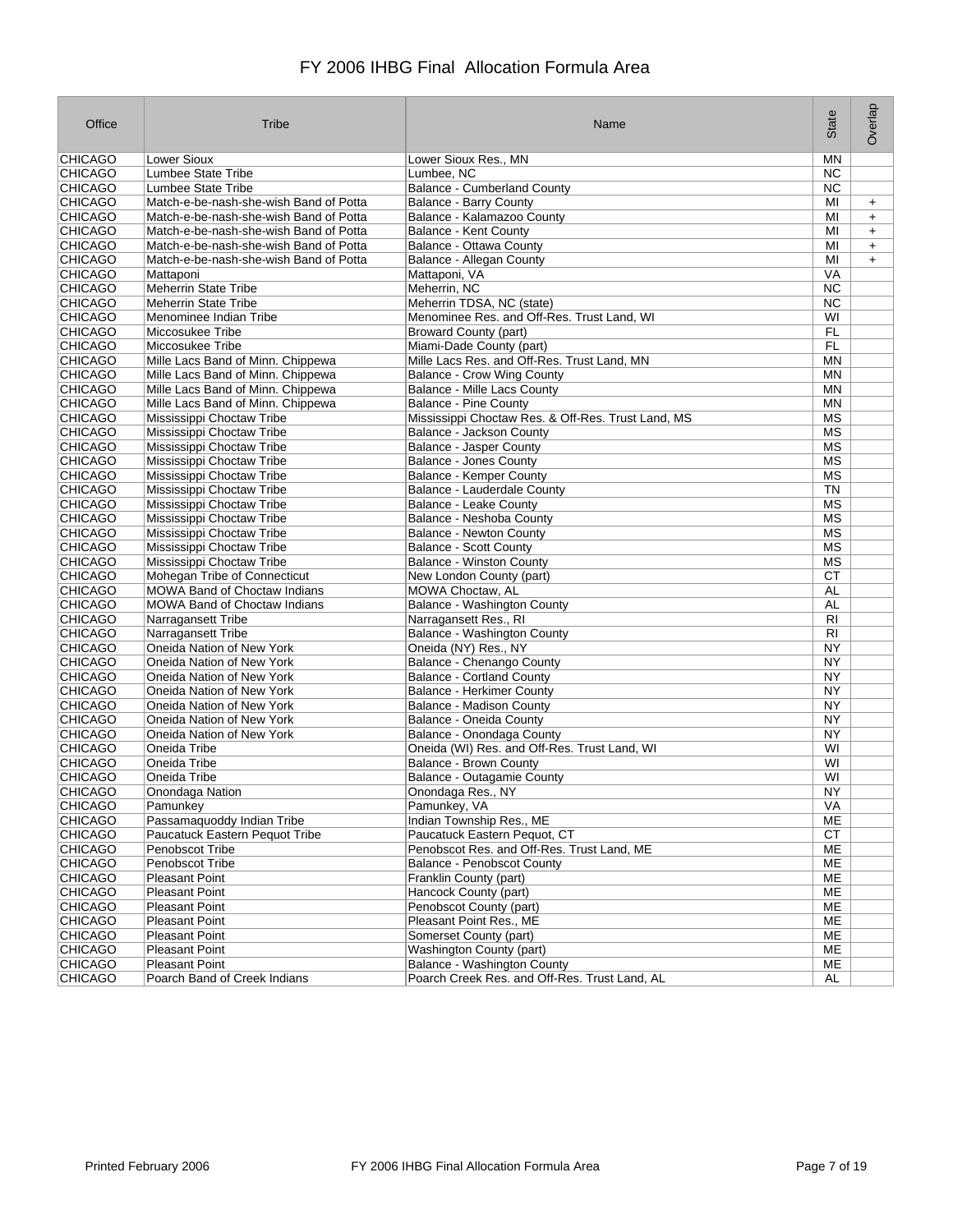| Office                           | Tribe                                                  | Name                                                        | State           | Overlap   |
|----------------------------------|--------------------------------------------------------|-------------------------------------------------------------|-----------------|-----------|
| CHICAGO                          | Poarch Band of Creek Indians                           | Poarch Creek Res. and Off-Res. Trust Land, AL               | FL              |           |
| <b>CHICAGO</b>                   | Poarch Band of Creek Indians                           | Balance - Baldwin County                                    | AL              |           |
| <b>CHICAGO</b>                   | Poarch Band of Creek Indians                           | Balance - Escambia County                                   | AL              |           |
| <b>CHICAGO</b>                   | Poarch Band of Creek Indians                           | Balance - Escambia County                                   | FL              |           |
| <b>CHICAGO</b>                   | Poarch Band of Creek Indians                           | <b>Balance - Mobile County</b>                              | AL              |           |
| <b>CHICAGO</b>                   | Poarch Band of Creek Indians                           | <b>Balance - Monroe County</b>                              | AL              |           |
| <b>CHICAGO</b>                   | Pokagon Band of Potawatomi                             | Pokagon Band of Potawatomi, IN-MI                           | IN              | $\ddot{}$ |
| <b>CHICAGO</b>                   | Pokagon Band of Potawatomi                             | Pokagon Band of Potawatomi, IN-MI                           | MI              | $\ddot{}$ |
| <b>CHICAGO</b>                   | Pokagon Band of Potawatomi                             | Balance - Allegan County                                    | MI              | $\ddot{}$ |
| <b>CHICAGO</b>                   | Pokagon Band of Potawatomi                             | <b>Balance - Berrien County</b>                             | MI              | $\ddot{}$ |
| <b>CHICAGO</b>                   | Pokagon Band of Potawatomi                             | <b>Balance - Cass County</b>                                | ΜI              | $\ddot{}$ |
| <b>CHICAGO</b>                   | Pokagon Band of Potawatomi                             | <b>Balance - Elkhart County</b>                             | IN              | $\ddot{}$ |
| <b>CHICAGO</b>                   | Pokagon Band of Potawatomi                             | Balance - Kosciusko County                                  | IN              | $\ddot{}$ |
| <b>CHICAGO</b>                   | Pokagon Band of Potawatomi                             | <b>Balance - LaPorte County</b>                             | IN              | $+$       |
| <b>CHICAGO</b>                   | Pokagon Band of Potawatomi                             | <b>Balance - Marshall County</b>                            | IN              | $\ddot{}$ |
| <b>CHICAGO</b>                   | Pokagon Band of Potawatomi                             | Balance - St. Joseph County                                 | IN              | $\ddot{}$ |
| <b>CHICAGO</b>                   | Pokagon Band of Potawatomi                             | <b>Balance - Starke County</b>                              | IN              | $\ddot{}$ |
| <b>CHICAGO</b>                   | Pokagon Band of Potawatomi                             | Balance - Van Buren County                                  | MI              | $+$       |
| <b>CHICAGO</b>                   | Poospatuck Indian Res.                                 | Poospatuck, NY                                              | <b>NY</b>       |           |
| <b>CHICAGO</b>                   | <b>Prairie Island Sioux</b>                            | Prairie Island Community, MN                                | MN              |           |
| <b>CHICAGO</b>                   | <b>Prairie Island Sioux</b>                            | Prairie Island Indian Community and Off-Res. Trust Land, MN | ΜN              |           |
| <b>CHICAGO</b>                   | Red Cliff Band of Lake Superior Chippewa               | Red Cliff Res. and Off-Res. Trust Land, WI                  | WI              |           |
| <b>CHICAGO</b>                   | Red Lake Band of Chippewa                              | Balance - Beltrami County                                   | <b>MN</b>       |           |
| <b>CHICAGO</b>                   | Red Lake Band of Chippewa                              | Red Lake Res., MN                                           | ΜN              |           |
| <b>CHICAGO</b>                   | Sac & Fox Tribe                                        | Sac and Fox/Meskwaki Res. and Off-Res. Trust Land, IA       | ΙA              |           |
| <b>CHICAGO</b>                   | Saginaw Chippewa                                       | Isabella Res. and Trust Lands. MI                           | ΜI              |           |
| <b>CHICAGO</b>                   | Saginaw Chippewa                                       | <b>Balance-Arenac County</b>                                | MI              |           |
| <b>CHICAGO</b>                   | Saginaw Chippewa                                       | <b>Balance-Gladwin County</b>                               | MI              |           |
| <b>CHICAGO</b>                   | Saginaw Chippewa                                       | <b>Balance-Gratiot County</b>                               | MI              |           |
| <b>CHICAGO</b>                   | Saginaw Chippewa                                       | Balance-Isabella County                                     | MI              |           |
| <b>CHICAGO</b>                   | Saginaw Chippewa                                       | <b>Balance-Mecosta County</b>                               | MI              |           |
| <b>CHICAGO</b>                   | Saginaw Chippewa                                       | <b>Balance-Midland County</b>                               | MI              |           |
| <b>CHICAGO</b>                   | Saginaw Chippewa                                       | <b>Balance-Montcalm County</b>                              | MI              |           |
| <b>CHICAGO</b>                   | Saginaw Chippewa                                       | <b>Balance-Osceola County</b>                               | MI              |           |
| <b>CHICAGO</b>                   | Saint Croix Chippewa                                   | St. Croix Res. and Off-Res. Trust Land, WI                  | WI              |           |
| <b>CHICAGO</b>                   | Sault Ste. Marie Tribe                                 | Sault Ste. Marie Res. and Off-Res. Trust Land, WA           | MI              | $\ddot{}$ |
| <b>CHICAGO</b>                   | Sault Ste. Marie Tribe                                 | <b>Balance - Alger County</b>                               | МI              | $+$       |
| <b>CHICAGO</b>                   | Sault Ste. Marie Tribe                                 | Balance - Chippewa County                                   | MI              | $+$       |
| <b>CHICAGO</b>                   | Sault Ste. Marie Tribe                                 | Balance - Delta County                                      | MI              | $\ddot{}$ |
| <b>CHICAGO</b>                   | Sault Ste. Marie Tribe                                 | <b>Balance - Luce County</b>                                | MI              | $\ddot{}$ |
| <b>CHICAGO</b>                   | Sault Ste. Marie Tribe                                 | <b>Balance - Mackinac County</b>                            | MI              | $\ddot{}$ |
| <b>CHICAGO</b>                   | Sault Ste. Marie Tribe                                 | <b>Balance - Schoolcraft County</b>                         | MI              | $\ddot{}$ |
| <b>CHICAGO</b>                   | Sault Ste. Marie Tribe                                 | <b>Balance - Marquette County</b>                           | MI              |           |
| <b>CHICAGO</b>                   | Schaghticoke                                           | Schaghticoke, CT                                            | CТ              | $\ddot{}$ |
| <b>CHICAGO</b>                   | Seminole Tribe                                         |                                                             | FL              |           |
| <b>CHICAGO</b>                   | Seminole Tribe                                         | Big Cypress Res., FL<br>Brighton Res., FL                   | FL              |           |
| <b>CHICAGO</b>                   | Seminole Tribe                                         | <b>Broward County (part)</b>                                | FL.             |           |
| <b>CHICAGO</b>                   | Seminole Tribe                                         | Hillsborough County (part)                                  | FL.             |           |
| <b>CHICAGO</b>                   | Seminole Tribe                                         | Hollywood Res., FL                                          | FL.             |           |
|                                  | Seminole Tribe                                         | Immokalee Res., FL                                          | FL.             |           |
| <b>CHICAGO</b><br><b>CHICAGO</b> |                                                        | St. Lucie County (part)                                     |                 |           |
| <b>CHICAGO</b>                   | Seminole Tribe<br>Seminole Tribe                       | <b>Balance - Collier County</b>                             | FL<br>FL.       |           |
| <b>CHICAGO</b>                   | Seminole Tribe                                         | Balance - Hillsborough County                               | <b>FL</b>       |           |
|                                  | Seminole Tribe                                         | Balance - Miami-Dade County                                 |                 |           |
| <b>CHICAGO</b><br><b>CHICAGO</b> | Seminole Tribe                                         | Balance - St. Lucie County                                  | FL.<br>FL       |           |
|                                  |                                                        |                                                             |                 |           |
| <b>CHICAGO</b><br><b>CHICAGO</b> | Seneca Nation of New York<br>Seneca Nation of New York | Allegany Res., NY                                           | NY<br>NY        |           |
| <b>CHICAGO</b>                   | Seneca Nation of New York                              | Cattaraugus Res., NY<br>Oil Springs Res., NY                | <b>NY</b>       |           |
| <b>CHICAGO</b>                   | Shakopee Sioux                                         | Shakopee Mdewakanton Sioux Com. & Off-Res. Trust Land, MN   |                 |           |
| <b>CHICAGO</b>                   | Shinnecock Indian Res.                                 | Shinnecock, NY                                              | MN<br><b>NY</b> |           |
|                                  |                                                        |                                                             |                 |           |
| <b>CHICAGO</b>                   | Sokagoan Chippewa Tribe                                | Sokaogon Chippewa Community & Off-Res. Trust Land, WI       | WI              | $+$       |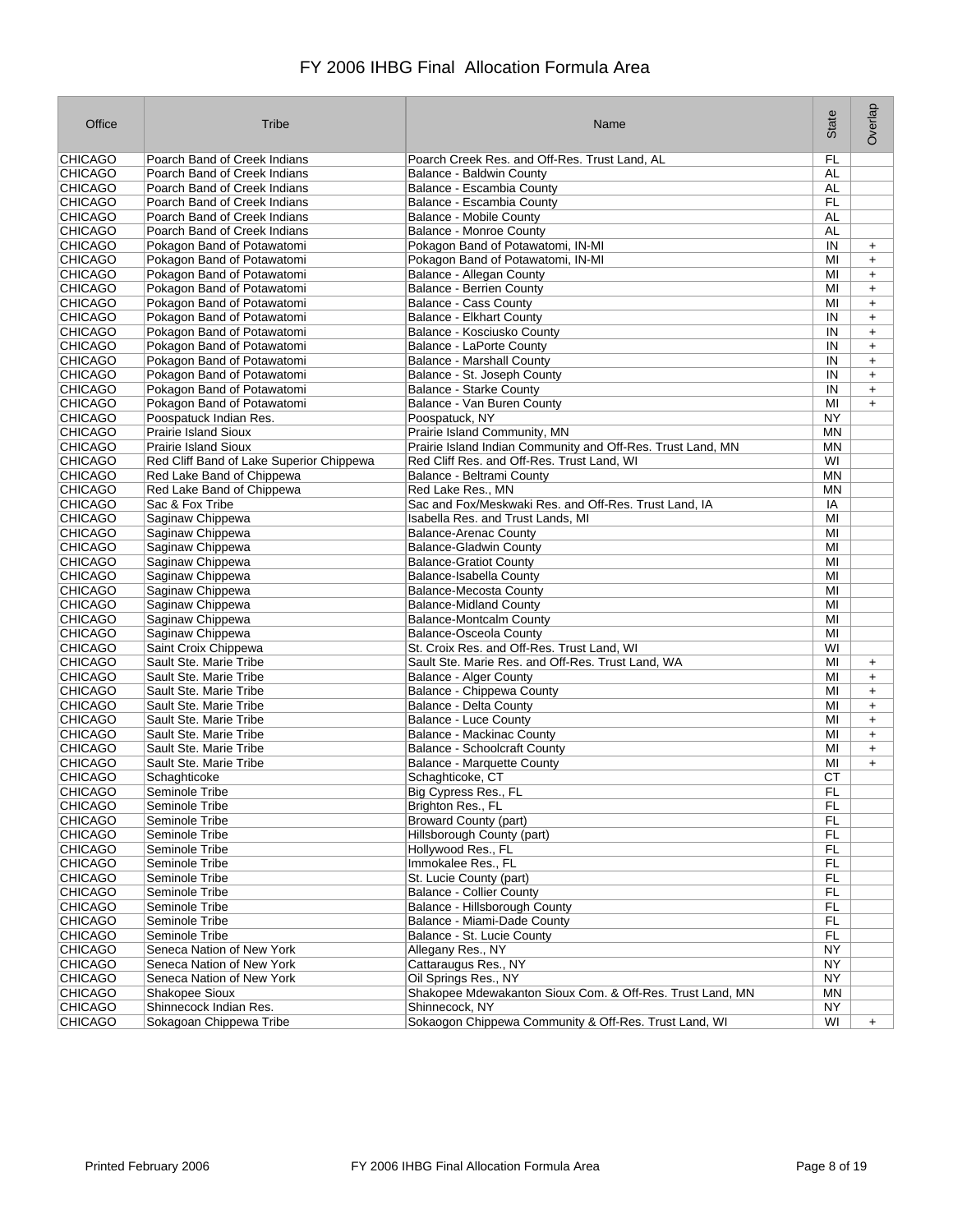| Office         | Tribe                               | Name                                         | State     | verlap<br>O |
|----------------|-------------------------------------|----------------------------------------------|-----------|-------------|
| <b>CHICAGO</b> | Sokagoan Chippewa Tribe             | Balance - Forest County                      | WI        | $+$         |
| <b>CHICAGO</b> | St. Regis Mohawk Tribe              | St. Regis Mohawk Res., NY                    | NY        |             |
| <b>CHICAGO</b> | St. Regis Mohawk Tribe              | Balance - Franklin County                    | NY        |             |
| <b>CHICAGO</b> | St. Regis Mohawk Tribe              | Balance - St. Lawrence County                | NY        |             |
| CHICAGO        | Stockbridge-Munsee Tribe            | Stockbridge-Munsee Community, WI             | WI        |             |
| <b>CHICAGO</b> | Tonawanda Band of Senecas           | Tonawanda Res., NY                           | NY        |             |
| <b>CHICAGO</b> | Tuscarora Nation                    | Tuscarora Res., NY                           | NY        |             |
| <b>CHICAGO</b> | Upper Sioux Indian Community        | Upper Sioux Res., MN                         | <b>MN</b> |             |
| <b>CHICAGO</b> | <b>Upper Sioux Indian Community</b> | Balance - Redwood County                     | MN.       |             |
| <b>CHICAGO</b> | <b>Upper Sioux Indian Community</b> | <b>Balance - Renville County</b>             | <b>MN</b> |             |
| <b>CHICAGO</b> | <b>Upper Sioux Indian Community</b> | Balance - Yellow Medicine County             | MN.       |             |
| <b>CHICAGO</b> | Waccamaw Siouan State Tribe         | Waccamaw-Siouan, NC                          | NC.       |             |
| <b>CHICAGO</b> | Wampanoag Tribe                     | Wampanoag-Gay Head TDSA, MA                  | MA        |             |
| <b>CHICAGO</b> | Wampanoag Tribe                     | <b>Balance - Dukes County</b>                | МA        |             |
| CHICAGO        | White Earth Band of Minn. Chippewa  | White Earth Res. and Off-Res. Trust Land, MN | MN.       |             |
| <b>CHICAGO</b> | White Earth Band of Minn. Chippewa  | Balance - Becker County                      | ΜN        |             |
| <b>CHICAGO</b> | White Earth Band of Minn. Chippewa  | <b>Balance - Clearwater County</b>           | <b>MN</b> |             |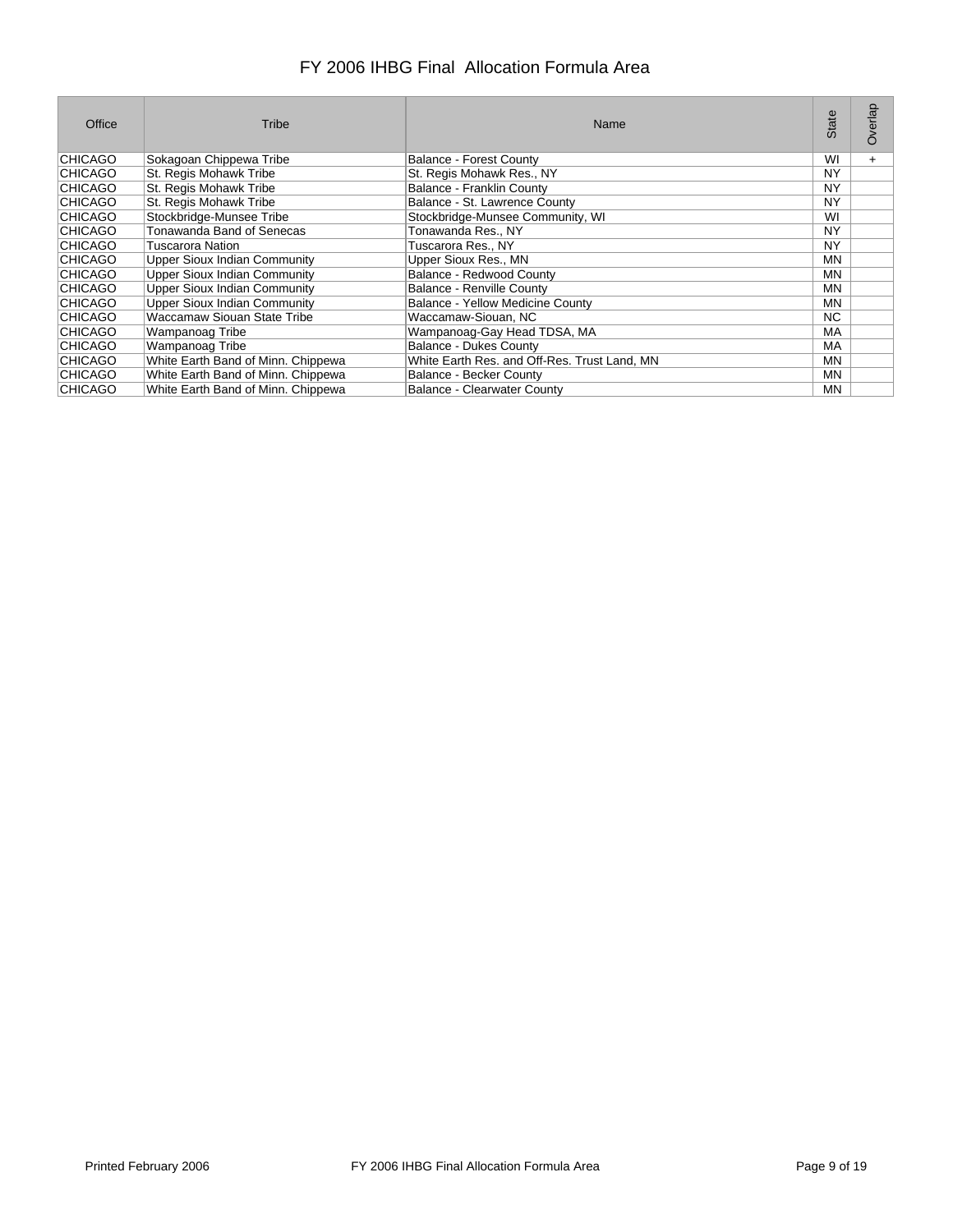| Office                         | Tribe                                                       | Name                                                                                                     | State                  | Overlap   |
|--------------------------------|-------------------------------------------------------------|----------------------------------------------------------------------------------------------------------|------------------------|-----------|
| DENVER                         | <b>Blackfeet Tribe</b>                                      | Blackfeet Res. and Off-Res. Trust Land, MT                                                               | МT                     |           |
| <b>DENVER</b>                  | <b>Cheyenne River Sioux</b>                                 | Cheyenne River Res. and Off-Res. Trust Land, SD                                                          | <b>SD</b>              |           |
| DENVER                         | <b>Crow Creek Sioux</b>                                     | Crow Creek Res., SD                                                                                      | <b>SD</b>              |           |
| DENVER                         | <b>Crow Tribe</b>                                           | Balance -- Big Horn County                                                                               | МT                     |           |
| <b>DENVER</b>                  | <b>Crow Tribe</b>                                           | Crow Res. and Off-Res. Trust Land, MT                                                                    | МT                     |           |
| DENVER                         | <b>Flandreau Santee Sioux</b>                               | Flandreau Res., SD                                                                                       | <b>SD</b>              |           |
| <b>DENVER</b>                  | Fort Belknap Indian Community                               | Fort Belknap Res. and Off-Res. Trust Land, MT                                                            | MT                     |           |
| DENVER                         | Fort Peck Assiniboine and Sioux                             | Fort Peck Res. and Off-Res. Trust Land, MT                                                               | МT                     |           |
| DENVER                         | Ft. Berthold Affiliated Tribes                              | Fort Berthold Res., ND                                                                                   | ND                     |           |
| <b>DENVER</b>                  | Goshute Res.                                                | Goshute Res., NV-UT                                                                                      | N <sub>V</sub>         |           |
| <b>DENVER</b>                  | Goshute Res.                                                | Goshute Res., NV-UT                                                                                      | UT                     |           |
| DENVER                         | Lower Brule Sioux                                           | Lower Brule Res. and Off-Res. Trust Land, SD                                                             | <b>SD</b>              |           |
| <b>DENVER</b><br>DENVER        | Northern Arapahoe                                           | Wind River Res. and Off-Res. Trust Land, WY                                                              | WY                     | $+$       |
| DENVER                         | Northern Cheyenne<br>Northern Cheyenne                      | Northern Cheyenne Res. and Off-Res. Trust Land, MT<br>Northern Cheyenne Res. and Off-Res. Trust Land, MT | MT<br>SD               |           |
| <b>DENVER</b>                  | NW Band of Shoshone Nation                                  | Box Elder County (part)                                                                                  | UT                     |           |
| <b>DENVER</b>                  | NW Band of Shoshone Nation                                  | Balance - Box Elder County                                                                               | UT                     |           |
| DENVER                         | NW Band of Shoshone Nation                                  | <b>Balance - Power County</b>                                                                            | ID                     |           |
| <b>DENVER</b>                  | Oglala Sioux of Pine Ridge Res.                             | Pine Ridge Res. and Off-Res. Trust Land, SD                                                              | <b>NE</b>              |           |
| DENVER                         | Oglala Sioux of Pine Ridge Res.                             | Pine Ridge Res. and Off-Res. Trust Land, SD                                                              | <b>SD</b>              |           |
| <b>DENVER</b>                  | Omaha Tribe                                                 | Omaha Res., IA-NE                                                                                        | ΙA                     |           |
| DENVER                         | Omaha Tribe                                                 | Omaha Res., IA-NE                                                                                        | ΝE                     |           |
| DENVER                         | Ponca Tribe of Nebraska                                     | Balance - Boyd County                                                                                    | NE                     |           |
| <b>DENVER</b>                  | Ponca Tribe of Nebraska                                     | Balance - Burt County                                                                                    | NE                     |           |
| DENVER                         | Ponca Tribe of Nebraska                                     | <b>Balance - Charles Mix County</b>                                                                      | <b>SD</b>              |           |
| DENVER                         | Ponca Tribe of Nebraska                                     | <b>Balance - Douglas County</b>                                                                          | <b>NE</b>              |           |
| <b>DENVER</b>                  | Ponca Tribe of Nebraska                                     | <b>Balance - Hall County</b>                                                                             | <b>NE</b>              |           |
| <b>DENVER</b>                  | Ponca Tribe of Nebraska                                     | <b>Balance - Holt County</b>                                                                             | <b>NE</b>              |           |
| <b>DENVER</b>                  | Ponca Tribe of Nebraska                                     | Balance - Knox County                                                                                    | <b>NE</b>              |           |
| <b>DENVER</b>                  | Ponca Tribe of Nebraska                                     | <b>Balance - Lancaster County</b>                                                                        | NE                     |           |
| DENVER                         | Ponca Tribe of Nebraska                                     | <b>Balance - Madison County</b>                                                                          | <b>NE</b>              |           |
| <b>DENVER</b>                  | Ponca Tribe of Nebraska                                     | <b>Balance - Platte County</b>                                                                           | <b>NE</b>              |           |
| DENVER                         | Ponca Tribe of Nebraska                                     | Balance - Pottawattamie County                                                                           | IA                     |           |
| DENVER                         | Ponca Tribe of Nebraska                                     | <b>Balance - Sarpy County</b>                                                                            | <b>NE</b>              |           |
| <b>DENVER</b>                  | Ponca Tribe of Nebraska                                     | <b>Balance - Stanton County</b>                                                                          | NE                     |           |
| DENVER                         | Ponca Tribe of Nebraska                                     | <b>Balance - Wayne County</b>                                                                            | NE                     |           |
| <b>DENVER</b>                  | Ponca Tribe of Nebraska                                     | Balance - Woodbury County                                                                                | IA                     |           |
| <b>DENVER</b>                  | Rocky Boy Chippewa-Cree                                     | Rocky Boy's Res. and Off-Res. Trust Land, MT                                                             | МT                     |           |
| <b>DENVER</b>                  | Rocky Boy Chippewa-Cree                                     | Rocky Boy's Res. and Trust Lands, MT                                                                     | MT                     |           |
| DENVER                         | Rosebud Sioux                                               | Rosebud Res. and Off-Res. Trust Land, SD                                                                 | <b>SD</b>              |           |
| <b>DENVER</b>                  | <b>Rosebud Sioux</b>                                        | Rosebud Res. and Trust Lands, SD                                                                         | SD                     |           |
| <b>DENVER</b>                  | Salish and Kootenai Tribes                                  | Flathead Res., MT                                                                                        | МT                     |           |
| <b>DENVER</b>                  | Santee Sioux Tribe<br>Shoshone Tribe of the Wind River Res. | Santee Res., NE<br>Wind River Res. and Off-Res. Trust Land, WY                                           | <b>NE</b><br><b>WY</b> |           |
| <b>DENVER</b><br><b>DENVER</b> |                                                             | Lake Traverse Res., ND-SD                                                                                | <b>ND</b>              | $\ddot{}$ |
| <b>DENVER</b>                  | Sisseton-Wahpeton Oyate<br>Sisseton-Wahpeton Oyate          | Lake Traverse Res., ND-SD                                                                                | <b>SD</b>              |           |
| <b>DENVER</b>                  | Skull Valley Band of Goshute                                | Skull Valley Res., UT                                                                                    | UT                     |           |
| DENVER                         | Southern Ute Tribe                                          | Southern Ute Res., CO                                                                                    | CO                     |           |
| <b>DENVER</b>                  | Spirit Lake Sioux Tribe                                     | Spirit Lake Res., ND                                                                                     | ND.                    |           |
| <b>DENVER</b>                  | <b>Standing Rock Sioux</b>                                  | Standing Rock Res., SD                                                                                   | ND.                    |           |
| <b>DENVER</b>                  | <b>Standing Rock Sioux</b>                                  | Standing Rock Res., SD                                                                                   | <b>SD</b>              |           |
| <b>DENVER</b>                  | Turtle Mountain Band of Chippewa                            | Turtle Mountain Res. and Off-Res. Trust Land, ND                                                         | MT                     |           |
| DENVER                         | Turtle Mountain Band of Chippewa                            | Turtle Mountain Res. and Off-Res. Trust Land, ND                                                         | ND                     |           |
| <b>DENVER</b>                  | Turtle Mountain Band of Chippewa                            | Turtle Mountain Res. and Off-Res. Trust Land, ND                                                         | <b>SD</b>              |           |
| <b>DENVER</b>                  | Uintah & Ouray Ute Indian Tribe                             | Uintah and Ouray Res. and Off-Res. Trust Land, UT                                                        | UT                     |           |
| <b>DENVER</b>                  | Utah Paiute Tribe                                           | Paiute Res., UT                                                                                          | UT                     |           |
| <b>DENVER</b>                  | <b>Utah Paiute Tribe</b>                                    | Balance - Beaver County                                                                                  | UT                     |           |
| <b>DENVER</b>                  | <b>Utah Paiute Tribe</b>                                    | <b>Balance - Iron County</b>                                                                             | UT                     |           |
| DENVER                         | <b>Utah Paiute Tribe</b>                                    | <b>Balance - Millard County</b>                                                                          | UT                     |           |
| <b>DENVER</b>                  | <b>Utah Paiute Tribe</b>                                    | <b>Balance - Sevier County</b>                                                                           | UT                     |           |
| <b>DENVER</b>                  | Utah Paiute Tribe                                           | Balance - Washington County                                                                              | UT                     |           |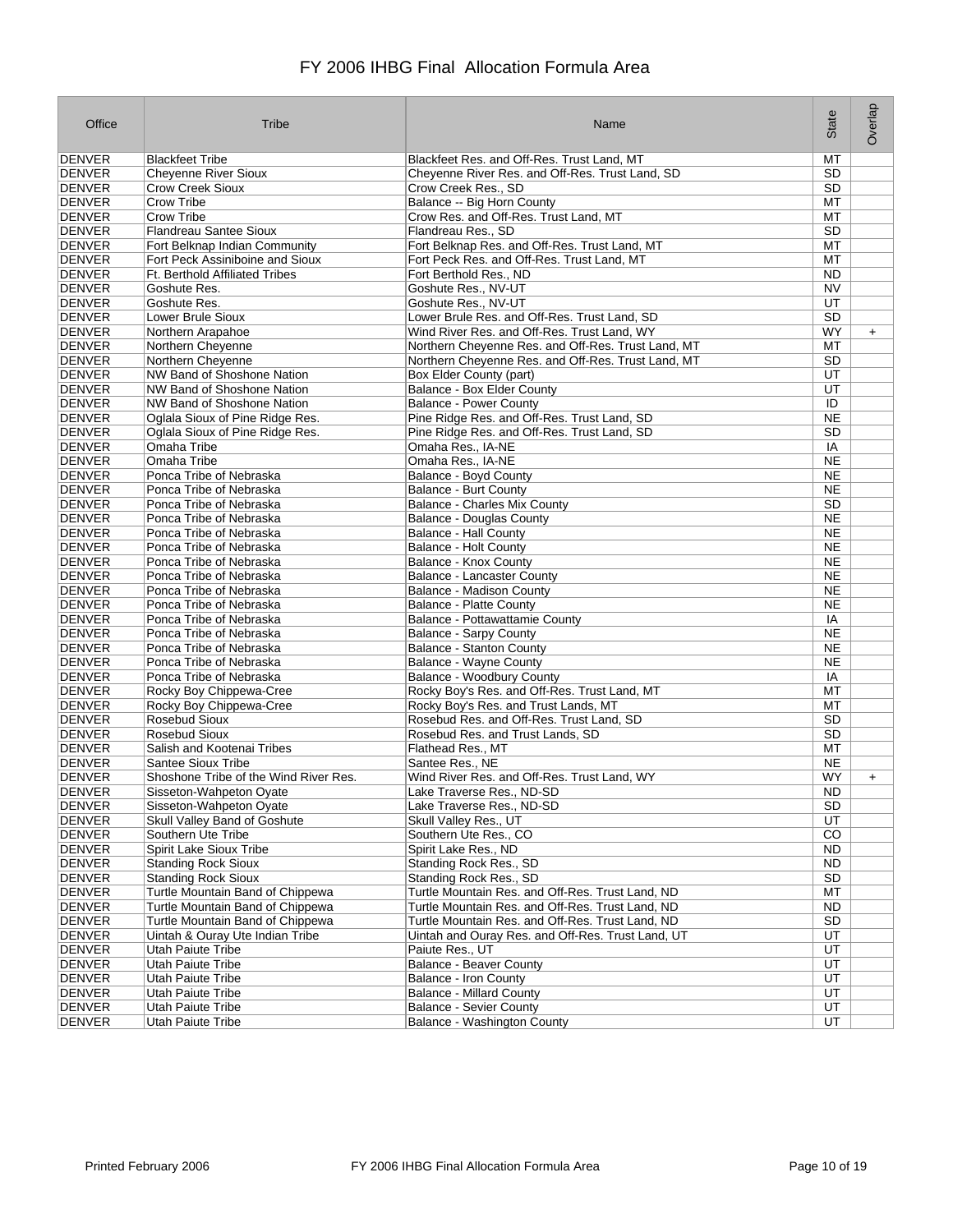| Office        | Tribe                | Name                                                | State         | lap<br>Ò |
|---------------|----------------------|-----------------------------------------------------|---------------|----------|
| DENVER        | Ute Mountain Tribe   | Ute Mountain Res. and Off-Res. Trust Land, CO-NM-UT | <sub>CO</sub> |          |
| <b>DENVER</b> | Ute Mountain Tribe   | Ute Mountain Res. and Off-Res. Trust Land, CO-NM-UT | <b>NM</b>     |          |
| <b>DENVER</b> | Ute Mountain Tribe   | Ute Mountain Res. and Off-Res. Trust Land, CO-NM-UT | UT            |          |
| <b>DENVER</b> | Winnebago Tribe      | Winnebago Res. and Off-Res. Trust Land, NE-IA       | ΙA            |          |
| <b>DENVER</b> | Winnebago Tribe      | Winnebago Res. and Off-Res. Trust Land, NE-IA       | <b>NE</b>     |          |
| <b>DENVER</b> | Winnebago Tribe      | Winnebago Res., NE                                  | <b>NE</b>     |          |
| <b>DENVER</b> | <b>Yankton Sioux</b> | Yankton Res., SD                                    | SD            |          |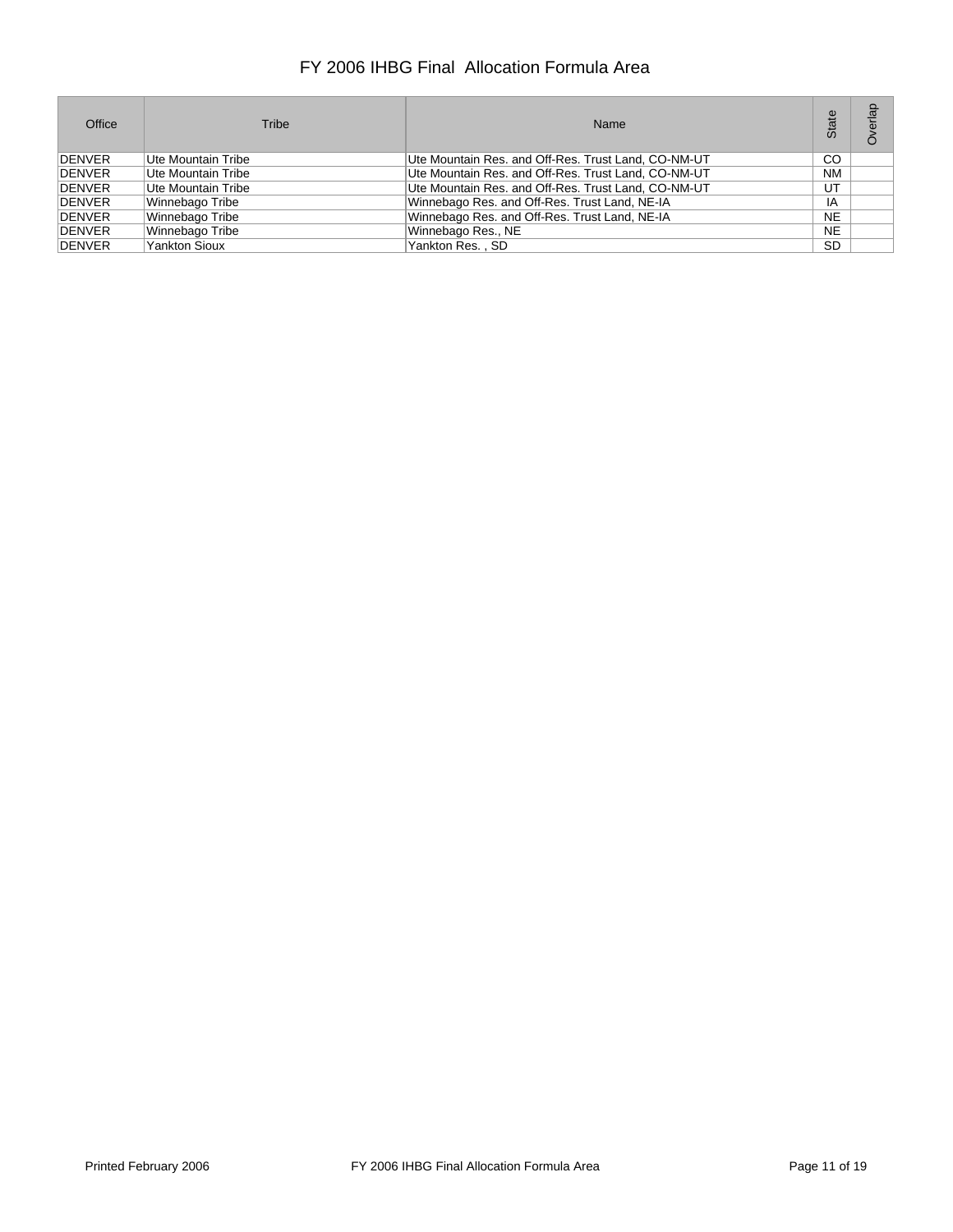| Office                             | Tribe                                    | Name                                                          | State           | Overlap   |
|------------------------------------|------------------------------------------|---------------------------------------------------------------|-----------------|-----------|
| <b>OKLAHOMA</b>                    | Absentee-Shawnee                         | Citizen Potawatomi Nation-Absentee Shawnee Tribe OTSA, OK     | OK              | $+$       |
| OKLAHOMA                           | Absentee-Shawnee                         | <b>Balance-Cleveland County</b>                               | OK              | $+$       |
| <b>OKLAHOMA</b>                    | Absentee-Shawnee                         | Balance - Lincoln County                                      | ОΚ              | $+$       |
| OKLAHOMA                           | Alabama-Couchatta                        | Alabama-Coushatta Res., TX                                    | ТX              |           |
| OKLAHOMA                           | Alabama-Quassarte Tribal Town            | Creek OTSA, OK                                                | ОΚ              | $+$       |
| OKLAHOMA                           | Apache Tribe                             | Kiowa-Comanche-Apache-Fort Sill Apache                        | <b>OK</b>       | $+$       |
| OKLAHOMA                           | Caddo Tribe                              | Caddo-Wichita-Delaware OTSA, OK                               | ОK              | $+$       |
| OKLAHOMA                           | Caddo Tribe                              | Kiowa-Comanche-Apache-Fort Sill Apache-Caddo-Wichita-Delaware | ОK              | $+$       |
| <b>OKLAHOMA</b>                    | <b>Cherokee Nation</b>                   | Cherokee OTSA, OK                                             | OK              |           |
| OKLAHOMA                           | Cheyenne-Arapaho Tribes                  | Cheyenne-Arapaho OTSA, OK                                     | ОΚ              |           |
| OKLAHOMA                           | Chickasaw                                | Chickasaw OTSA, OK                                            | OK              |           |
| <b>OKLAHOMA</b>                    | Chitimacha Tribe                         | Chitimacha Res., LA                                           | LA              |           |
| OKLAHOMA                           | <b>Choctaw Nation</b>                    | Choctaw OTSA, OK                                              | ОK              |           |
| <b>OKLAHOMA</b>                    | Citizen Band Potawatomi Tribe            | <b>Balance-Cleveland County</b>                               | OK              | $+$       |
| <b>OKLAHOMA</b>                    | Citizen Band Potawatomi Tribe            | <b>Balance - Lincoln County</b>                               | OK              | $+$       |
| OKLAHOMA                           | Citizen Band Potawatomi Tribe            | Citizen Potawatomi Nation-Absentee Shawnee Tribe OTSA, OK     | ОΚ              | $\ddot{}$ |
| OKLAHOMA                           | <b>Comanche Nation</b>                   | Kiowa-Comanche-Apache-Fort Sill Apache                        | OK              | $+$       |
| <b>OKLAHOMA</b>                    | Coushatta Tribe                          | Coushatta Res., LA                                            | LA              |           |
| OKLAHOMA                           | Delaware Nation of West Oklahoma         | Caddo-Wichita-Delaware OTSA, OK                               | ОK              | $+$       |
|                                    | Eastern Shawnee Tribe                    | Eastern Shawnee OTSA, OK                                      |                 |           |
| <b>OKLAHOMA</b><br><b>OKLAHOMA</b> | Fort Sill Apache Tribe                   |                                                               | ОΚ              |           |
|                                    |                                          | Kiowa-Comanche-Apache-Fort Sill Apache                        | ОΚ              | $+$       |
| <b>OKLAHOMA</b>                    | Iowa Tribe of Kansas and Nebraska        | lowa Res. and Off-Res. Trust Land. KS-NE                      | KS              |           |
| <b>OKLAHOMA</b>                    | <b>Iowa Tribe of Kansas and Nebraska</b> | lowa Res. and Off-Res. Trust Land, KS-NE                      | <b>NE</b>       |           |
| <b>OKLAHOMA</b>                    | Iowa Tribe of Kansas and Nebraska        | Balance - Brown County                                        | KS              |           |
| <b>OKLAHOMA</b>                    | Iowa Tribe of Kansas and Nebraska        | Balance - Doniphan County                                     | KS              |           |
| <b>OKLAHOMA</b>                    | Iowa Tribe of Kansas and Nebraska        | Balance - Richardson County                                   | <b>NE</b>       |           |
| <b>OKLAHOMA</b>                    | Iowa Tribe of Oklahoma                   | lowa OTSA, OK                                                 | OK              |           |
| <b>OKLAHOMA</b>                    | Jena Band of Choctaw                     | Jena Band of Choctaw, LA                                      | LA              |           |
| OKLAHOMA                           | <b>Kaw Tribe</b>                         | Kaw OTSA, OK                                                  | OK              | $+$       |
| OKLAHOMA                           | Kialegee Tribal Town                     | Creek OTSA, OK                                                | ОK              | $+$       |
| OKLAHOMA                           | Kickapoo Tribe                           | Kickapoo Res., KS                                             | KS              |           |
| OKLAHOMA                           | Kickapoo Tribe of Oklahoma               | Kickapoo OTSA, OK                                             | ОK              |           |
| <b>OKLAHOMA</b>                    | Kiowa Tribe                              | Kiowa-Comanche-Apache-Fort Sill Apache OTSA                   | OK              | $+$       |
| <b>OKLAHOMA</b>                    | Miami Tribe                              | Miami-Peoria Joint use area, OK                               |                 | $+$       |
| <b>OKLAHOMA</b>                    | Miami Tribe                              | Miami OTSA, OK                                                | ОК              | $+$       |
| <b>OKLAHOMA</b>                    | Modoc Tribe                              | Modoc OTSA, OK                                                | ОK              |           |
| OKLAHOMA                           | Muscogee (Creek) Nation                  | Creek-Seminole Joint Area OTSA, OK                            | ОK              | $+$       |
| OKLAHOMA                           | Muscogee (Creek) Nation                  | Creek OTSA, OK                                                | 0K              | $+$       |
| <b>OKLAHOMA</b>                    | Osage Tribe                              | Osage Res., OK                                                | OK              |           |
| <b>OKLAHOMA</b>                    | Otoe-Missouria Tribe                     | Otoe-Missouria OTSA, OK                                       | OK              |           |
| <b>OKLAHOMA</b>                    | Ottawa Tribe                             | Ottawa OTSA, OK                                               | OK              |           |
| OKLAHOMA                           | Pawnee Tribe                             | Pawnee OTSA, OK                                               | OK              |           |
| <b>OKLAHOMA</b>                    | Peoria Tribe                             | Miami-Peoria Joint use area. OK                               | <b>OK</b>       | $+$       |
| <b>OKLAHOMA</b>                    | Peoria Tribe                             | Peoria OTSA, OK                                               | ОK              | $+$       |
| <b>OKLAHOMA</b>                    | Ponca Tribe                              | Kaw-Ponca Joint OTSA, OK                                      | OK              | $\ddot{}$ |
| <b>OKLAHOMA</b>                    | Ponca Tribe                              | Ponca OTSA, OK                                                | OK              | $\ddot{}$ |
| <b>OKLAHOMA</b>                    | Ponca Tribe                              | Ponca, OK                                                     | OK              | $+$       |
| <b>OKLAHOMA</b>                    | Prairie Band of Potawatomi               | Prairie Band Potawatomi Res., MN                              | KS              |           |
| <b>OKLAHOMA</b>                    | Quapaw Tribe                             | Quapaw OTSA, OK                                               | $\overline{OK}$ |           |
| <b>OKLAHOMA</b>                    | Sac and Fox of Missouri                  | Sac and Fox Res. and Off-Res. Trust Land, NE-KS               | KS              |           |
| <b>OKLAHOMA</b>                    | Sac and Fox of Missouri                  | Sac and Fox Res. and Off-Res. Trust Land, NE-KS               | <b>NE</b>       |           |
| <b>OKLAHOMA</b>                    | Sac and Fox Tribe                        | Sac and Fox OTSA, OK                                          | OK              |           |
| <b>OKLAHOMA</b>                    | Seminole Nation                          | Seminole OTSA, OK                                             | OK              | $+$       |
| <b>OKLAHOMA</b>                    | Seneca-Cayuga                            | Seneca-Cayuga OTSA, OK                                        | OK              |           |
| <b>OKLAHOMA</b>                    | Seneca-Cayuga                            | Seneca-Cayuga, OK                                             | OK              |           |
| OKLAHOMA                           | Shawnee                                  | Cherokee OTSA, OK                                             | OK              |           |
| <b>OKLAHOMA</b>                    | Texas Band of Kickapoo Indians           | Kickapoo Res., TX                                             | ТX              |           |
| <b>OKLAHOMA</b>                    | Texas Band of Kickapoo Indians           | <b>Balance - Maverick County</b>                              | TX              |           |
| <b>OKLAHOMA</b>                    | Thlopthlocco Tribal Town                 | Creek OTSA, OK                                                | OK              |           |
| <b>OKLAHOMA</b>                    | Tonkawa Tribe                            | Tonkawa OTSA, OK                                              | OK              | $\ddot{}$ |
|                                    | Tunica-Biloxi Tribe                      | Tunica-Biloxi Res., LA                                        |                 |           |
| <b>OKLAHOMA</b>                    |                                          |                                                               | LA              |           |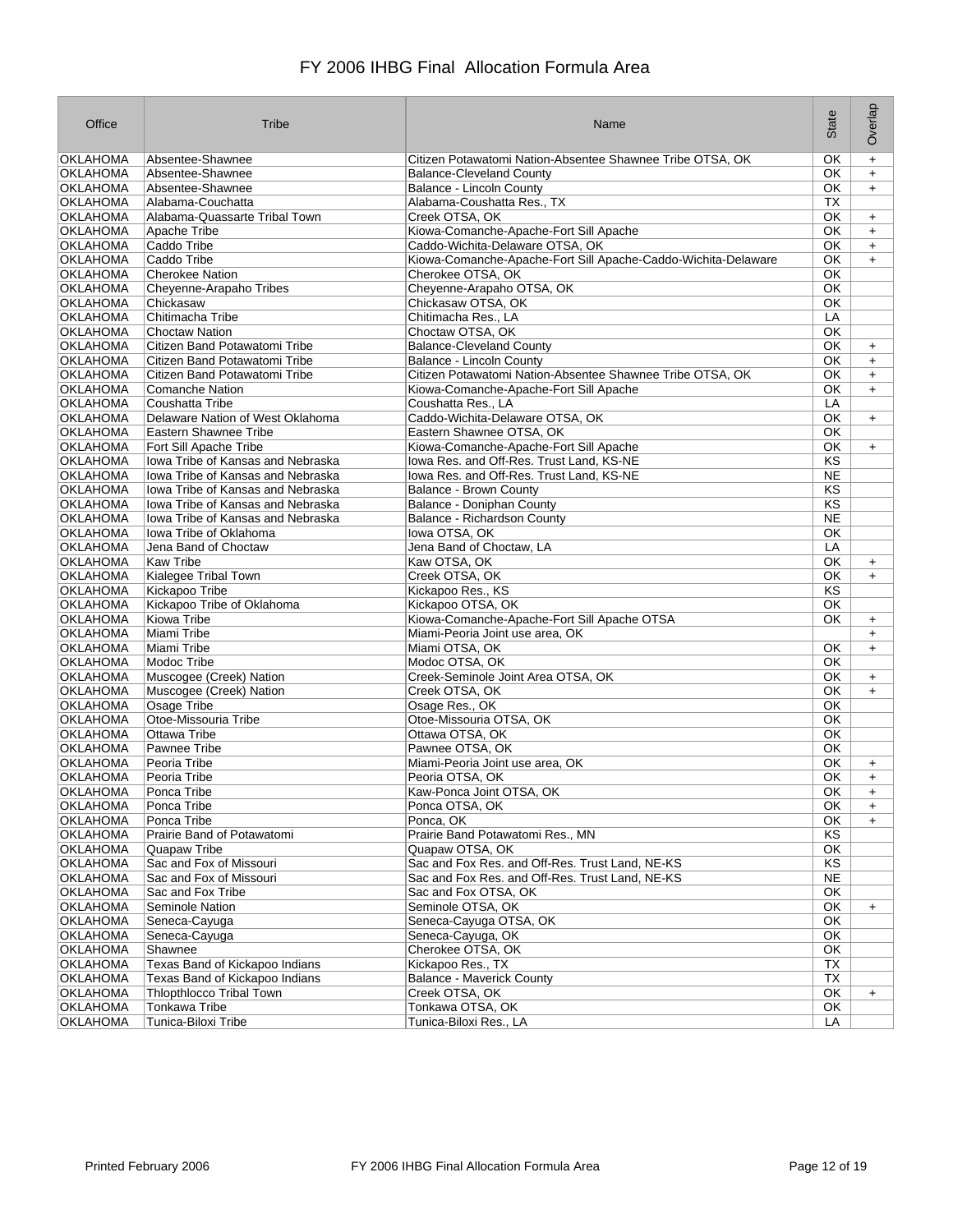| Office          | Tribe                   | Name                            | മ<br>State | erlap |
|-----------------|-------------------------|---------------------------------|------------|-------|
| <b>OKLAHOMA</b> | Tunica-Biloxi Tribe     | Balance - Avoyelles Parish      | LA         |       |
| <b>OKLAHOMA</b> | Tunica-Biloxi Tribe     | Balance - Rapides Parish        | LA         |       |
| <b>OKLAHOMA</b> | United Keetoowah        |                                 | OK         |       |
| <b>OKLAHOMA</b> | Wichita Tribe           | Caddo-Wichita-Delaware OTSA, OK | OK         |       |
| <b>OKLAHOMA</b> | <i><b>Wvandotte</b></i> | Wyandotte OTSA, OK              | OK         |       |
| <b>OKLAHOMA</b> | Wyandotte               | <b>Balance - Newton County</b>  | <b>MO</b>  |       |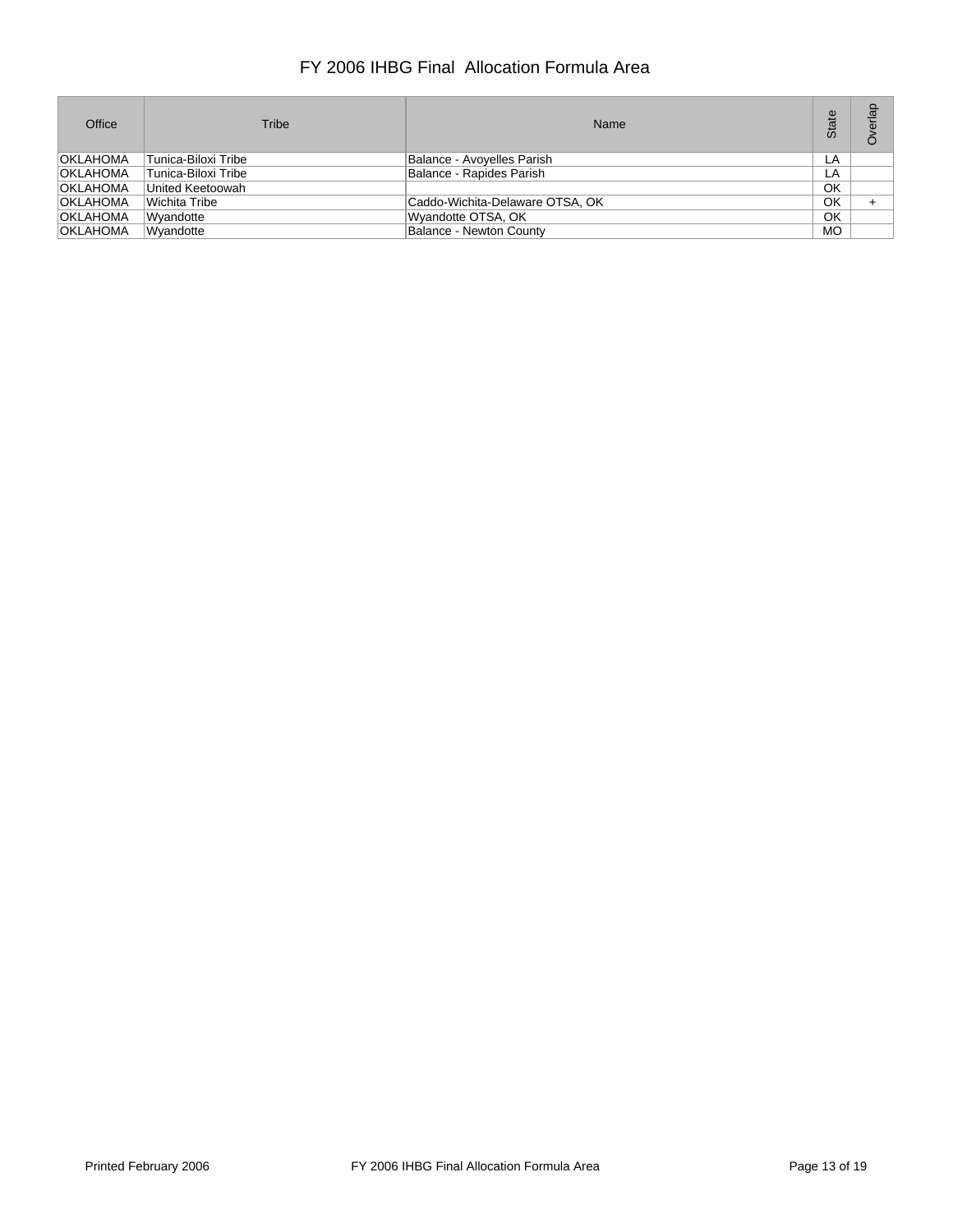| Office         | Tribe                                  | Name                                                                                                     | State     | Overlap   |
|----------------|----------------------------------------|----------------------------------------------------------------------------------------------------------|-----------|-----------|
| PHOENIX        | Acoma Pueblo                           | Acoma Pueblo and Off-Res. Trust Land, NM                                                                 | NM        |           |
| <b>PHOENIX</b> | Agua Caliente Band of Cahuilla         | Agua Caliente Res., CA                                                                                   | CA        |           |
| <b>PHOENIX</b> | Ak-Chin                                | Maricopa (Ak Chin) Res., AZ                                                                              | AZ        |           |
| PHOENIX        | Alturas Rancheria                      | Alturas Rancheria, CA                                                                                    | СA        |           |
| PHOENIX        | Auburn Rancheria                       | <b>Balance - Placer County</b>                                                                           | СA        |           |
| PHOENIX        | Augustine Band of Cahuilla             | Riverside County (part)                                                                                  | СA        |           |
| PHOENIX        | Barona Group of Capitan Grande         | Barona Rancheria, CA                                                                                     | СA        |           |
| PHOENIX        | Berry Creek Rancheria                  | Berry Creek Rancheria and Off-Res. Trust Land, CA                                                        | CA        | $\ddot{}$ |
| PHOENIX        | Berry Creek Rancheria                  | Balance - Butte County                                                                                   | СA        | $+$       |
| <b>PHOENIX</b> | Big Lagoon Rancheria                   | Big Lagoon Rancheria, CA                                                                                 | СA        |           |
| PHOENIX        | <b>Big Pine Band</b>                   | Big Pine Res., CA                                                                                        | СA        |           |
| PHOENIX        | <b>Big Sandy Rancheria</b>             | Big Sandy Rancheria, CA                                                                                  | CA        |           |
| PHOENIX        | <b>Big Valley Rancheria</b>            | Big Valley Rancheria, CA                                                                                 | СA        | $\ddot{}$ |
| PHOENIX        | <b>Big Valley Rancheria</b>            | Balance - Lake County                                                                                    | CA        | $+$       |
| PHOENIX        | <b>Blue Lake Rancheria</b>             | Blue Lake Rancheria, CA                                                                                  | СA        |           |
| <b>PHOENIX</b> | <b>Bridgeport Paiute Indian Colony</b> | Bridgeport Res., CA                                                                                      | СA        |           |
| PHOENIX        | Buena Vista Rancheria                  | <b>Balance - Amador County</b>                                                                           | СA        | $+$       |
| PHOENIX        | Cabazon Band                           | Cabazon Res., CA                                                                                         | CA        |           |
| PHOENIX        | Cahuilla Band                          | Cahuilla Res., CA                                                                                        | СA        |           |
| PHOENIX        | California Valley Miwok Tribe          | <b>Calaveras County</b>                                                                                  | СA        |           |
| <b>PHOENIX</b> | Campo Band                             | Campo Res., CA                                                                                           | СA        |           |
| PHOENIX        | Cedarville Rancheria                   | Cedarville Rancheria, CA                                                                                 | СA        |           |
| PHOENIX        | Chemehuevi                             | Chemehuevi Res., CA                                                                                      | CA        |           |
| <b>PHOENIX</b> | Chicken Ranch Rancheria                | Tuolumne County (part)                                                                                   | СA        |           |
| PHOENIX        | Chico Rancheria                        | Mechoopda, CA                                                                                            | СA        | $\ddot{}$ |
| PHOENIX        | Chico Rancheria                        | <b>Balance - Butte County</b>                                                                            | СA        | $\ddot{}$ |
| PHOENIX        | Cloverdale Rancheria                   | Balance - Sonoma County                                                                                  | СA        | $+$       |
| PHOENIX        | Cochiti Pueblo                         | Cochiti Pueblo, NM                                                                                       | <b>NM</b> |           |
| <b>PHOENIX</b> | Cocopah Tribe                          | Cocopah Res., AZ                                                                                         | ΑZ        |           |
| PHOENIX        | Cold Springs Rancheria                 | Cold Springs Rancheria, CA                                                                               | CA        |           |
| PHOENIX        | Colorado River Indian Tribes           | Colorado River Res., AZ-CA                                                                               | AZ        |           |
| <b>PHOENIX</b> | Colorado River Indian Tribes           | Colorado River Res., AZ-CA                                                                               | СA        |           |
| PHOENIX        | Colusa Rancheria                       | Colusa Rancheria, CA                                                                                     | СA        |           |
| PHOENIX        | Cortina Rancheria                      | Cortina Rancheria, CA                                                                                    | СA        | $\ddot{}$ |
| PHOENIX        | Cortina Rancheria                      | Yolo County (part)                                                                                       | СA        | $+$       |
| PHOENIX        | Coyote Valley Band                     | Coyote Valley Res., CA                                                                                   | СA        | $+$       |
| PHOENIX        | Coyote Valley Band                     | Balance - Mendocino County                                                                               | СA        | $\ddot{}$ |
| PHOENIX        | <b>Coyote Valley Band</b>              | Balance - Sonoma County                                                                                  | СA        | $\ddot{}$ |
| PHOENIX        | Death Valley Timba-Sha                 | Balance - Inyo County                                                                                    | СA        |           |
| PHOENIX        | Dry Creek Rancheria                    | Dry Creek Rancheria, CA                                                                                  | СA        | $\ddot{}$ |
| <b>PHOENIX</b> | Dry Creek Rancheria                    | Balance - Sonoma County                                                                                  | СA        | $\ddot{}$ |
| PHOENIX        | Duck Valley Shoshone-Paiute            | Duck Valley Res., ID-NV                                                                                  | ID        |           |
| PHOENIX        | Duck Valley Shoshone-Paiute            | Duck Valley Res., ID-NV                                                                                  | <b>NV</b> |           |
| <b>PHOENIX</b> | Duckwater Shoshone                     | Duckwater Res., NV                                                                                       | ΝV        |           |
| <b>PHOENIX</b> | Elk Valley Rancheria                   | Elk Valley Rancheria, CA                                                                                 | CA        |           |
| PHOENIX        | Ely Shoshone                           | Ely Res., NV                                                                                             | NV        |           |
| PHOENIX        | Enterprise Rancheria                   | Enterprise Rancheria, CA                                                                                 | CA        | $\ddot{}$ |
| PHOENIX        | <b>Enterprise Rancheria</b>            | <b>Balance - Butte County</b>                                                                            | CA        | $+$       |
| PHOENIX        | Ewiiaapaayp Band of Kumeyaay           | San Diego County (part)                                                                                  | CA        |           |
| PHOENIX        | Fallon Paiute-Shoshone                 | Fallon Paiute-Shoshone Colony, NV                                                                        | NV        |           |
| <b>PHOENIX</b> | Fallon Paiute-Shoshone                 | Fallon Paiute-Shoshone Res. and Off-Res. Trust Land, NV                                                  | <b>NV</b> |           |
| PHOENIX        | <b>Fort Bidwell</b>                    | Fort Bidwell Res., CA                                                                                    | CA        | $\ddot{}$ |
| PHOENIX        | <b>Fort Bidwell</b>                    | Balance - Modoc County                                                                                   | CA        | $\ddot{}$ |
| PHOENIX        | Fort Independence                      | Fort Independence Res., CA                                                                               | CA        |           |
| PHOENIX        | Fort McDermitt Paiute and Shoshone     | Fort McDermitt Res., NV-OR                                                                               | NV        |           |
| PHOENIX        | Fort McDermitt Paiute and Shoshone     | Fort McDermitt Res., NV-OR                                                                               | OR        |           |
| PHOENIX        | Fort McDowell Yavapai Nation           | Fort McDowell Res., AZ                                                                                   | AZ        |           |
| PHOENIX        | Fort Mojave Tribe                      |                                                                                                          | AZ        |           |
|                |                                        | Fort Mojave Res. and Off-Res. Trust Land, AZ-CA-NV<br>Fort Mojave Res. and Off-Res. Trust Land, AZ-CA-NV |           |           |
| PHOENIX        | Fort Mojave Tribe                      |                                                                                                          | CA        |           |
| <b>PHOENIX</b> | Fort Mojave Tribe                      | Fort Mojave Res. and Off-Res. Trust Land, AZ-CA-NV                                                       | NV        |           |
| PHOENIX        | Gila River                             | Gila River Res., AZ                                                                                      | AZ        |           |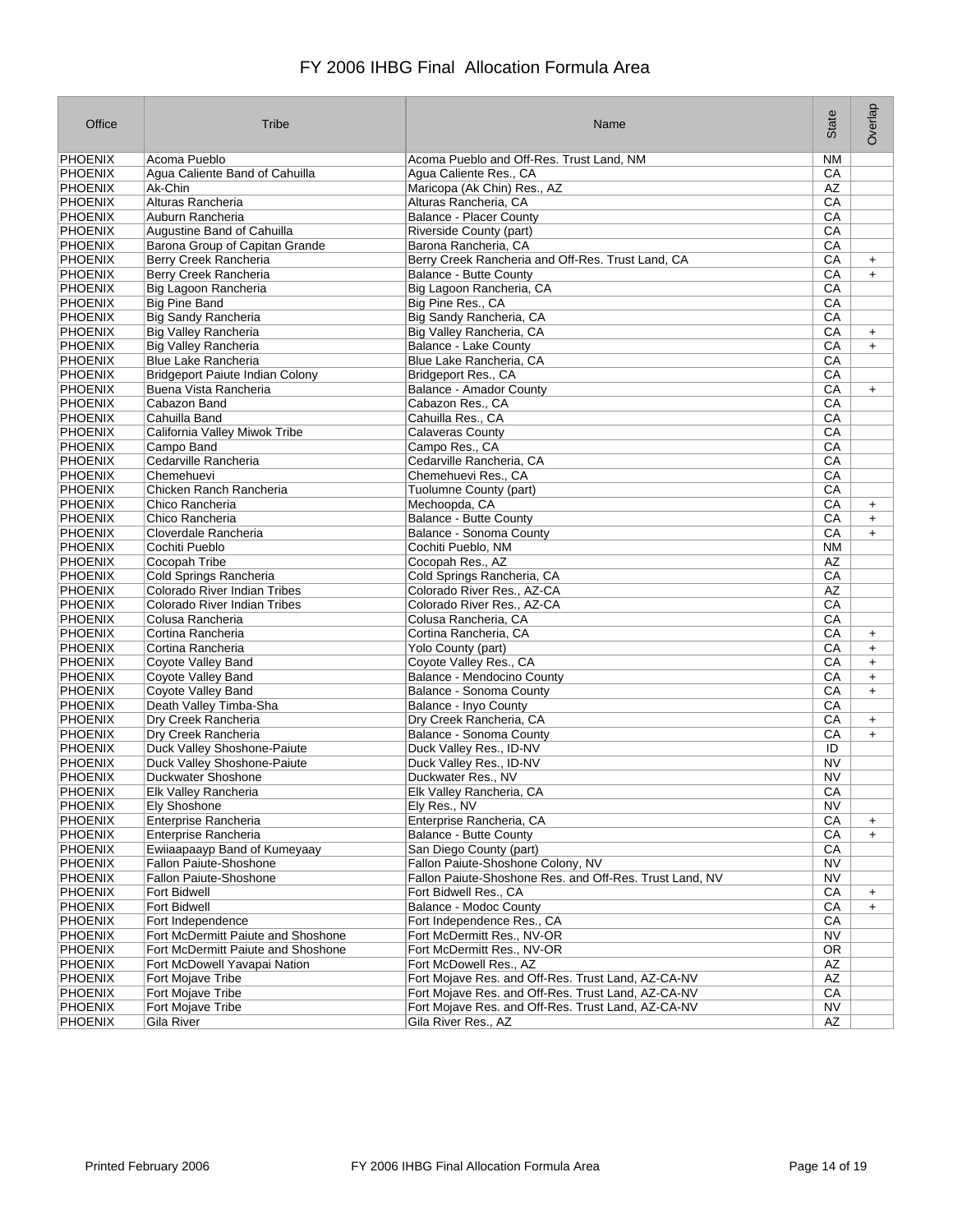| Office                    | Tribe                                        | Name                                                                             | State           | Overlap                |
|---------------------------|----------------------------------------------|----------------------------------------------------------------------------------|-----------------|------------------------|
| PHOENIX                   | Graton Rancheria                             | <b>Balance - Marin County</b>                                                    | CA              | $\ddot{}$              |
| PHOENIX                   | Graton Rancheria                             | Balance - Sonoma County                                                          | СA              | $\ddot{}$              |
| PHOENIX                   | Greenville Rancheria                         | Greenville Rancheria, CA                                                         | СA              | $\ddot{}$              |
| PHOENIX                   | Greenville Rancheria                         | <b>Balance - Plumas County</b>                                                   | СA              | $\ddot{}$              |
| <b>PHOENIX</b>            | Greenville Rancheria                         | Balance - Tehama County                                                          | СA              | $\ddot{}$              |
| PHOENIX                   | Grindstone Rancheria                         | Grindstone Rancheria, CA                                                         | СA              |                        |
| <b>PHOENIX</b>            | Grindstone Rancheria                         | Balance - Glenn County                                                           | СA              |                        |
| PHOENIX                   | Guidiville Rancheria                         | Guidiville Rancheria & Balance-Mendocino                                         | CA              |                        |
| PHOENIX                   | Havasupai                                    | Havasupai Res., AZ                                                               | AZ              |                        |
| <b>PHOENIX</b>            | Hoopa Valley                                 | Hoopa Valley Res., CA                                                            | CA              |                        |
| PHOENIX                   | Hopi                                         | Hopi Res. and Off-Res. Trust Land, AZ                                            | AΖ              |                        |
| PHOENIX                   | Hopland Rancheria                            | Hopland Rancheria & Bal-Mendocino, CA                                            | CA              |                        |
| PHOENIX                   | Hualapai                                     | Hualapai Res. and Trust Lands, AZ                                                | AΖ              |                        |
| PHOENIX                   | Inaja Band                                   | San Diego County (part)                                                          | CA              |                        |
| PHOENIX                   | Ione Band of Miwok Indians                   | Balance - Amador County                                                          | CA              | $\ddot{}$              |
| <b>PHOENIX</b>            | <b>Isleta Pueblo</b>                         | Isleta Pueblo, NM                                                                | ΝM              |                        |
| PHOENIX                   | Jackson Rancheria                            | Amador County (part)                                                             | CA              |                        |
| PHOENIX                   | Jamul Indian Village                         | Jamul Indian Village, CA                                                         | CA              |                        |
| PHOENIX                   | Jemez Pueblo                                 | Jemez Pueblo, NM                                                                 | <b>NM</b>       |                        |
| PHOENIX<br><b>PHOENIX</b> | Jicarilla Res.                               | Jicarilla Apache Res., NM                                                        | NM              |                        |
| PHOENIX                   | Kaibab Band of Paiute<br>Karuk               | Kaibab Res., AZ<br>Karuk Res. and Off-Res. Trust Land, CA                        | AΖ<br>CA        |                        |
| PHOENIX                   | Karuk                                        | <b>Balance - Humboldt County</b>                                                 | CA              | $\ddot{}$              |
| <b>PHOENIX</b>            | Karuk                                        | Balance - Siskiyou County                                                        |                 | $+$<br>$\ddot{}$       |
| PHOENIX                   | La Jolla Band                                | La Jolla Res., CA                                                                | CA              |                        |
| PHOENIX                   | La Posta Band                                | La Posta Res., CA                                                                | CA              |                        |
| PHOENIX                   | Laguna Pueblo                                | Laguna Pueblo and Off-Res. Trust Land, NM                                        | ΝM              |                        |
| PHOENIX                   | Las Vegas Colony                             | Las Vegas Colony, NV                                                             | <b>NV</b>       |                        |
| PHOENIX                   | Laytonville Rancheria                        | Laytonville Rancheria, CA                                                        | CA              | $\ddot{}$              |
| PHOENIX                   | Laytonville Rancheria                        | Balance - Mendocino County                                                       | СA              | $\ddot{}$              |
| PHOENIX                   | Lone Pine Paiute-Shoshone                    | Lone Pine Res., CA                                                               | CA              |                        |
| <b>PHOENIX</b>            | Lone Pine Paiute-Shoshone                    | Balance - Mono County                                                            | СA              |                        |
| PHOENIX                   | Los Coyotes Band of Cahuilla                 | Los Coyotes Res., CA                                                             | СA              |                        |
| <b>PHOENIX</b>            | Lovelock Colony                              | Lovelock Colony, NV                                                              | <b>NV</b>       |                        |
| <b>PHOENIX</b>            | Lower Lake Rancheria                         | Balance - Sonoma County                                                          | CA              | $\ddot{}$              |
| PHOENIX                   | Lytton Rancheria of California               | Balance - Sonoma County                                                          | СA              | $+$                    |
| PHOENIX                   | Manchester Point Arena Rancheria             | Manchester Point Rancheria                                                       | СA              | $\ddot{}$              |
| PHOENIX                   | Manchester Point Arena Rancheria             | <b>Balance - Mendocino County</b>                                                | СA              | $\ddot{}$              |
| PHOENIX                   | Manzanita Band                               | Manzanita Res., CA                                                               | СA              |                        |
| <b>PHOENIX</b>            | Mesa Grande Band                             | Mesa Grande Res., CA                                                             | CA              |                        |
| PHOENIX                   | Mescalero Res.                               | Mescalero Res., NM                                                               | <b>NM</b>       |                        |
| PHOENIX                   | Middletown Rancheria                         | Middletown Rancheria, CA                                                         | СA              | $\ddot{}$              |
| PHOENIX                   | Middletown Rancheria                         | Balance - Lake County                                                            | СA              | $\ddot{}$              |
| <b>PHOENIX</b>            | Moapa Band of Paiute                         | Moapa River Res., NV                                                             | ΝV              |                        |
| <b>PHOENIX</b>            | Mooretown Rancheria                          | Mooretown Rancheria, CA                                                          | $\overline{CA}$ | $\ddot{}$              |
| <b>PHOENIX</b>            | Mooretown Rancheria                          | <b>Balance - Butte County</b>                                                    | CA              | $\ddot{}$              |
| PHOENIX                   | Morongo Band of Cahuilla                     | Morongo Res., CA                                                                 | CA              |                        |
| PHOENIX                   | Nambe Pueblo                                 | Nambe Pueblo and Off-Res. Trust Land, NM                                         | <b>NM</b>       |                        |
| <b>PHOENIX</b>            | Navajo Nation                                | Navajo Nation Res. and Off-Res. Trust Land, NM-AZ-UT                             | AZ              |                        |
| PHOENIX                   | Navajo Nation                                | Navajo Nation Res. and Off-Res. Trust Land, NM-AZ-UT                             | ΝM              |                        |
| <b>PHOENIX</b><br>PHOENIX | Navajo Nation                                | Navajo Nation Res. and Off-Res. Trust Land, NM-AZ-UT<br>North Fork Rancheria, CA | UT<br>CA        |                        |
| PHOENIX                   | North Fork Rancheria<br>North Fork Rancheria | <b>Balance Fresno</b>                                                            |                 | $\ddot{}$              |
| PHOENIX                   | North Fork Rancheria                         | <b>Balance Madera County</b>                                                     |                 | $\ddot{}$              |
| PHOENIX                   | North Fork Rancheria                         | <b>Balance Mariposa</b>                                                          |                 | $\ddot{}$<br>$\ddot{}$ |
| PHOENIX                   | Paiute-Shoshone of Bishop Colony             | Bishop Rancheria, CA                                                             | CA              |                        |
| PHOENIX                   | Pala Bank                                    | Pala Res., CA                                                                    | CA              |                        |
| PHOENIX                   | Pascua Yaqui Tribe                           | Guadalupe Town                                                                   | AZ              |                        |
| PHOENIX                   | Pascua Yaqui Tribe                           | Pascua Yaqui Res., AZ                                                            | AZ              |                        |
| <b>PHOENIX</b>            | Paskenta Band of Nomlaki Indian              | Balance - Tehama County                                                          | CA              | $+$                    |
| PHOENIX                   | Pauma Band                                   | Pauma and Yuima Res., CA                                                         | CA              |                        |
|                           |                                              |                                                                                  |                 |                        |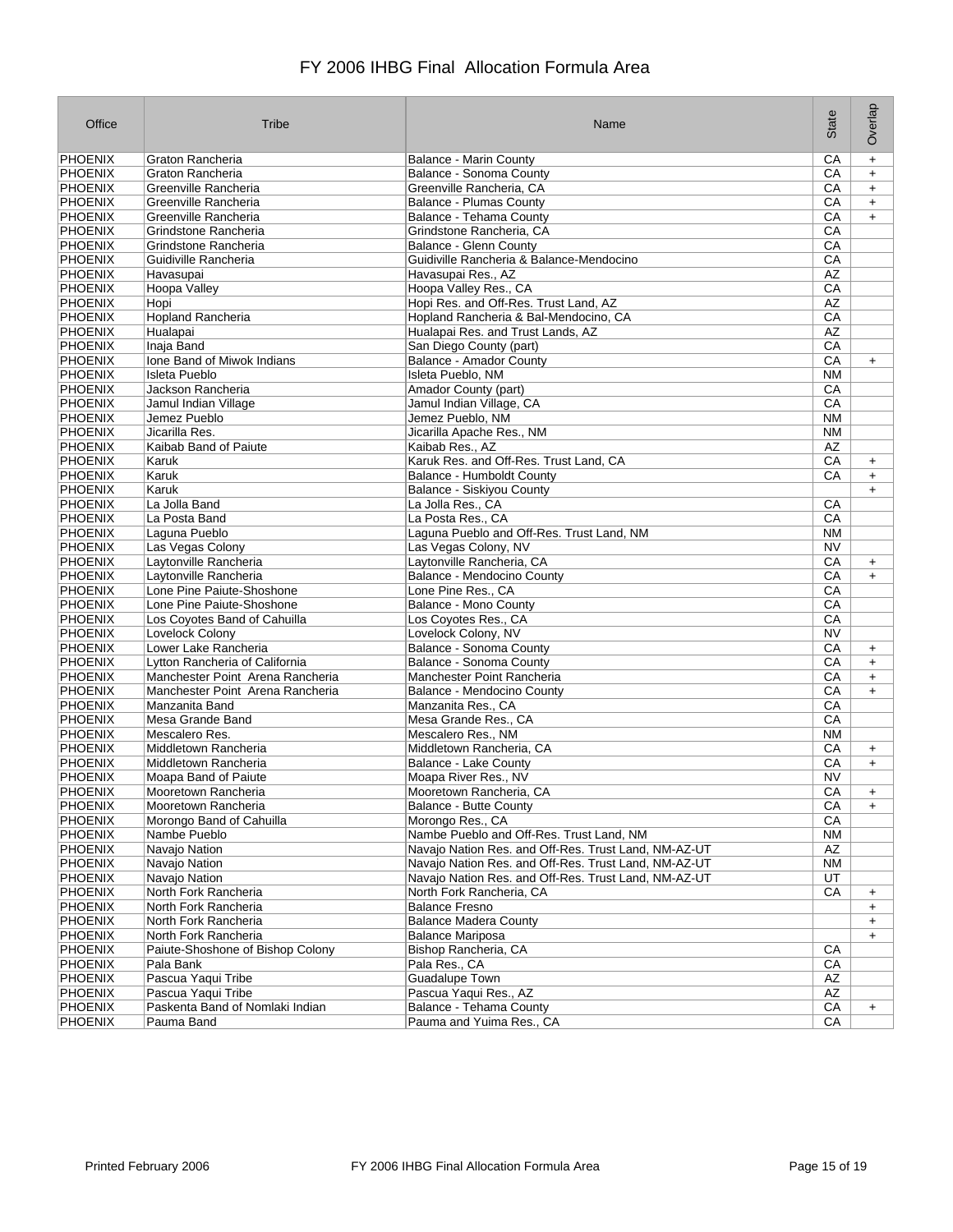| Office                    | Tribe                                                       | Name                                                     | State     | Overlap                |
|---------------------------|-------------------------------------------------------------|----------------------------------------------------------|-----------|------------------------|
| PHOENIX                   | Pechanga Band                                               | Pechanga Res., CA                                        | CA        |                        |
| <b>PHOENIX</b>            | Picayune Rancheria                                          | Picayune Rancheria, CA                                   | СA        | $\ddot{}$              |
| PHOENIX                   | Picayune Rancheria                                          | <b>Balance - Fresno County</b>                           | СA        | $\ddot{}$              |
| PHOENIX                   | Picayune Rancheria                                          | Balance - Madera County                                  | СA        | $\ddot{}$              |
| <b>PHOENIX</b>            | Picayune Rancheria                                          | Balance - Mariposa County                                | СA        | $+$                    |
| PHOENIX                   | Picuris Pueblo                                              | Picuris Pueblo, NM                                       | <b>NM</b> |                        |
| PHOENIX                   | Pinoleville Rancheria                                       | Pinoleville Rancheria, CA                                | СA        | $\ddot{}$              |
| PHOENIX                   | Pinoleville Rancheria                                       | Balance - Mendocino County                               | СA        | $+$                    |
| PHOENIX                   | <b>Pit River Tribe</b>                                      | Big Bend Rancheria, CA                                   | СA        | $\ddot{}$              |
| <b>PHOENIX</b>            | <b>Pit River Tribe</b>                                      | Likely Rancheria, CA                                     | СA        | $+$                    |
| PHOENIX<br>PHOENIX        | <b>Pit River Tribe</b><br><b>Pit River Tribe</b>            | Lookout Rancheria, CA<br>Montgomery Creek Rancheria, CA  | СA<br>СA  | $\ddot{}$              |
| PHOENIX                   | <b>Pit River Tribe</b>                                      | Pit River Trust Lands, CA                                | СA        | $\ddot{}$<br>$\ddot{}$ |
| PHOENIX                   | Pit River Tribe                                             | Roaring Creek Rancheria, CA                              | СA        | $\ddot{}$              |
| PHOENIX                   | <b>Pit River Tribe</b>                                      | XL Ranch, CA                                             | СA        | $\ddot{}$              |
| <b>PHOENIX</b>            | <b>Pit River Tribe</b>                                      | Balance - Modoc County                                   | СA        | $\ddot{}$              |
| PHOENIX                   | <b>Pit River Tribe</b>                                      | Balance - Shasta County                                  | СA        | $+$                    |
| PHOENIX                   | Pojoaque Pueblo                                             | Pojoaque Pueblo, NM                                      | <b>NM</b> |                        |
| PHOENIX                   | Potter Valley Rancheria                                     | Balance - Mendocino County                               | СA        | $\ddot{}$              |
| PHOENIX                   | <b>Pyramid Lake Paiute</b>                                  | Pyramid Lake Res., NV                                    | ΝV        |                        |
| <b>PHOENIX</b>            | Quartz Valley Res.                                          | Quartz Valley Res., CA                                   | СA        | $\ddot{}$              |
| PHOENIX                   | Quartz Valley Res.                                          | Balance - Siskiyou County                                | CA        | $+$                    |
| PHOENIX                   | Quechan Tribe                                               | Fort Yuma Res., AZ-CA                                    | AΖ        |                        |
| <b>PHOENIX</b>            | Quechan Tribe                                               | Fort Yuma Res., AZ-CA                                    | СA        |                        |
| PHOENIX                   | Ramona Band                                                 | Riverside County (part)                                  | СA        |                        |
| PHOENIX                   | Redding Rancheria                                           | Redding Rancheria, CA                                    | СA        | $\ddot{}$              |
| PHOENIX                   | Redding Rancheria                                           | Balance - Shasta County                                  | СA        | $\ddot{}$              |
| PHOENIX                   | Redwood Valley Rancheria                                    | Redwood Valley Rancheria, CA                             | СA        | $\ddot{}$              |
| PHOENIX                   | Redwood Valley Rancheria                                    | Balance - Mendocino County                               | СA        | $\ddot{}$              |
| PHOENIX                   | Reno-Sparks Colony                                          | Reno-Sparks Colony, NV                                   | NV        |                        |
| PHOENIX                   | Resighini Rancheria                                         | Resighini Rancheria, CA                                  | CA        |                        |
| <b>PHOENIX</b>            | Rincon Res.                                                 | Rincon Res., CA                                          | СA        |                        |
| PHOENIX<br><b>PHOENIX</b> | Robinson Rancheria                                          | Robinson Rancheria and Off-Res. Trust Land, CA           | СA        | $\ddot{}$              |
| <b>PHOENIX</b>            | Robinson Rancheria<br>Rohnerville Rancheria Bear River Band | Balance - Lake County<br>Rohnerville Rancheria, CA       | СA<br>СA  | $+$                    |
| PHOENIX                   | Round Valley Res.                                           | Round Valley Res. and Off-Res. Trust Land, CA            | СA        |                        |
| PHOENIX                   | Round Valley Res.                                           | Balance - Mendocino County                               | СA        | $\ddot{}$<br>$\ddot{}$ |
| PHOENIX                   | Round Valley Res.                                           | Balance - Sonoma County                                  | СA        | $\ddot{}$              |
| PHOENIX                   | Rumsey Rancheria                                            | Rumsey Rancheria, CA                                     | СA        | $\ddot{}$              |
| <b>PHOENIX</b>            | Rumsey Rancheria                                            | Balance - Yolo County                                    | СA        | $+$                    |
| PHOENIX                   | Salt River Puma-Maricopa                                    | Salt River Res., AZ                                      | AZ        |                        |
| PHOENIX                   | San Carlos Apache                                           | San Carlos Res., AZ                                      | AZ        |                        |
| PHOENIX                   | San Felipe Pueblo                                           | San Felipe Pueblo, NM                                    | <b>NM</b> |                        |
| <b>PHOENIX</b>            | San Ildefonso Pueblo                                        | San Ildefonso Pueblo, NM                                 | <b>NM</b> |                        |
| <b>PHOENIX</b>            | San Juan Pueblo                                             | San Juan Pueblo, NM                                      | <b>NM</b> |                        |
| PHOENIX                   | San Juan Pueblo                                             | Balance - Rio Arriba County                              | NM        |                        |
| PHOENIX                   | San Juan Southern Paiute Tribe                              | Balance - Coconino County                                | AZ        |                        |
| PHOENIX                   | San Manuel Band                                             | San Manuel Res., CA                                      | CA        |                        |
| <b>PHOENIX</b>            | San Pasqual Band                                            | San Pasqual Res., CA                                     | CA        |                        |
| PHOENIX                   | San Rosa Band of Cahuilla                                   | Santa Rosa Res., CA                                      | CA        |                        |
| <b>PHOENIX</b>            | Sandia Pueblo                                               | Sandia Pueblo, NM                                        | ΝM        |                        |
| PHOENIX                   | Santa Ana Pueblo                                            | Santa Ana Pueblo, NM                                     | NM        |                        |
| PHOENIX                   | Santa Clara Pueblo                                          | Santa Clara Pueblo, NM                                   | ΝM        |                        |
| PHOENIX                   | Santa Rosa Rancheria                                        | Santa Rosa Rancheria, CA                                 | CA        |                        |
| PHOENIX                   | Santa Ynez Band of Chumash                                  | Santa Ynez Res., CA                                      | CA        |                        |
| PHOENIX                   | Santa Ysabel Res.                                           | Santa Ysabel Res., CA                                    | CA        |                        |
| PHOENIX<br>PHOENIX        | Santo Domingo Pueblo<br>Scotts Valley (Pomo)                | Santo Domingo Pueblo, NM<br><b>Balance - Lake County</b> | NM<br>CA  |                        |
| PHOENIX                   | Sherwood Valley Rancheria                                   | Sherwood Valley Rancheria, CA                            | CA        | $\ddot{}$              |
| <b>PHOENIX</b>            | Sherwood Valley Rancheria                                   | Balance - Mendocino County                               | CA        | $+$<br>$+$             |
| PHOENIX                   | Shingle Springs Rancheria                                   | Shingle Springs Rancheria, CA                            | CA        |                        |
|                           |                                                             |                                                          |           |                        |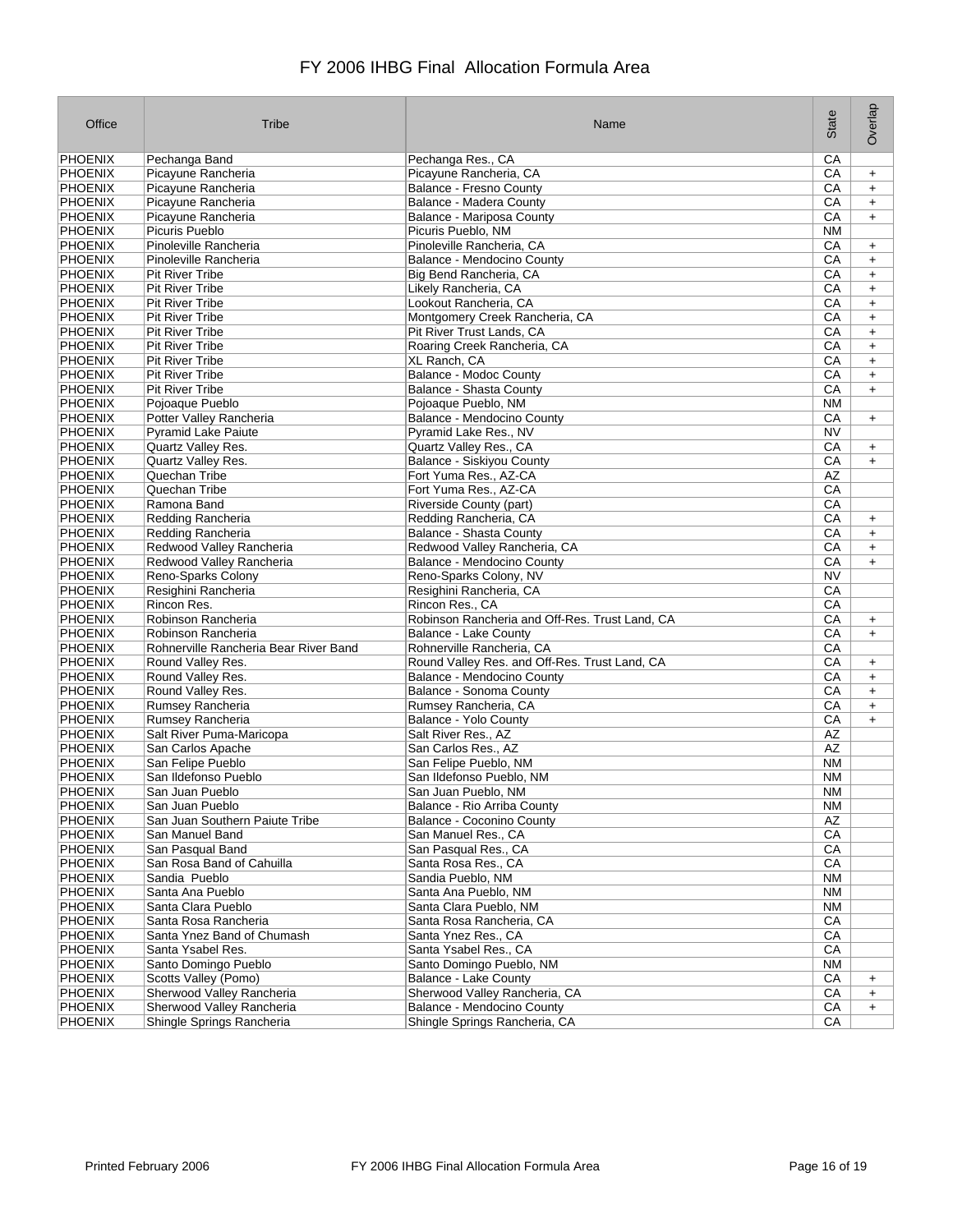| Office         | Tribe                                 | Name                                              | State          | Overlap   |
|----------------|---------------------------------------|---------------------------------------------------|----------------|-----------|
| PHOENIX        | Shingle Springs Rancheria             | <b>Balance El Dorado County</b>                   | CA             |           |
| <b>PHOENIX</b> | Smith River Rancheria                 | Smith River Rancheria, CA                         | СA             | $\ddot{}$ |
| PHOENIX        | Smith River Rancheria                 | <b>Balance - Coos County</b>                      | 0R             | $+$       |
| PHOENIX        | Smith River Rancheria                 | <b>Balance - Curry County</b>                     | СA             | $+$       |
| PHOENIX        | Smith River Rancheria                 | Balance - Del Norte County                        | СA             | $\ddot{}$ |
| PHOENIX        | Smith River Rancheria                 | <b>Balance - Humboldt County</b>                  | CA             | $+$       |
| <b>PHOENIX</b> | Smith River Rancheria                 | Balance - Josephine County                        | OR             | $+$       |
| PHOENIX        | Soboba Band                           | Soboba Res., CA                                   | СA             |           |
| PHOENIX        | Stewarts Point Rancheria              | Stewarts Point Rancheria, CA                      | СA             | $+$       |
| <b>PHOENIX</b> | Stewarts Point Rancheria              | Balance - Sonoma County                           | СA             | $+$       |
| PHOENIX        | Sulphur Bank Rancheria                | Sulphur Bank Rancheria, CA                        | СA             | $+$       |
| PHOENIX        | Sulphur Bank Rancheria                | Balance - Lake County                             | CA             | $+$       |
| PHOENIX        | Summit Lake Paiute Tribe              | Summit Lake Res., NV                              | NV             |           |
| <b>PHOENIX</b> | Susanville Rancheria                  | Susanville Rancheria, CA                          | СA             |           |
| PHOENIX        | Susanville Rancheria                  | Balance - Lassen County                           | СA             |           |
| <b>PHOENIX</b> | Sycuan Band of Kumeyaay Nation        | Sycuan Res., CA                                   | СA             |           |
| PHOENIX        | Table Bluff Rancheria Wiyot Tribe     | Table Bluff Res. and Off-Res. Trust Land, CA      | CA             |           |
| <b>PHOENIX</b> | Table Mountain Rancheria              | Table Mountain Rancheria, CA                      | CA             |           |
| <b>PHOENIX</b> | <b>Taos Pueblo</b>                    | Taos Pueblo and Off-Res. Trust Land. NM           | ΝM             |           |
| PHOENIX        | Te-Moak                               | Battle Mountain Res., NV                          | <b>NV</b>      |           |
| <b>PHOENIX</b> | Te-Moak                               | Elko Colony, NV                                   | <b>NV</b>      |           |
| PHOENIX        | Te-Moak                               | South Fork Res. and Off-Res. Trust Land, NV       | <b>NV</b>      |           |
| PHOENIX        | Te-Moak                               | Wells Colony, NV                                  | <b>NV</b>      |           |
| <b>PHOENIX</b> | <b>Tesuque Pueblo</b>                 | Tesuque Pueblo and Off-Res. Trust Land, NM        | ΝM             |           |
| PHOENIX        | Tohono O'Odham Nation                 | Tohono O'odham Res. and Off-Res. Trust Land. AZ   | AΖ             |           |
| PHOENIX        | Tonto Apache of Arizona               | Payson (Yavapai-Apache) Community, AZ             | AZ             |           |
| <b>PHOENIX</b> | Torres-Martinez Band of Cahuilla      | Torres-Martinez Res., CA                          | СA             |           |
| PHOENIX        | <b>Trinidad Rancheria</b>             | Trinidad Rancheria and Off-Res. Trust Land, CA    | СA             |           |
| PHOENIX        | Tule River Indian Tribe               | Tule River Res., CA                               | CA             |           |
| PHOENIX        | Tulomne Rancheria                     | Tuolumne Rancheria and Off-Res. Trust Land, CA    | СA             |           |
| PHOENIX        | Tulomne Rancheria                     | <b>Balance - Tuolumne County</b>                  | CA             |           |
| <b>PHOENIX</b> | Twenty Nine Palms Band                | Riverside County (part)                           | СA             |           |
| PHOENIX        | Twenty Nine Palms Band                | San Bernardino County (part)                      | СA             |           |
| <b>PHOENIX</b> | Upper Lake Rancheria Habematolel Pomo | Upper Lake Rancheria, CA                          | CA             | $\ddot{}$ |
| <b>PHOENIX</b> | Upper Lake Rancheria Habematolel Pomo | <b>Balance - Lake County</b>                      | СA             | $+$       |
| PHOENIX        | Utu Utu Gwaiti Paiute                 | Benton Paiute Res., CA                            | CA             |           |
| PHOENIX        | Viejas Group of Capitan Grande        | Viejas Rancheria, CA                              | СA             |           |
| <b>PHOENIX</b> | <b>Walker River Paiute Tribe</b>      | Walker River Res., NV                             | NV             |           |
| PHOENIX        | Washoe Tribe                          | Carson Colony, NV                                 | <b>NV</b>      |           |
| PHOENIX        | <b>Washoe Tribe</b>                   | Dresslerville Colony, NV                          | <b>NV</b>      |           |
| PHOENIX        | <b>Washoe Tribe</b>                   | <b>Stewart Community, NV</b>                      | <b>NV</b>      |           |
| PHOENIX        | <b>Washoe Tribe</b>                   | Woodfords Community, CA                           | CA             |           |
| PHOENIX        | White Mountain Apache (Fort Apache)   | Fort Apache Res., AZ                              | AΖ             |           |
| <b>PHOENIX</b> | Winnemucca Colony                     | Winnemucca Colony, NV                             | NV             |           |
| <b>PHOENIX</b> | Yavapai-Apache (Camp Verde)           | Camp Verde Res., AZ                               | AZ             |           |
| PHOENIX        | Yavapai-Prescott                      | Yavapai Res., AZ                                  | AZ             |           |
| PHOENIX        | Yerington Paiute Tribe                | Campbell Ranch, NV                                | <b>NV</b>      |           |
| PHOENIX        | Yerington Paiute Tribe                | Yerington Colony, NV                              | NV             |           |
| PHOENIX        | Yomba Shoshone Tribe                  | Yomba Res., NV                                    | N <sub>V</sub> |           |
| PHOENIX        | Ysleta Del Sur                        | Ysleta Del Sur Pueblo and Off-Res. Trust Land, TX | <b>TX</b>      |           |
| <b>PHOENIX</b> | Ysleta Del Sur                        | Balance - El Paso County                          | <b>TX</b>      |           |
| PHOENIX        | Ysleta Del Sur                        | Balance - Hudspeth County                         | ТX             |           |
| PHOENIX        | Yurok Tribe                           | Yurok Res., CA                                    | CA             | $\ddot{}$ |
| PHOENIX        | Yurok Tribe                           | Balance - Del Norte County                        | CA             | $\ddot{}$ |
| PHOENIX        | Yurok Tribe                           | Balance - Humboldt County                         | CA             | $\ddot{}$ |
| PHOENIX        | Zia Pueblo                            | Zia Pueblo and Off-Res. Trust Land. NM            | ΝM             |           |
| PHOENIX        | Zuni Tribe                            | Zuni Res. and Off-Res. Trust Land, AZ-NM          | AZ             |           |
| PHOENIX        | Zuni Tribe                            | Zuni Res. and Off-Res. Trust Land. AZ-NM          | ΝM             |           |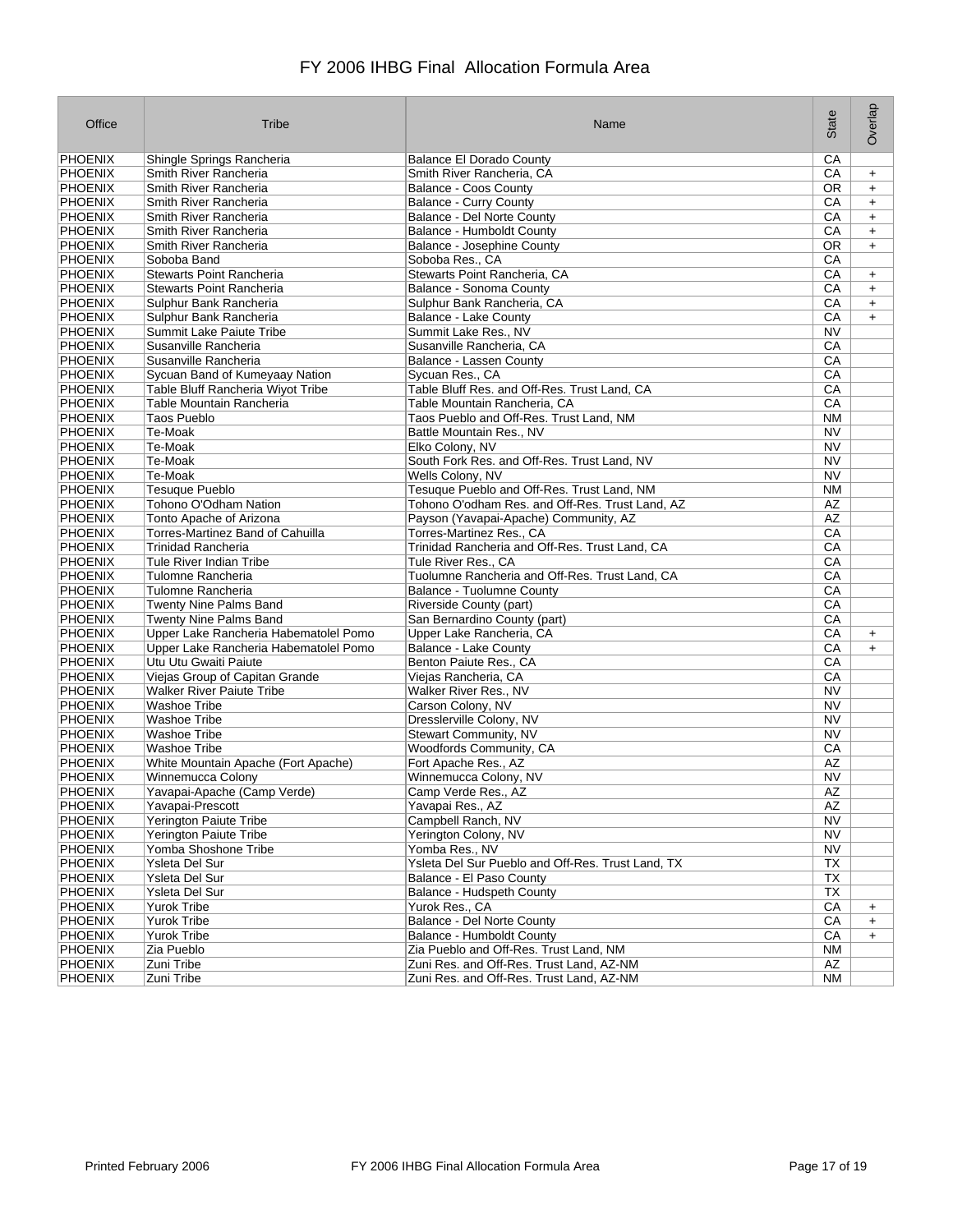| Office                           | Tribe                                          | Name                                                             | State           | Overlap          |
|----------------------------------|------------------------------------------------|------------------------------------------------------------------|-----------------|------------------|
| <b>SEATTLE</b>                   | <b>Burns-Paiute Colony</b>                     | Burns Paiute Colony and Off-Res. Trust Land, OR                  | <b>OR</b>       |                  |
| <b>SEATTLE</b>                   | <b>Burns-Paiute Colony</b>                     | <b>Balance - Harney County</b>                                   | OR.             |                  |
| <b>SEATTLE</b>                   | <b>Chehalis Confederated Tribes</b>            | Chehalis Res., WA                                                | WA              |                  |
| <b>SEATTLE</b>                   | Coeur D'Alene Tribe                            | Coeur d'Alene Res., ID                                           | ID              |                  |
| <b>SEATTLE</b>                   | <b>Colville Confederated Tribes</b>            | Colville Res. and Off-Res. Trust Land, WA                        | <b>WA</b>       |                  |
| <b>SEATTLE</b>                   | Coos Bay Confederated Tribes                   | Coos, Lower Umpqua & Siuslaw Res.& Off-Res. Trust Land, OR       | <b>OR</b>       | $\ddot{}$        |
| <b>SEATTLE</b>                   | Coos Bay Confederated Tribes                   | Balance - Lincoln County                                         | 0R              | $\ddot{}$        |
| <b>SEATTLE</b>                   | Coos Bay Confederated Tribes                   | Balance - Coos County                                            | OR.             | $\ddot{}$        |
| <b>SEATTLE</b>                   | Coos Bay Confederated Tribes                   | <b>Balance - Curry County</b>                                    | CA              | $\ddot{}$        |
| <b>SEATTLE</b>                   | Coos Bay Confederated Tribes                   | <b>Balance - Douglas County</b>                                  | OR              | +                |
| <b>SEATTLE</b>                   | Coos Bay Confederated Tribes                   | <b>Balance - Lane County</b>                                     | 0R              | $\ddot{}$        |
| <b>SEATTLE</b>                   | Coquille Indian Tribe                          | Coquille Res. and Off-Res. Trust Land, OR                        | 0R              | $\ddot{}$        |
| <b>SEATTLE</b>                   | Coquille Indian Tribe                          | <b>Balance - Coos County</b>                                     | 0R<br><b>OR</b> | $\ddot{}$        |
| <b>SEATTLE</b><br><b>SEATTLE</b> | Coquille Indian Tribe<br>Coquille Indian Tribe | <b>Balance - Curry County</b><br><b>Balance - Douglas County</b> | 0R              | $+$              |
| <b>SEATTLE</b>                   | Coquille Indian Tribe                          | Balance - Jackson County                                         | <b>OR</b>       | $+$<br>$\ddot{}$ |
| <b>SEATTLE</b>                   | Coquille Indian Tribe                          | Balance - Lane County                                            | 0R              | $+$              |
| <b>SEATTLE</b>                   | Coquille Indian Tribe                          | Coquille Res. and Off-Res. Trust Land, OR                        | <b>OR</b>       | $\ddot{}$        |
| <b>SEATTLE</b>                   | <b>Cow Creek Tribes</b>                        | Cow Creek Res., SD                                               | 0R              | $\ddot{}$        |
| <b>SEATTLE</b>                   | <b>Cow Creek Tribes</b>                        | <b>Balance - Deschutes County</b>                                | OR.             | $\ddot{}$        |
| <b>SEATTLE</b>                   | <b>Cow Creek Tribes</b>                        | Balance - Josephine County                                       | OR.             | $\ddot{}$        |
| <b>SEATTLE</b>                   | <b>Cow Creek Tribes</b>                        | Balance - Klamath County                                         | 0R              | $\ddot{}$        |
| <b>SEATTLE</b>                   | <b>Cow Creek Tribes</b>                        | Balance - Coos County                                            | 0R              | $\ddot{}$        |
| <b>SEATTLE</b>                   | <b>Cow Creek Tribes</b>                        | <b>Balance - Douglas County</b>                                  | 0R              | $\ddot{}$        |
| <b>SEATTLE</b>                   | <b>Cow Creek Tribes</b>                        | Balance - Jackson County                                         | 0R              | $+$              |
| <b>SEATTLE</b>                   | <b>Cow Creek Tribes</b>                        | Balance - Lane County                                            | 0R              | $+$              |
| <b>SEATTLE</b>                   | Cowlitz Tribe                                  | <b>Balance - Clark County</b>                                    | WA              |                  |
| <b>SEATTLE</b>                   | <b>Cowlitz Tribe</b>                           | <b>Balance - Cowlitz County</b>                                  | WA              |                  |
| <b>SEATTLE</b>                   | <b>Cowlitz Tribe</b>                           | <b>Balance - Lewis County</b>                                    | <b>WA</b>       |                  |
| <b>SEATTLE</b>                   | <b>Cowlitz Tribe</b>                           | Balance - Skamania County                                        | WA              |                  |
| <b>SEATTLE</b>                   | Fort Hall Shoshone-Bannock                     | Fort Hall Res. and Off-Res. Trust Land, ID                       | ID              |                  |
| <b>SEATTLE</b>                   | <b>Grand Ronde Confederated Tribes</b>         | Grand Ronde Res., OR                                             | 0R              | $\ddot{}$        |
| <b>SEATTLE</b>                   | <b>Grand Ronde Confederated Tribes</b>         | <b>Balance - Marion County</b>                                   | <b>OR</b>       | $\ddot{}$        |
| <b>SEATTLE</b>                   | <b>Grand Ronde Confederated Tribes</b>         | Balance - Multnomah County                                       | 0R              | $\ddot{}$        |
| <b>SEATTLE</b>                   | <b>Grand Ronde Confederated Tribes</b>         | <b>Balance - Polk County</b>                                     | 0R              | $\ddot{}$        |
| <b>SEATTLE</b>                   | <b>Grand Ronde Confederated Tribes</b>         | <b>Balance - Tillamook County</b>                                | 0R              | $\ddot{}$        |
| <b>SEATTLE</b>                   | <b>Grand Ronde Confederated Tribes</b>         | Balance - Washington County                                      | 0R              | $\ddot{}$        |
| <b>SEATTLE</b>                   | <b>Grand Ronde Confederated Tribes</b>         | <b>Balance - Yamhill County</b>                                  | 0R              | $\ddot{}$        |
| <b>SEATTLE</b>                   | Hoh Indian Tribe                               | Hoh Res., WA                                                     | WA              | $+$              |
| <b>SEATTLE</b>                   | Hoh Indian Tribe                               | <b>Balance - Clallam County</b>                                  | <b>WA</b>       | $\ddot{}$        |
| <b>SEATTLE</b>                   | Hoh Indian Tribe                               | Balance - Grays Harbor County                                    | WA              | $\ddot{}$        |
| <b>SEATTLE</b>                   | Jamestown S'Klallam Tribe                      | Jamestown S'Klallam Res. and Off-Res. Trust Land, WA             | WA              | $+$              |
| <b>SEATTLE</b>                   | Jamestown S'Klallam Tribe                      | Balance - Clallam County                                         | <b>WA</b>       | $\ddot{}$        |
| <b>SEATTLE</b>                   | Jamestown S'Klallam Tribe                      | Balance - Jefferson County                                       | <b>WA</b>       | $\ddot{}$        |
| <b>SEATTLE</b>                   | Kalispel Indian Community                      | Kalispel Res., WA                                                | <b>WA</b>       |                  |
| <b>SEATTLE</b>                   | <b>Klamath Tribes</b>                          | Klamath Res., OR                                                 | 0R              | $\ddot{}$        |
| <b>SEATTLE</b>                   | Klamath Tribes                                 | Balance - Klamath County                                         | 0R              | $\ddot{}$        |
| <b>SEATTLE</b>                   | Kootenai Tribe                                 | Kootenai Res., ID                                                | ID              |                  |
| <b>SEATTLE</b>                   | Lower Elwha Tribal Community                   | Lower Elwha Res. and Off-Res. Trust Land, WA                     | <b>WA</b>       | $\ddot{}$        |
| <b>SEATTLE</b>                   | Lower Elwha Tribal Community                   | Balance - Clallam County                                         | WA              | $\ddot{}$        |
| <b>SEATTLE</b>                   | Lummi Tribe                                    | Lummi Res., WA                                                   | <b>WA</b>       | $\ddot{}$        |
| <b>SEATTLE</b>                   | Lummi Tribe                                    | Whatcom County (part)                                            | WA              | $\ddot{}$        |
| <b>SEATTLE</b>                   | Makah Indian Tribe                             | Makah Res., WA                                                   | <b>WA</b>       |                  |
| <b>SEATTLE</b>                   | Muckleshoot Indian Tribe                       | Muckleshoot Res. and Off-Res. Trust Land, WA                     | WA              |                  |
| <b>SEATTLE</b>                   | Nez Perce Tribe                                | Nez Perce Res., ID                                               | ID              |                  |
| <b>SEATTLE</b>                   | Nisqually Indian Community                     | Nisqually Res., WA                                               | <b>WA</b>       | $\ddot{}$        |
| <b>SEATTLE</b>                   | <b>Nisqually Indian Community</b>              | <b>Balance - Thurston County</b>                                 | WA              | $\ddot{}$        |
| <b>SEATTLE</b>                   | Nisqually Indian Community                     | Pierce County (part)                                             | WA              | $\ddot{}$        |
| <b>SEATTLE</b>                   | Nooksack Tribe                                 | Nooksack Res. and Off-Res. Trust Land, WA                        | WA              | $\ddot{}$        |
| <b>SEATTLE</b>                   | Nooksack Tribe                                 | Balance - Whatcom County                                         | WA              | $\ddot{}$        |
| <b>SEATTLE</b>                   | Port Gamble Indian Community                   | Port Gamble Res., WA                                             | WA              | $\ddot{}$        |